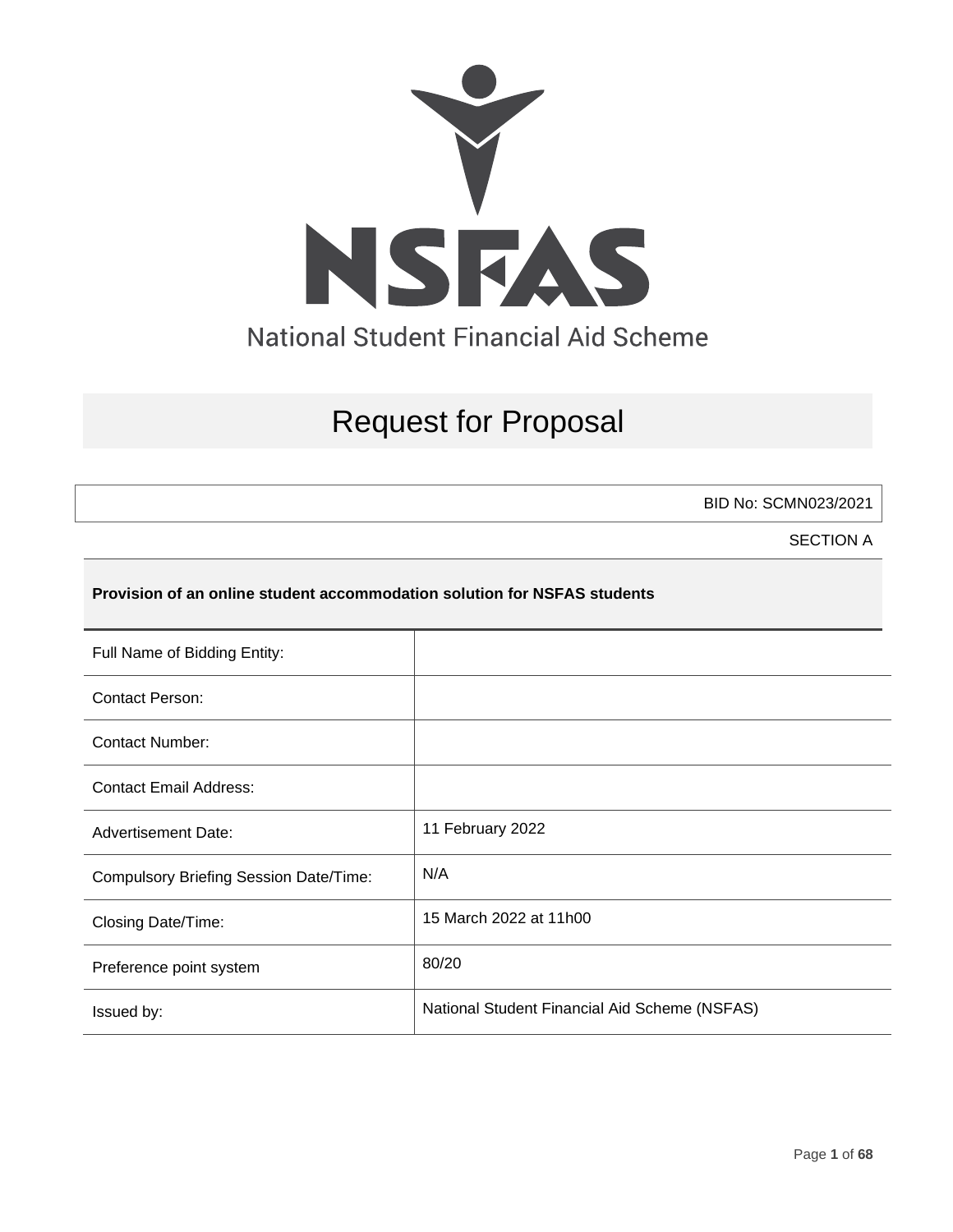

## **INVITATION TO BID (SBD1)**

|                                                                                                                                                                      | YOU ARE HEREBY INVITED TO BID FOR REQUIREMENTS OF THE NATONAL STUDENT FINANCIAL AID SCHEME (NSFAS) |                  |                             |                                                   |                                                                          |                           |                              |                              |
|----------------------------------------------------------------------------------------------------------------------------------------------------------------------|----------------------------------------------------------------------------------------------------|------------------|-----------------------------|---------------------------------------------------|--------------------------------------------------------------------------|---------------------------|------------------------------|------------------------------|
| <b>BID NUMBER:</b>                                                                                                                                                   | <b>SCMN023/2021</b>                                                                                |                  | <b>CLOSING DATE:</b>        |                                                   | 15 March 2022                                                            | <b>CLOSING TIME:</b>      |                              | 11:00AM                      |
| DESCRIPTION                                                                                                                                                          |                                                                                                    |                  |                             |                                                   | Provision of an online student accommodation solution for NSFAS students |                           |                              |                              |
| BID RESPONSE DOCUMENTS MUST BE DEPOSITED IN THE BID BOX SITUATED AT (STREET ADDRESS)                                                                                 |                                                                                                    |                  |                             |                                                   |                                                                          |                           |                              |                              |
| <b>NSFAS Office</b>                                                                                                                                                  |                                                                                                    |                  |                             |                                                   |                                                                          |                           |                              |                              |
| 18-20 Court Road                                                                                                                                                     |                                                                                                    |                  |                             |                                                   |                                                                          |                           |                              |                              |
| Wynberg, Cape Town                                                                                                                                                   |                                                                                                    |                  |                             |                                                   |                                                                          |                           |                              |                              |
| 7801                                                                                                                                                                 |                                                                                                    |                  |                             |                                                   |                                                                          |                           |                              |                              |
| <b>BIDDING PROCEDURE ENQUIRIES MAY BE DIRECTED TO</b>                                                                                                                |                                                                                                    |                  |                             |                                                   | <b>TECHNICAL ENQUIRIES MAY BE DIRECTED TO:</b>                           |                           |                              |                              |
| <b>CONTACT PERSON</b>                                                                                                                                                | <b>SCM</b>                                                                                         |                  |                             | <b>CONTACT PERSON</b>                             |                                                                          |                           | <b>SCM</b>                   |                              |
| TELEPHONE NUMBER                                                                                                                                                     | 021 763 3200                                                                                       |                  |                             | <b>TELEPHONE NUMBER</b>                           |                                                                          |                           | 021 763 3200                 |                              |
| <b>FACSIMILE NUMBER</b>                                                                                                                                              | N/A                                                                                                |                  |                             | <b>FACSIMILE NUMBER</b>                           |                                                                          |                           | N/A                          |                              |
| <b>E-MAIL ADDRESS</b>                                                                                                                                                |                                                                                                    | SCM@NSFAS.ORG.ZA |                             | <b>E-MAIL ADDRESS</b>                             |                                                                          |                           |                              | SCM@NSFAS.ORG.ZA             |
| <b>SUPPLIER INFORMATION</b>                                                                                                                                          |                                                                                                    |                  |                             |                                                   |                                                                          |                           |                              |                              |
| NAME OF BIDDER                                                                                                                                                       |                                                                                                    |                  |                             |                                                   |                                                                          |                           |                              |                              |
| POSTAL ADDRESS                                                                                                                                                       |                                                                                                    |                  |                             |                                                   |                                                                          |                           |                              |                              |
| STREET ADDRESS                                                                                                                                                       |                                                                                                    |                  |                             |                                                   |                                                                          |                           |                              |                              |
| <b>NUMBER</b><br>CODE<br><b>TELEPHONE NUMBER</b>                                                                                                                     |                                                                                                    |                  |                             |                                                   |                                                                          |                           |                              |                              |
| <b>CELLPHONE NUMBER</b>                                                                                                                                              |                                                                                                    |                  |                             |                                                   |                                                                          |                           |                              |                              |
| <b>FACSIMILE NUMBER</b>                                                                                                                                              | CODE                                                                                               |                  |                             |                                                   | <b>NUMBER</b>                                                            |                           |                              |                              |
| <b>E-MAIL ADDRESS</b>                                                                                                                                                |                                                                                                    |                  |                             |                                                   |                                                                          |                           |                              |                              |
| VAT REGISTRATION NUMBER                                                                                                                                              |                                                                                                    |                  |                             |                                                   |                                                                          |                           |                              |                              |
| <b>SUPPLIER</b><br>COMPLIANCE STATUS                                                                                                                                 | <b>SYSTEM PIN:</b>                                                                                 | TAX COMPLIANCE   |                             | <b>OR</b>                                         | CENTRAL SUPPLIER<br>DATABASE No:                                         | MAAA                      |                              |                              |
| <b>B-BBEE STATUS</b>                                                                                                                                                 |                                                                                                    |                  | <b>TICK APPLICABLE BOX]</b> |                                                   | <b>B-BBEE STATUS LEVEL SWORN</b>                                         |                           |                              | <b>[TICK APPLICABLE BOX]</b> |
| <b>LEVEL VERIFICATION</b><br><b>CERTIFICATE</b>                                                                                                                      |                                                                                                    | Yes              | No                          | <b>AFFIDAVIT</b>                                  |                                                                          |                           | Yes                          | No<br>$\sim$                 |
|                                                                                                                                                                      |                                                                                                    |                  |                             |                                                   |                                                                          |                           |                              |                              |
| [A B-BBEE STATUS LEVEL VERIFICATION CERTIFICATE/ SWORN AFFIDAVIT (FOR EMES & QSEs) MUST BE SUBMITTED IN<br><b>ORDER TO QUALIFY FOR PREFERENCE POINTS FOR B-BBEE]</b> |                                                                                                    |                  |                             |                                                   |                                                                          |                           |                              |                              |
| ARE YOU THE<br>1.                                                                                                                                                    |                                                                                                    |                  |                             |                                                   |                                                                          |                           | $\exists$ Yes                | $\exists$ No                 |
| <b>ACCREDITED</b><br>$\Box$ Yes                                                                                                                                      |                                                                                                    | $\square$ No     | $\mathbf{2}$                | ARE YOU A FOREIGN<br>BASED SUPPLIER FOR THE GOODS |                                                                          | <b>IF YES, ANSWER THE</b> |                              |                              |
| REPRESENTATIVE IN SOUTH<br>AFRICA FOR THE GOODS                                                                                                                      |                                                                                                    |                  |                             | <b>/SERVICES/WORKS OFFERED?</b>                   |                                                                          |                           | <b>QUESTIONNAIRE BELOW 1</b> |                              |
| [IF YES ENCLOSE PROOF]<br>/SERVICES /WORKS OFFERED?                                                                                                                  |                                                                                                    |                  |                             |                                                   |                                                                          |                           |                              |                              |
| <b>QUESTIONNAIRE TO BIDDING FOREIGN SUPPLIERS</b>                                                                                                                    |                                                                                                    |                  |                             |                                                   |                                                                          |                           |                              |                              |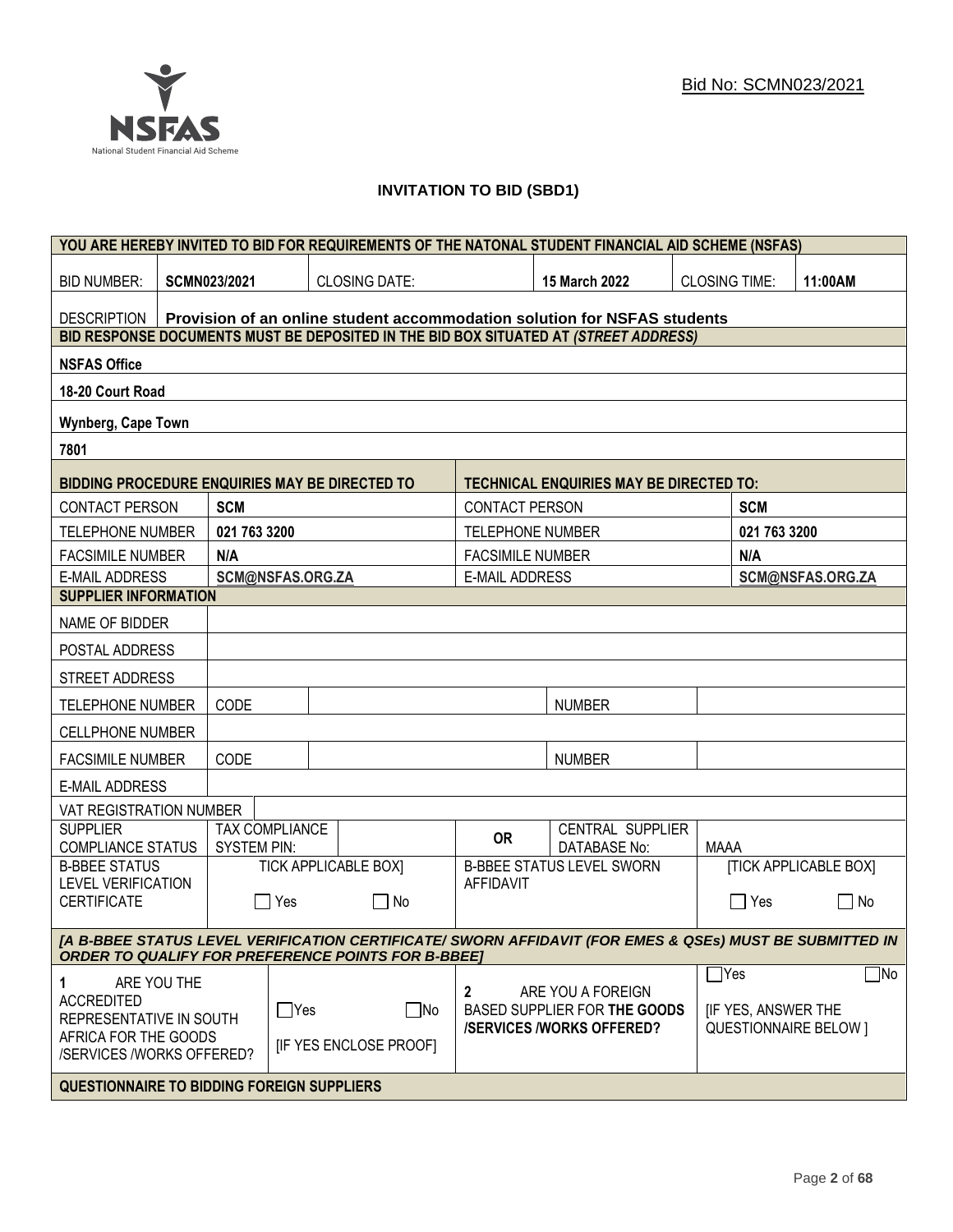

| IS THE ENTITY A RESIDENT OF THE REPUBLIC OF SOUTH AFRICA (RSA)?                                                                                                                                                                                                                     | $\Box$ YES $\Box$ NO |
|-------------------------------------------------------------------------------------------------------------------------------------------------------------------------------------------------------------------------------------------------------------------------------------|----------------------|
| DOES THE ENTITY HAVE A BRANCH IN THE RSA?                                                                                                                                                                                                                                           | $\Box$ YES $\Box$ NO |
| DOES THE ENTITY HAVE A PERMANENT ESTABLISHMENT IN THE RSA?                                                                                                                                                                                                                          | $\Box$ YES $\Box$ NO |
| DOES THE ENTITY HAVE ANY SOURCE OF INCOME IN THE RSA?                                                                                                                                                                                                                               | $\Box$ YES $\Box$ NO |
| IS THE ENTITY LIABLE IN THE RSA FOR ANY FORM OF TAXATION?<br>IF THE ANSWER IS "NO" TO ALL OF THE ABOVE, THEN IT IS NOT A REQUIREMENT TO REGISTER FOR A TAX COMPLIANCE STATUS<br>SYSTEM PIN CODE FROM THE SOUTH AFRICAN REVENUE SERVICE (SARS) AND IF NOT REGISTER AS PER 2.3 BELOW. | $\Box$ YES $\Box$ NO |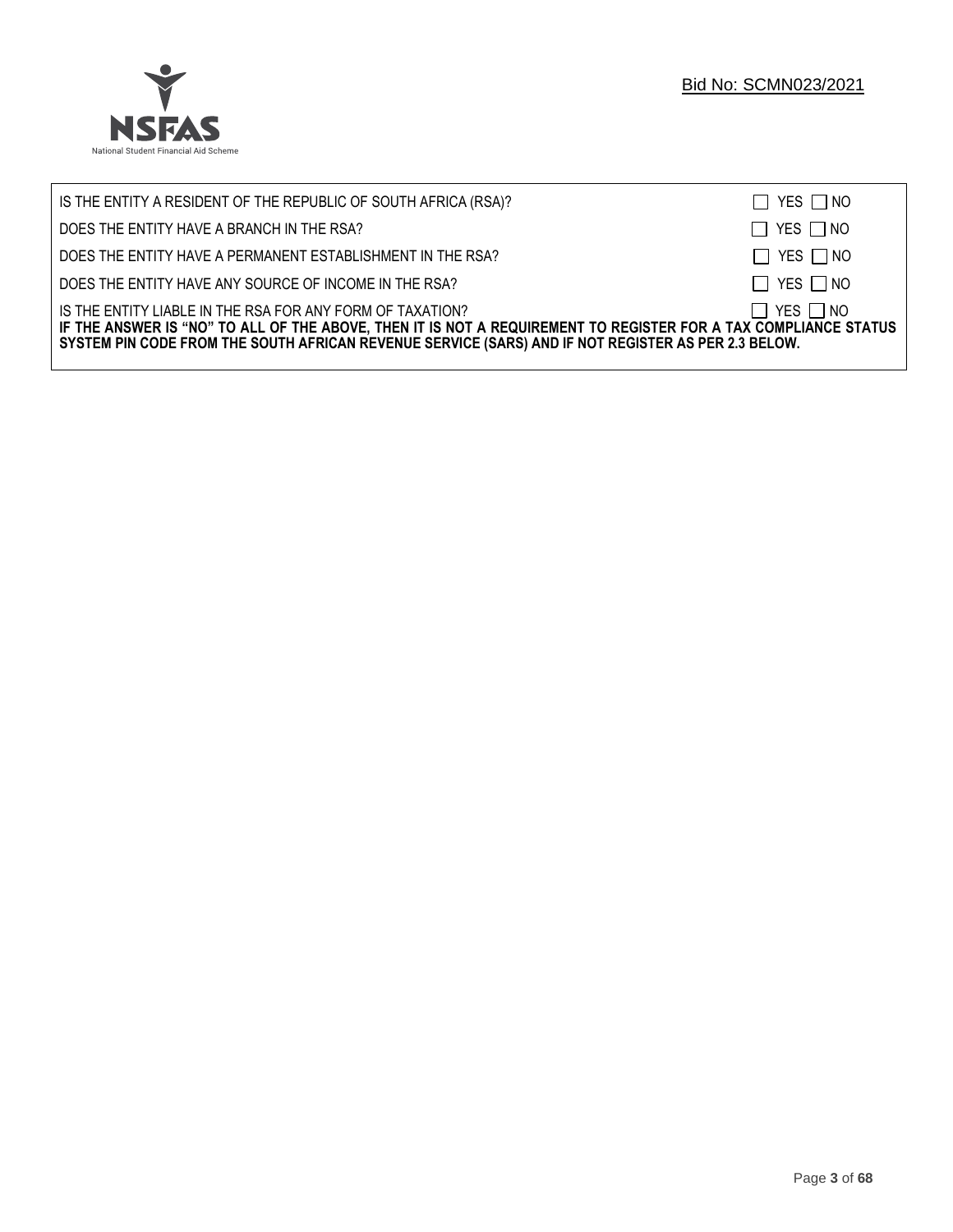

## **TERMS AND CONDITIONS FOR BIDDING**

| 1.               | <b>BID SUBMISSION:</b>                                                                                    |
|------------------|-----------------------------------------------------------------------------------------------------------|
|                  | 1.1. BIDS MUST BE DELIVERED BY THE STIPULATED TIME TO THE CORRECT ADDRESS. LATE BIDS WILL NOT BE ACCEPTED |
|                  | FOR CONSIDERATION.                                                                                        |
|                  | 1.2. ALL BIDS MUST BE SUBMITTED ON THE OFFICIAL FORMS PROVIDED-(NOT TO BE RE-TYPED) OR IN THE MANNER      |
|                  | PRESCRIBED IN THE BID DOCUMENT.                                                                           |
|                  | 1.3. THIS BID IS SUBJECT TO THE PREFERENTIAL PROCUREMENT POLICY FRAMEWORK ACT, 2000 AND THE               |
|                  | PREFERENTIAL PROCUREMENT REGULATIONS, 2017, THE GENERAL CONDITIONS OF CONTRACT (GCC) AND, IF              |
|                  | APPLICABLE, ANY OTHER SPECIAL CONDITIONS OF CONTRACT.                                                     |
|                  | 1.4. THE SUCCESSFUL BIDDER WILL BE REQUIRED TO FILL IN AND SIGN A WRITTEN CONTRACT FORM (SBD7).           |
|                  |                                                                                                           |
| 2.               | <b>TAX COMPLIANCE REQUIREMENTS</b>                                                                        |
| 2.1              | BIDDERS MUST ENSURE COMPLIANCE WITH THEIR TAX OBLIGATIONS.                                                |
| $2.2\phantom{0}$ | BIDDERS ARE REQUIRED TO SUBMIT THEIR UNIQUE PERSONAL IDENTIFICATION NUMBER (PIN) ISSUED BY SARS TO        |
|                  | ENABLE THE ORGAN OF STATE TO VERIFY THE TAXPAYER'S PROFILE AND TAX STATUS.                                |
| 2.3              | APPLICATION FOR TAX COMPLIANCE STATUS (TCS) PIN MAY BE MADE VIA E-FILING THROUGH THE SARS WEBSITE         |
|                  | WWW.SARS.GOV.ZA.                                                                                          |
| 2.4              | BIDDERS MAY ALSO SUBMIT A PRINTED TCS CERTIFICATE TOGETHER WITH THE BID.                                  |
| 2.5              | IN BIDS WHERE CONSORTIA / JOINT VENTURES / SUB-CONTRACTORS ARE INVOLVED, EACH PARTY MUST SUBMIT A         |
|                  | SEPARATE TCS CERTIFICATE / PIN / CSD NUMBER.                                                              |
| 2.6              | WHERE NO TCS PIN IS AVAILABLE BUT THE BIDDER IS REGISTERED ON THE CENTRAL SUPPLIER DATABASE (CSD), A      |
|                  | CSD NUMBER MUST BE PROVIDED.                                                                              |
| 2.7              | NO BIDS WILL BE CONSIDERED FROM PERSONS IN THE SERVICE OF THE STATE, COMPANIES WITH DIRECTORS WHO         |
|                  | ARE PERSONS IN THE SERVICE OF THE STATE, OR CLOSE CORPORATIONS WITH MEMBERS PERSONS IN THE SERVICE        |
|                  | OF THE STATE."                                                                                            |

#### **NB: FAILURE TO PROVIDE / OR COMPLY WITH ANY OF THE ABOVE PARTICULARS MAY RENDER THE BID INVALID**.

| SIGNATURE OF BIDDER: |  |
|----------------------|--|
|                      |  |

CAPACITY UNDER WHICH THIS BID IS SIGNED: …………………………………………… (Proof of authority must be submitted e.g. company resolution)

DATE: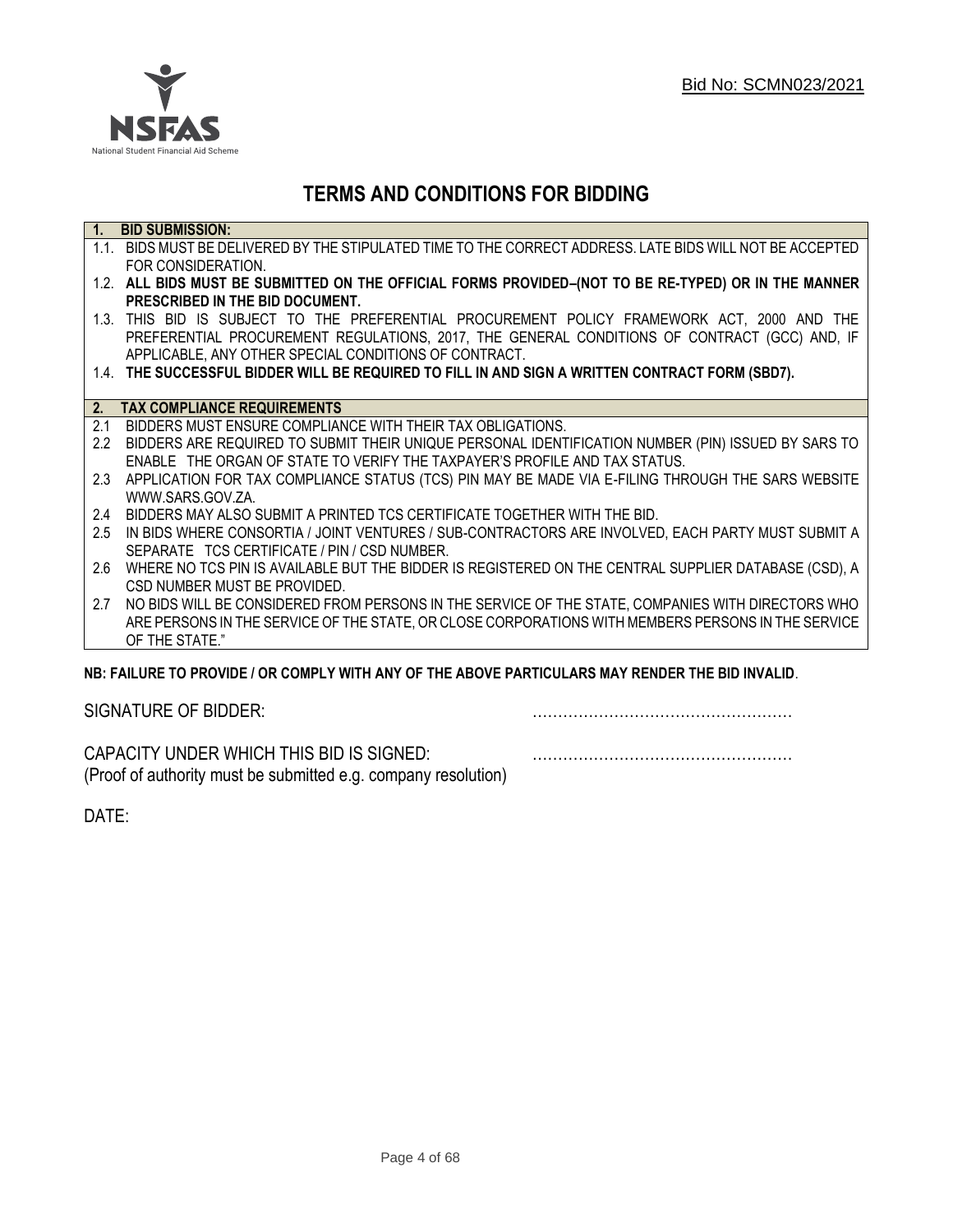

#### **NSFAS overview**

The National Student Financial Aid Scheme (NSFAS) is a statutory body providing financial aid to eligible students who wish to study at public universities and Technical Vocational Education and Training (TVET) colleges. NSFAS is mandated to manage and distribute funds in accordance with the provisions of the NSFAS Act (Act 56 of 1999).

#### **Fraud and Corruption**

All providers are to take note of the implications of contravening the Prevention and Combating of Corrupt Activities Act, Act No 12 of 2004 and any other Act applicable.

The National Student Financial Aid Scheme is committed to conducting business ethically and is constantly introducing proactive measures to ensure that we identify and appropriately respond to any unlawful and unethical business practices. All NSFAS tenders are subject to certain audit processes and limited due diligence checks with the intend to identify any possible unlawful or unethical practices.

#### **Reporting of any unlawful or unethical incidents to NSFAS**

Should any bidder, potential or current supplier of NSFAS or any other third party:

- receive any irregular contact or correspondence from anyone presenting themselves as an employee or representative of NSFAS
- receive any contact or correspondence from anyone soliciting any bribe of any form
- become aware of any irregular or illegal conduct by any party who has a relationship with NSFAS or any NSFAS official

you are requested to immediately report it to NSFAS's Governance, Risk and Compliance (GRC) Department. All information provided to the NSFAS GRC department will be treated with utmost confidentiality and in terms of the Protected Disclosures Act, Act 26 of 2000.

For any unlawful or unethical incidents, please email: [forensics@nsfas.org.za](mailto:forensics@nsfas.org.za)

All **questions for clarity** in relation to the bid must be submitted to [scm@nsfas.org.za.](mailto:scm@nsfas.org.za), and not to any other email address.

#### **Reporting of any unlawful or unethical incidents to the South African Police**

Bidders, current or potential NSFAS suppliers or any other third party who become aware of any unlawful and unethical conduct are encouraged to report the matter to the South African Police. NSFAS request that details of such reports made to the SAP be shared with NSFAS official listed above so as to enable consolidation of possible related investigations.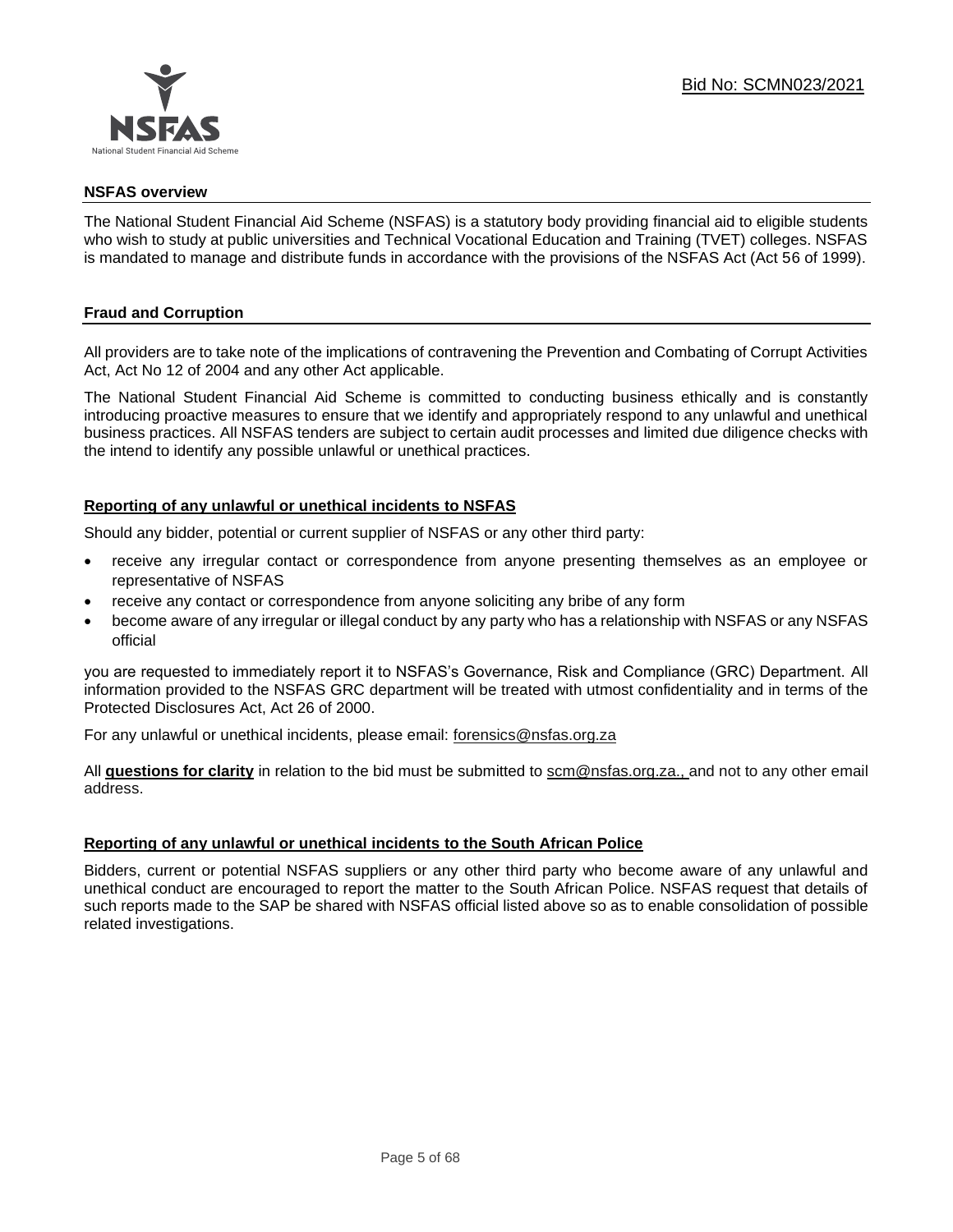

#### **Clarifications / Additional information / Rights**

#### **Clarification**

Any clarification required by a bidder regarding the meaning or interpretation of the bid specifications, or any other aspect concerning the bid, are to be requested in writing by email from [scm@nsfas.org.za](mailto:scm@nsfas.org.za) (and not to any other email address) at least five (5) working days before the closing date of the bid. The bid number should be mentioned in all correspondence. Telephonic requests for clarification will not be accepted. Bidders are reminded that NSFAS SCM officials will never contact bidders telephonically or by other method other that through the official SCM email address listed above.

#### **Additional Information**

During the evaluation of the bids, additional information may be requested in writing from bidders, for clarity. Replies to such requests must be submitted, within 5 (five) working days from the date of request, or as otherwise indicated. Failure to comply, may lead to your bid being disregarded.

#### **Rights**

The following rights are reserved:

- 1) NSFAS reserves the right to appoint more than one (1) service provider.
- 2) NSFAS further reserves the right to engage with the short-listed bidders for price negotiation and a site inspection where necessary.
- 3) NSFAS reserves the right to invite the shortlisted for a presentation as part of the bid process.
- 4) NSFAS reserves the right to not select the lowest price.
- 5) NSFAS reserves the right to not award the tender to the shortlisted bidder should any risk arise from any NSFAS due diligence assessment performed and/or any underperformance was identified in a previous and/or current contract held with the bidder.
- 6) NSFAS reserves the right to award the contract in whole or in parts.

#### **Consent**

By responding to this tender, both the entity and its directors provide consent to NSFAS to perform background checks which would include amongst others, the relevant Transunion checks, should it wish to do so.

By responding to this tender, the bidder agrees to all the terms and conditions as included in the bid document.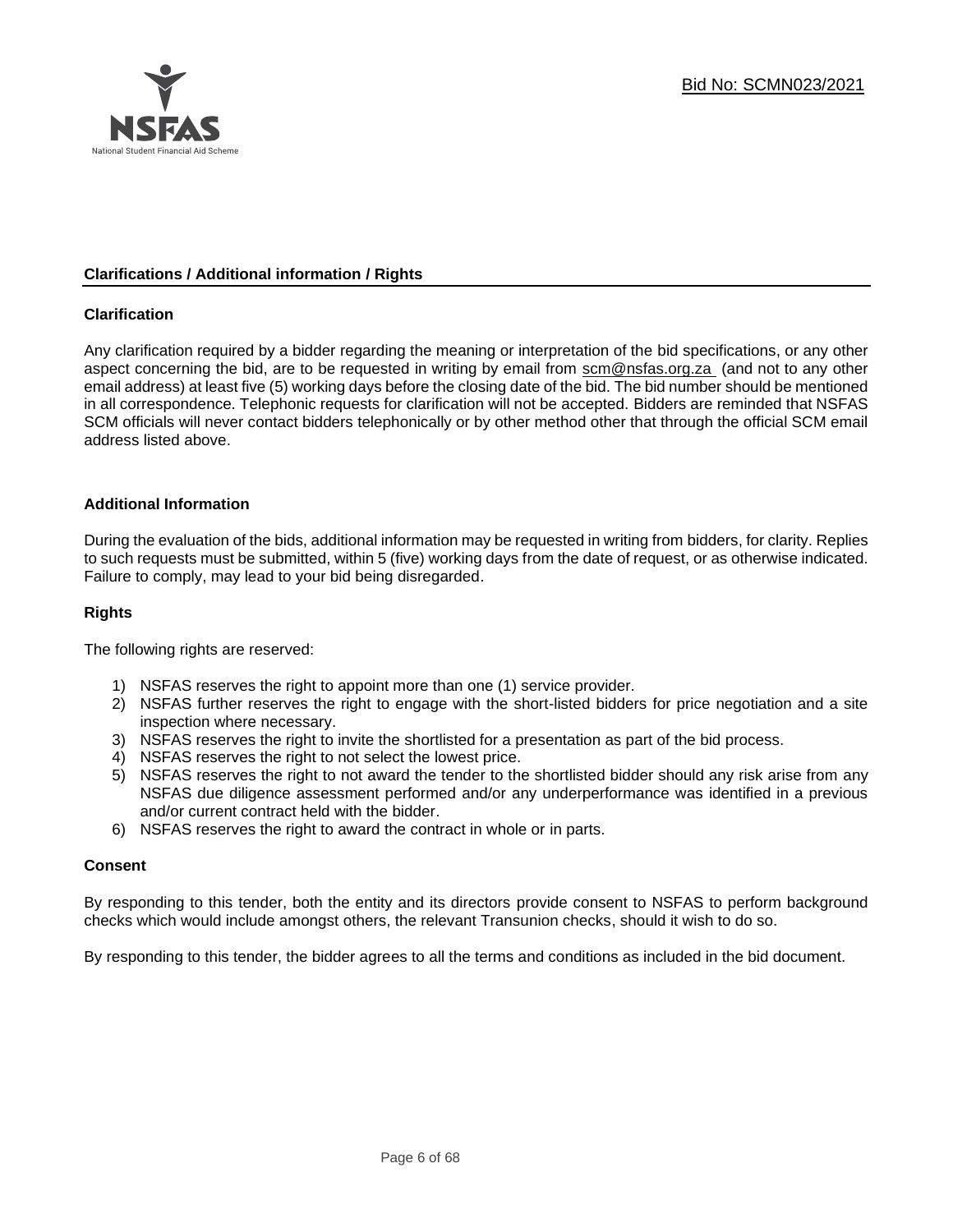

#### **Bid submission**

**One (1) physical bid proposal** MUST be handed in/delivered to:

**The TENDER box situated at: 18-20 Court Road Wynberg 7801**

Tenders can be delivered and deposited into the tender box between 08:30 and 16:00, Mondays to Fridays prior to the closing date, and between 08:30 and 11:00 on the closing date. Please do not leave bid submissions at the security desk or at the reception or with any individual, as the tender must be submitted into the NSFAS tender box. ALL bid submissions muse be deposited into the tender box.

**Any bid submissions provided to NSFAS that is not submitted in the tender box will be disregarded.**

#### **No faxed or e-mailed bid proposals will be accepted.**

Respondents must ensure that tender documents are delivered to NSFAS in the tender box before the closing date and time of the tender. If the tender document is late, it will not be accepted and will be disregarded. Bid proposals submitted on time shall not be returned to the bidder.

Any tender submitted shall remain valid, irrevocable and open for written acceptance by NSFAS for a period of 120 (one hundred and twenty) days. A tender submitted shall further be deemed to remain valid after the expiry of the above mentioned 120-day period until formal acceptance by NSFAS, unless NSFAS is notified in writing by the tenderer of anything to the contrary (including any further conditions the tender may introduce). Any further conditions that the tenderer may introduce will be considered at the sole discretion of NSFAS.

Bidders should indicate on the cover of the bid proposal (in a sealed envelope/box), the following information:

- Bid number SCMN023/2021
- Closing date and time **15 March 2022 at 11:00**
- The name and address of the bidder

#### **Late bids**

Bids received late will not be considered for evaluation purposes. A bid will be considered late if it arrived even one second after 11:00 am or any time thereafter. The tender (bid) box shall be locked at exactly 11:00 am and bids arriving late will not be considered under any circumstances. Bidders are therefore strongly advised to ensure that bids be dispatched allowing enough time for any unforeseen events that may delay the delivery of the bid. Bids should not be given to the security or reception. It must be submitted in the tender box.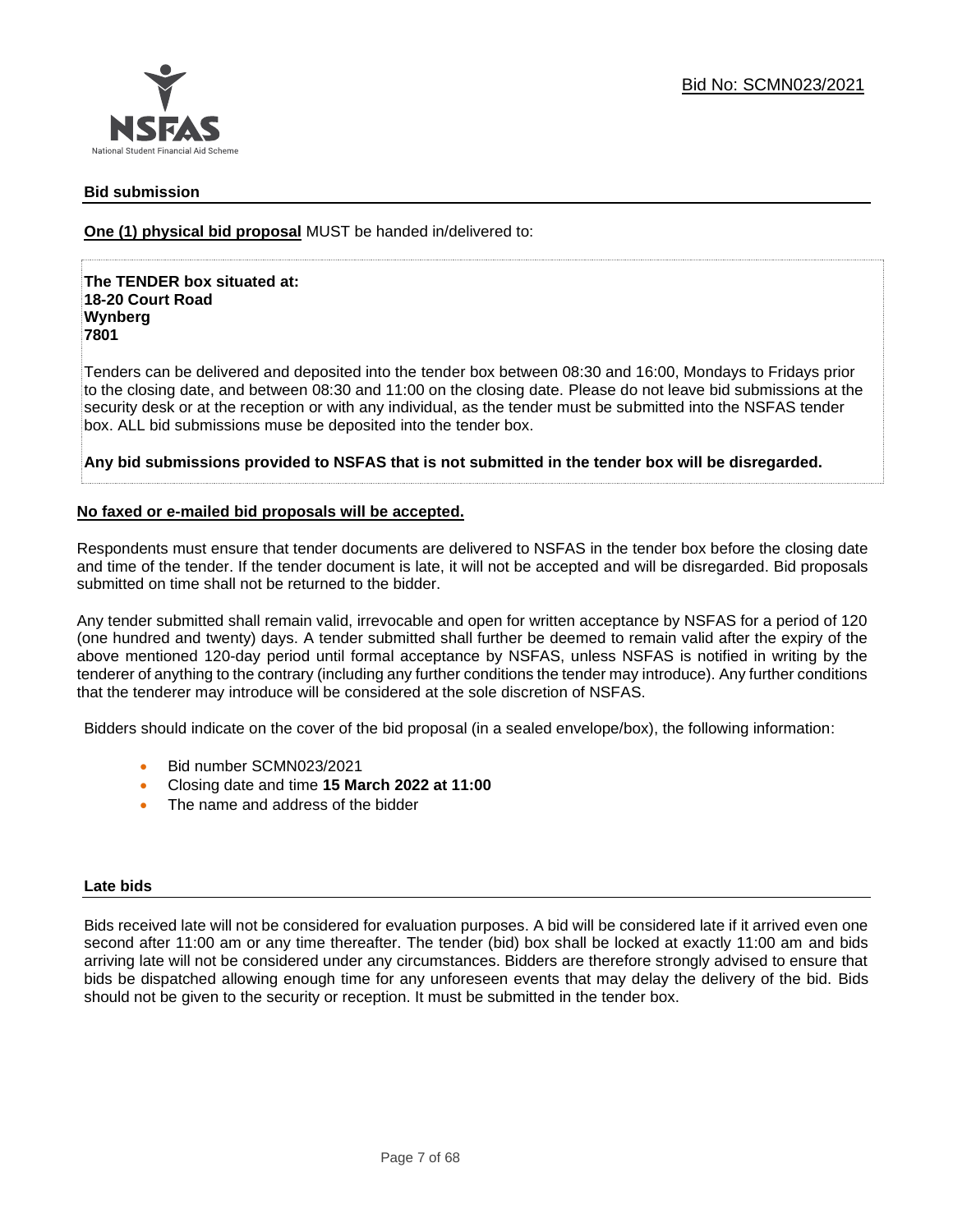

Bids sent to NSFAS via courier shall be deemed to be received at the date and time of arrival and deposited into the NSFAS tender box. Bids received in the tender box after the closing date and time of the bid, shall therefore be deemed to be received late. Bidders should allow time to access the premises due to security arrangements that need to be observed.

#### **Response Structure:**

The contents of the bid document should be as follows, and numbering below, with each schedule punched, placed in a file and separated from the next schedule with a file divider.

Please complete the checklist below to verify your submission of the relevant documents. It is recommended that the format and flow of the tender file submission be aligned to the checklist.

| Schedules  | Description                                                                                                                                                                                                                                |     | Submitted<br>(tick box below): |  |
|------------|--------------------------------------------------------------------------------------------------------------------------------------------------------------------------------------------------------------------------------------------|-----|--------------------------------|--|
|            |                                                                                                                                                                                                                                            | Yes | Nο                             |  |
| Schedule 1 | Entity registration documentation                                                                                                                                                                                                          |     |                                |  |
| Schedule 2 | Consent by the entity and its directors to perform the necessary background<br>checks which includes amongst others, the TransUnion checks.                                                                                                |     |                                |  |
| Schedule 3 | Original Valid Tax Clearance Certificate/tax pin                                                                                                                                                                                           |     |                                |  |
| Schedule 4 | BBB-EE Certificate, or,<br>BBBEE Sworn Affidavit for EME/QSE signed and stamped by Commissioner<br>of Oaths.                                                                                                                               |     |                                |  |
| Schedule 5 | National Treasury Central Supplier Database (CSD) proof of registration -<br>please provide the latest full report. Note that the details of the Directors on<br>the SBD4 form must correspond to the details of the Directors on the CSD. |     |                                |  |
| Schedule 6 | Letter from Bank confirming banking details (not older than 3 months from<br>date of closing date of tender)                                                                                                                               |     |                                |  |
| Schedule 7 | Completed and signed Tender Documents: including the following.                                                                                                                                                                            |     |                                |  |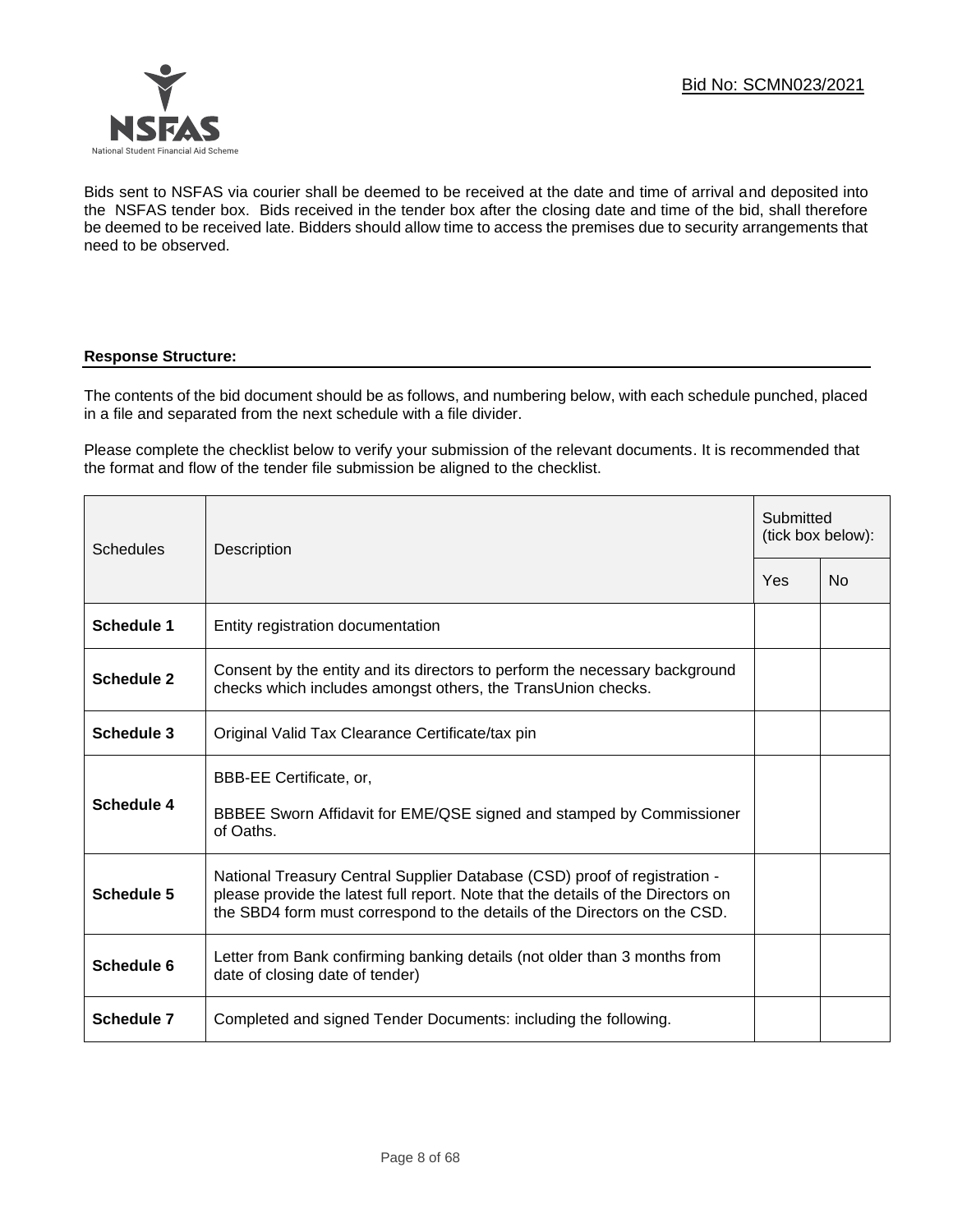## Bid No: SCMN023/2021



| Schedules          | Description                                                                                                                       |  | Submitted<br>(tick box below): |  |
|--------------------|-----------------------------------------------------------------------------------------------------------------------------------|--|--------------------------------|--|
|                    |                                                                                                                                   |  | <b>No</b>                      |  |
|                    | SBD <sub>1</sub><br>SBD <sub>4</sub><br>SBD 6.1<br>SBD <sub>8</sub><br>SBD <sub>9</sub><br><b>General Conditions of Contracts</b> |  |                                |  |
| Schedule 8         | Mandatory requirements evaluation evidence                                                                                        |  |                                |  |
| Schedule 9         | Response to functional evaluation criteria: Project Management Methodology<br>and Plan                                            |  |                                |  |
| <b>Schedule 10</b> | Response to functional evaluation criteria: Resource experience                                                                   |  |                                |  |
| <b>Schedule 11</b> | Response to functional evaluation criteria: Solution requirements                                                                 |  |                                |  |
| Schedule 12        | Response to functional evaluation criteria: Transformation                                                                        |  |                                |  |
| <b>Schedule 13</b> | Pricing                                                                                                                           |  |                                |  |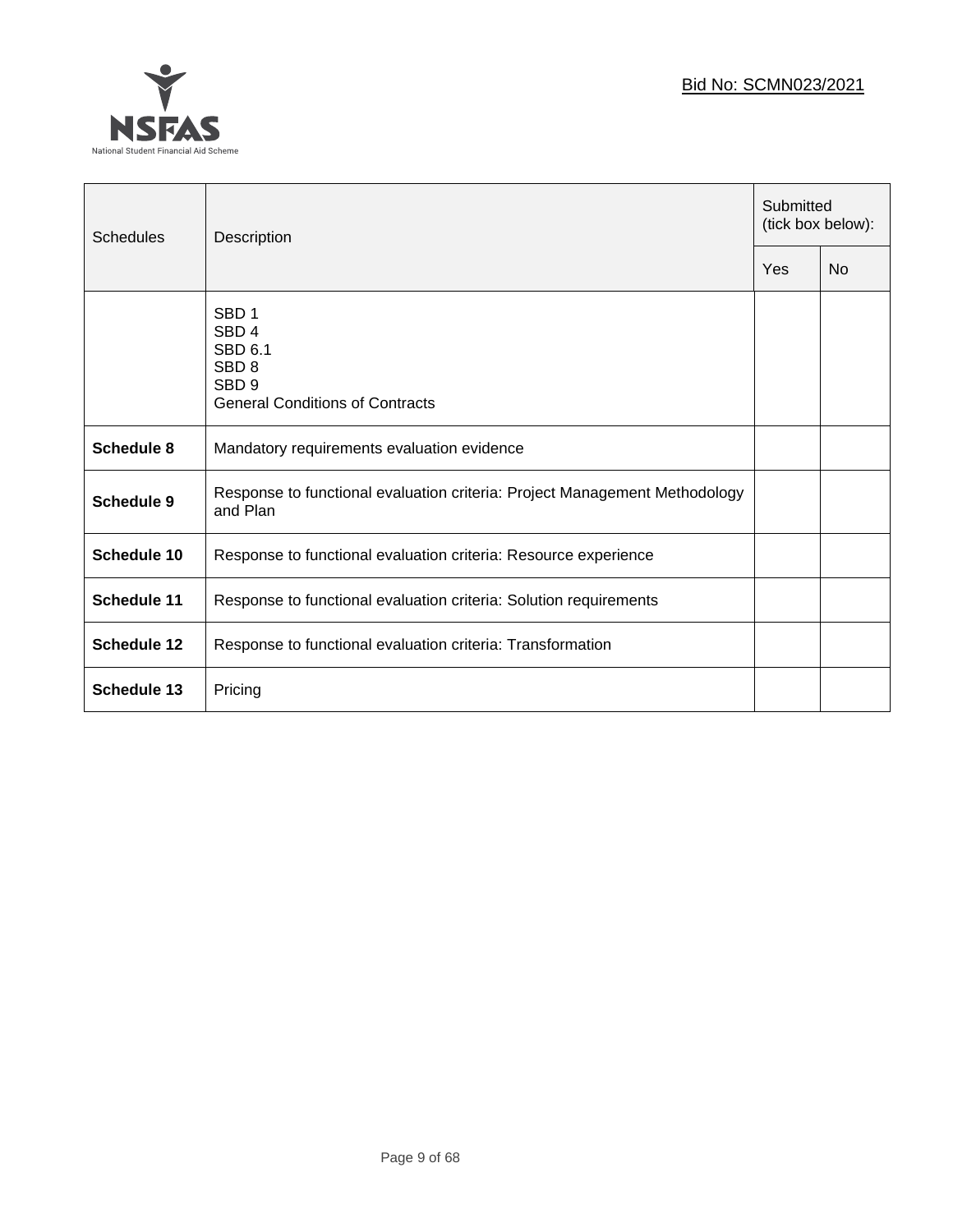

#### **Contract Negotiations**

The successful bidder (s) will be required to enter into a written contract/SLA with NSFAS. The final terms and conditions will be negotiated between NSFAS and the successful bidders (s). Should the awarded bidder fail to sign the SLA within a reasonable timeframe deemed by NSFAS, NSFAS reserves the right to cancel the award/contract and award the tender to the 2<sup>nd</sup> placed bidder.

#### **Payments**

By responding to this bid document, the service provider agrees to the following

NSFAS will pay the successful bidder (s) the fees set out in the final contract according to the table of deliverables. No additional amounts will be payable by NSFAS to the successful bidder (s), unless agreed to by NSFAS delegated authority (and following approved NSFAS internal and legislative processes) and the service provider.

The successful bidder (s) shall invoice NSFAS for the services rendered in a reasonable timeframe. The invoices billed to NSFAS must be in relation to the original scope of work/terms of reference.

The invoice must be accompanied by supporting source document(s) containing detailed information, as NSFAS may reasonably require, for the purposes of establishing the specific nature, extent and quality of the services which were undertaken by the successful bidder (s). The purchase order number must be included in all invoices submitted to NSFAS.

No payment will be made to the successful bidder (s) unless an original tax invoice complying with section 20 of the VAT Act, 1991 (Act No 89 of 1991), as amended, has been submitted to NSFAS.

Payment shall be made by bank transfer into the successful bidder (s) back account normally 30 days after receipt of an acceptable, original, valid tax invoice.

Payments will only be made to the bidder in accordance with the purchase order issued to the awarded bidder. Any services delivered by the bidder outside of the original bid specifications and over and above the purchase order value will not be paid for as NSFAS is not liable for these payments. Should the service provider perform any additional work outside of the tender award and its requirements, NSFAS will not be held liable for such payment to the service provider. Should you receive any instruction from NSFAS that does not come from the SCM unit to perform any work outside of the original bid specification, NSFAS will not be held liable for this payment.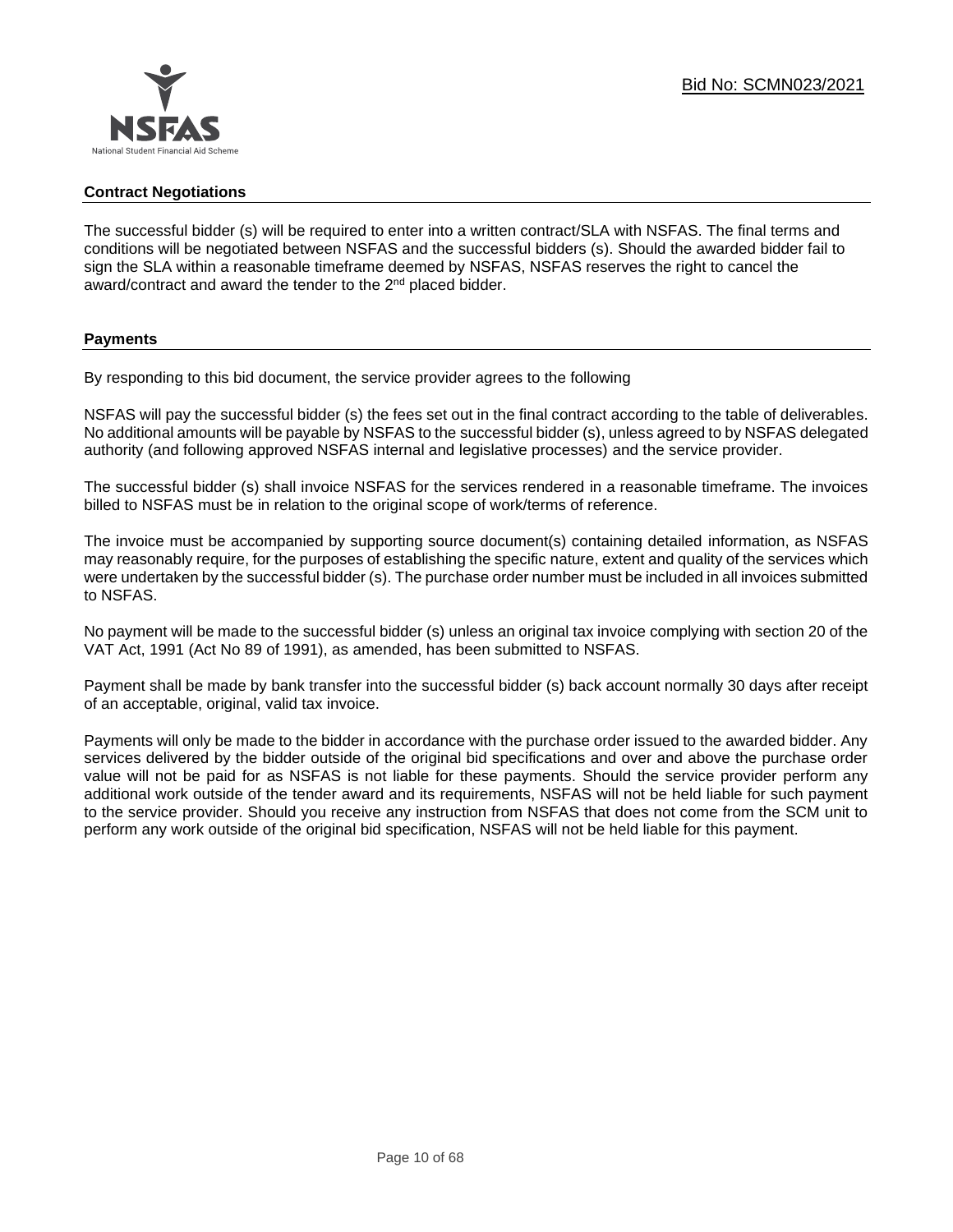

## 1 **Purpose**

To procure the services of a suitable service provider for the supply, customisation, configuration, implementation, support, and maintenance of an online platform for the management of student accommodation for the NSFAS funded students studying at institutions of higher learning across South Africa. The core capabilities of these system include: Enabling students to apply for accommodation with an accredited accommodation provider; processing and placements of students and keep an accurate record of all transactions between NSFAS, the student, and accommodation providers.

## **2 Background**

The National Student Financial Aid Scheme (NSFAS) is a schedule 3A public services entity operating under the stewardship of the Department of Higher Education, Science and Innovation. The mandate of the NSFAS is to provide financial aid to all eligible public universities and Technical and Vocational Education and Training (TVET) college students from poor and working-class families in line with the NSFAS Act (Act No. 56 of 1999).

Within the context of this mandate, the matter of student accommodation has been a subject of much debate in the sector. The challenges facing student accommodation vary from the state and availability of student accommodation, to how the allowances for accommodation are being claimed for and used.

Through numerous engagements with students, student leadership bodies, educational institutions and accommodation providers, the NSFAS can firmly confirm that student accommodation, in general, remains a challenge. The challenges are notable in both private accommodation and institution owned accommodation.

Below is a high-level summary of the challenges:

- 1. There are insufficient beds to accommodate students, and some institutions do not have their own accommodation.
- 2. There are instances where the state of both private and institution owned accommodation is not conducive for student accommodation and learning.
- 3. There is no uniformity in the cost structure of university owned accommodation.
- 4. NSFAS pays private accommodation based on the highest cost of accommodation for institutions.
- 5. NSFAS pays students a cash allowance for private accommodation, students then typically sign contracts with more expensive private accommodation providers and in turn move out when allowances are paid to maximise on the cash. There are times where students do not pay providers.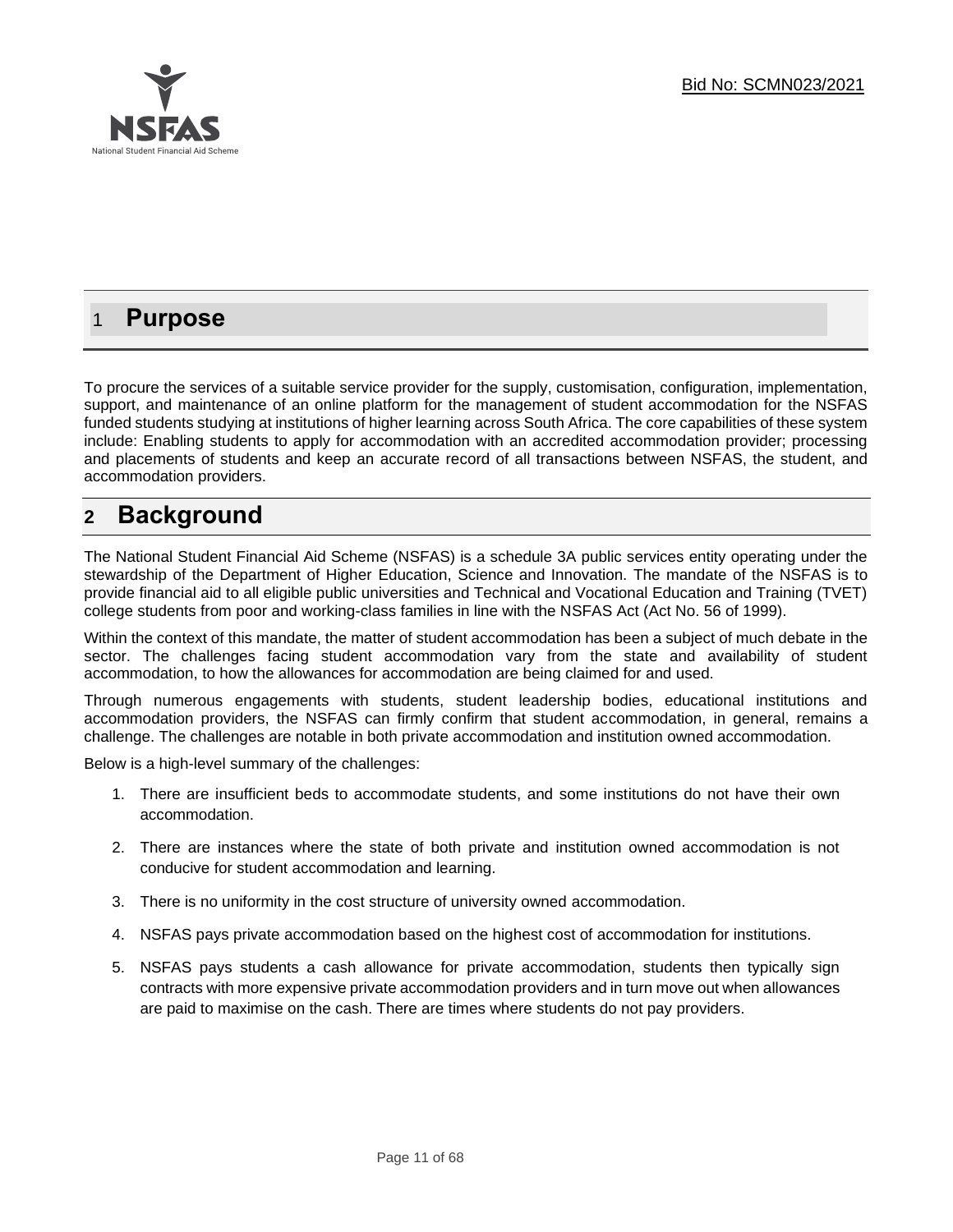

- 6. The private accommodation providers accreditation process is done by institutions. This is fraught with inconsistencies, it is susceptible to fraud and corruption, while other institutions do not have the capacity for this accreditation process.
- 7. There are inconsistencies in the private accommodation allowance provided to university students compared to the TVET college students, while private accommodation providers do not distinguish where the students study, etc.

In order to mitigate these identified challenges and to enable NFSAS takes a proactive role in the management of student accommodation, the organisation requires to implement an online system/platform that has both electronic and process elements to manage student accommodation. This will be a system that will identify, accredit and grade beds for student accommodation, then assign students accommodation, and track transactions (financial, incidents, audit trails, etc) between all parties involved.

This initiative includes private accommodation providers and institution owned accommodation. Based on these categories, the term accommodation providers will be used in this document to include both.

The successful service provider will be required to provide this solution to NSFAS for free upfront, following which the costs will be recouped based on the utilisation of the solution by the relevant parties. Any additional fee split percentage may be agreed in writing between NSFAS and the successful provider.

## **3 Important Statistics**

|                                 | <b>Number of Students</b> | <b>Amount Claimed</b> |
|---------------------------------|---------------------------|-----------------------|
| <b>TVET</b>                     |                           |                       |
| Institution Owned Accommodation | 11 306                    | R1,7 Billion          |
| <b>Private Accommodation</b>    | 118 620                   | R217 Million          |
| <b>University</b>               |                           |                       |
| Institution Owned Accommodation | 98 4 95                   | R3,9 Billion          |
| Private Accommodation           | 163 427                   | R5,6 Billion          |

The table below shows relevant student statistics that are important for this RFP.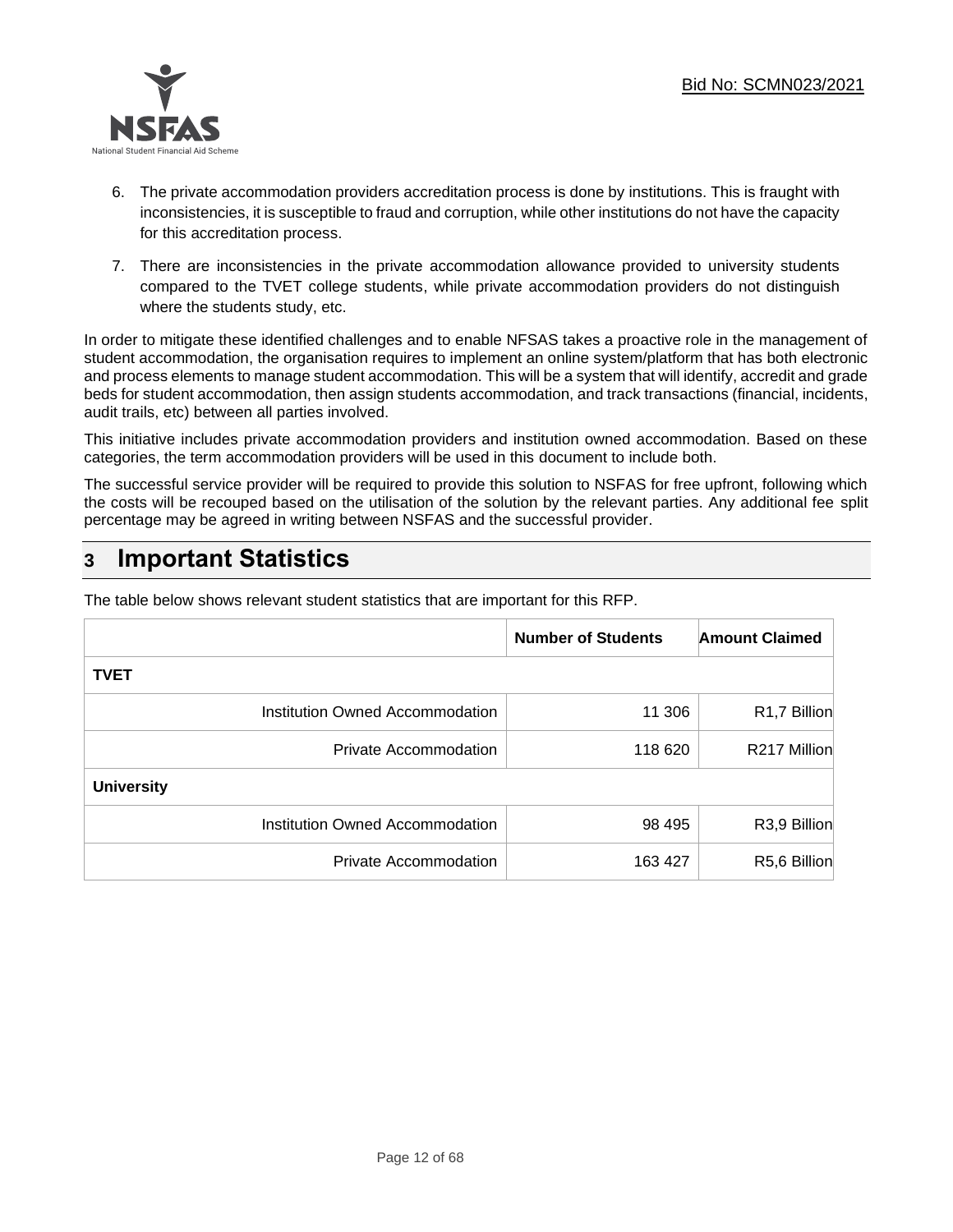

## **4 Desired Solution**

#### **At a high-level, the solution must**:

- 1. Provide accommodation service providers/ merchants with the ability to apply for their premises and rooms to be considered as accredited student accommodation by NSFAS. The web-based/ mobile platform must enable accommodation service providers/ merchants to register their accommodation by providing location details, bed capacity and other information about their accommodation for NSFAS to initiate the grading and accreditation processes.
- 2. Enable students to apply for accommodation online at any accredited and approved accommodation provider by NSFAS (these include both Private and institution owned accommodation).
- 3. Enable accommodation providers to reject/approve students' application for accommodation based on availability/ previous rental history of student in the case of continuing students.
- 4. Enable NSFAS to apply a standard and consistent processes to grade and accredit private accommodations and provide results to the accommodation providers upon completion of the grading and accreditation process.
- 5. Enable NSFAS to set and implement standard accommodation allowances linked to the defined accommodation grades and accreditation.
- 6. Allow NSFAS to pay accommodation allowances directly to accommodation providers

Additionally, NSFAS expects the solution to be:

- 7. Fully integrated and exchange data with other NSFAS core systems including the NSFAS student allowance calculator: This is the primary engine that calculates, disburses and reconciles, student allowances across all funders.
- 8. Flexible in handling routine changes to data or processes, such as adding a field, configuring master data, creating a report, creating workflow process, with minimal or no outside assistance or fees.
- 9. Capable of delivering reports by module, including standard management reports as well as the ability to generate statutory and ad hoc reports.
- 10. Not dependent on/or require limited support from the NSFAS IT department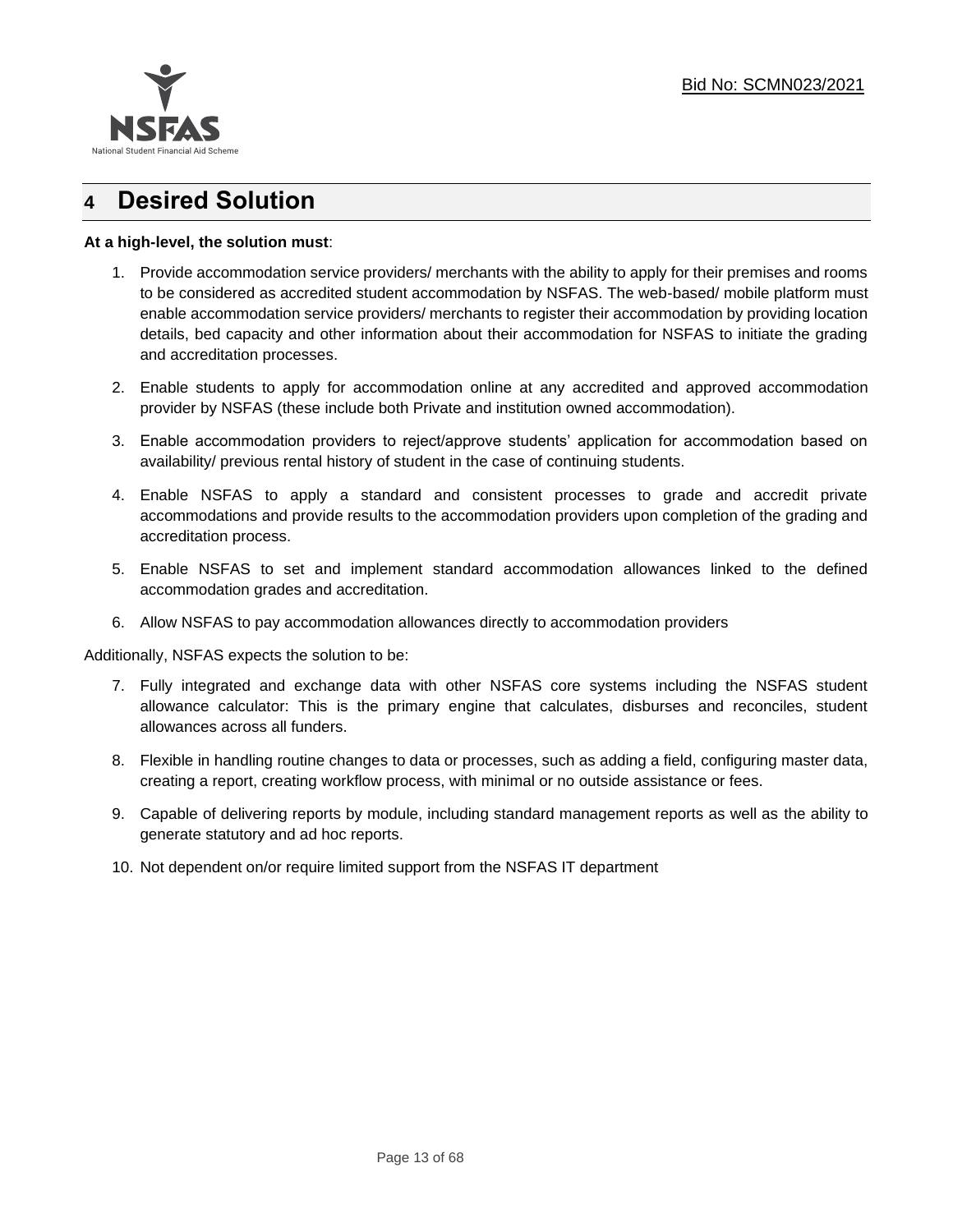

## **5 Evaluation Process**

The table below summarizes the steps that NSFAS follows to evaluate service providers proposals.

| <b>Phase</b>                                           | <b>Description</b>                                                                                                                                                                                                                                                                                                                                     |  |
|--------------------------------------------------------|--------------------------------------------------------------------------------------------------------------------------------------------------------------------------------------------------------------------------------------------------------------------------------------------------------------------------------------------------------|--|
| <b>Phase 1: Mandatory</b><br>requirements evaluation   | All bids must comply with the mandatory requirements and failure to comply<br>with any of these requirements will immediately disqualify the bid. Bidders who<br>pass the mandatory requirements evaluation will proceed to be evaluation for<br>the functional evaluation.                                                                            |  |
| <b>Phase 2: Functional</b><br>evaluation               | Bidders are required to achieve a combined minimum score of 70% for the<br>evaluation criteria to be evaluated for Phase 3: Presentation of the solution.                                                                                                                                                                                              |  |
| <b>Phase 3: Presentation of</b><br>the solution (Demo) | Bidders are required to achieve a combined minimum score of 70% for the<br>presentation of the solution to be evaluated for Phase 4: Price and BBB-EE.                                                                                                                                                                                                 |  |
|                                                        | The 80/20 preference point system will be used to determine the<br>recommendation for award.                                                                                                                                                                                                                                                           |  |
| Phase 4: Price and BB-EE                               | It must be noted that the pricing schedule (80/20) will be utilised for evaluation<br>purposes, however as outlined in the background, the successful provider<br>would be required to provide this solution for free to NSFAS initially, following<br>which the costs will be recouped from the utilisation of the student<br>accommodation platform. |  |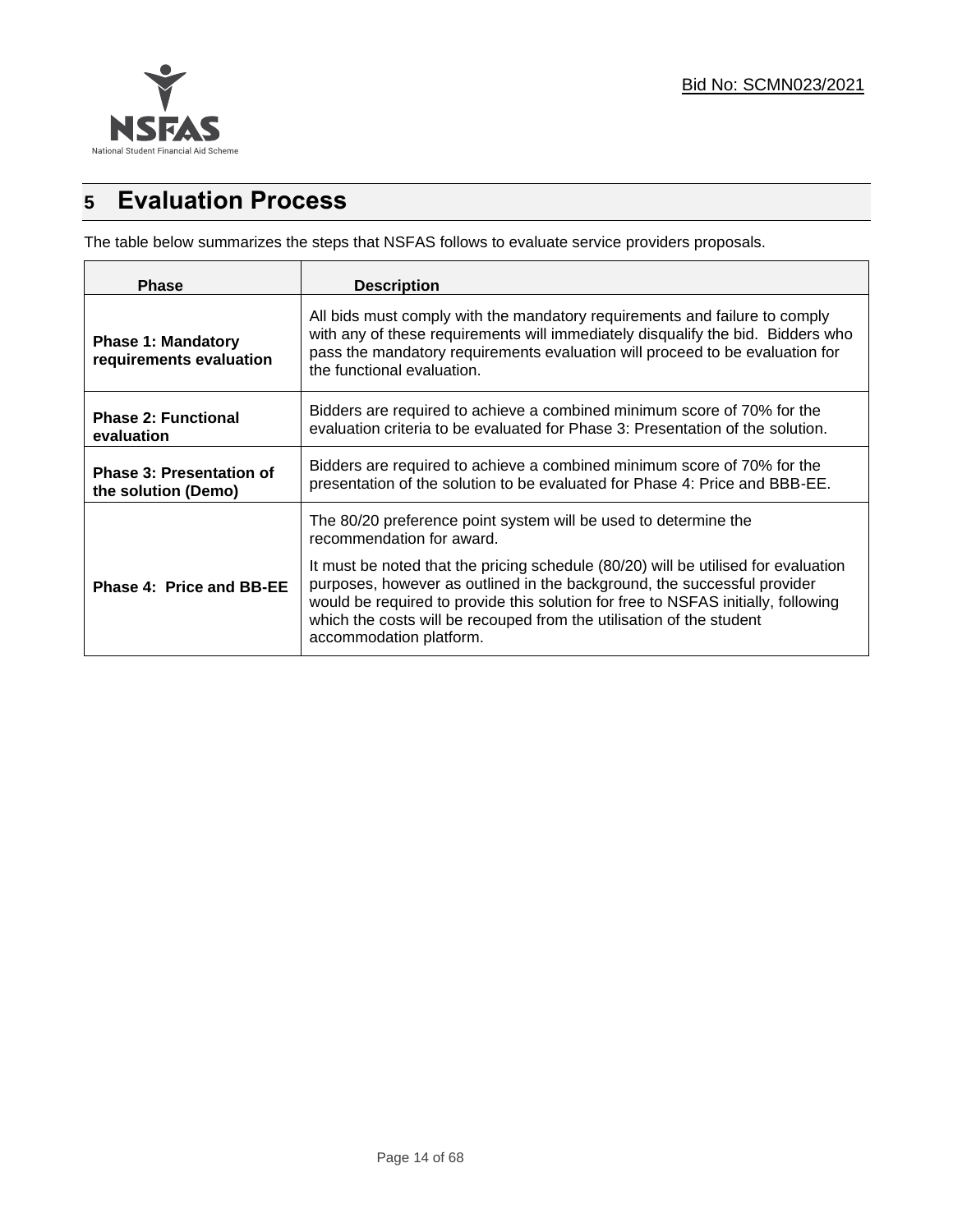

## **6 Phase 1: Mandatory requirements evaluation**

All bids must comply with the mandatory requirements and failure to comply with any of the requirement(s) will immediately disqualify the bid.

| No. |                                                                                               | <b>Mandatory requirements</b>                                                                                                                                                                                                           | Page Reference per<br>bidder proposal |
|-----|-----------------------------------------------------------------------------------------------|-----------------------------------------------------------------------------------------------------------------------------------------------------------------------------------------------------------------------------------------|---------------------------------------|
|     | following:                                                                                    | The bidder must submit valid proof (documentation) affirming either of the                                                                                                                                                              |                                       |
|     | That they are registered/accredited vendors/ re-sellers of the<br>1.<br>proposed solution, or |                                                                                                                                                                                                                                         |                                       |
|     |                                                                                               | 2. That they own proprietary intellectual rights to the solution. In<br>the event of a partnership, at least one of the bidding entities<br>must show this evidence confirming that it applies to the main<br>module/solution proposed. |                                       |

## **7 Functional Specification**

The bidder's proposal should clearly indicate how the proposed solution will address the following requirements. The bidder should provide a response to each functional requirement. Should the requirement be met, a score of one (1) will be obtained. Failure to meet the requirement will result in a score of zero for the respective requirement.

### **7.1 Accommodation Providers**

|    | <b>Functional Requirement(s)</b>                                                                                                                                                          | <b>Service Providers Response</b> | <b>Evaluation [Meets –</b><br>1; Does Meet - 0] |
|----|-------------------------------------------------------------------------------------------------------------------------------------------------------------------------------------------|-----------------------------------|-------------------------------------------------|
|    | Accommodation Providers (AP) must be able to<br>apply online for their accommodation to be graded<br>and accredited by NSFAS for students studying at<br>institutions of higher learning. |                                   |                                                 |
| 2. | APs must be able to view the status of their grading<br>and accreditation application online.                                                                                             |                                   |                                                 |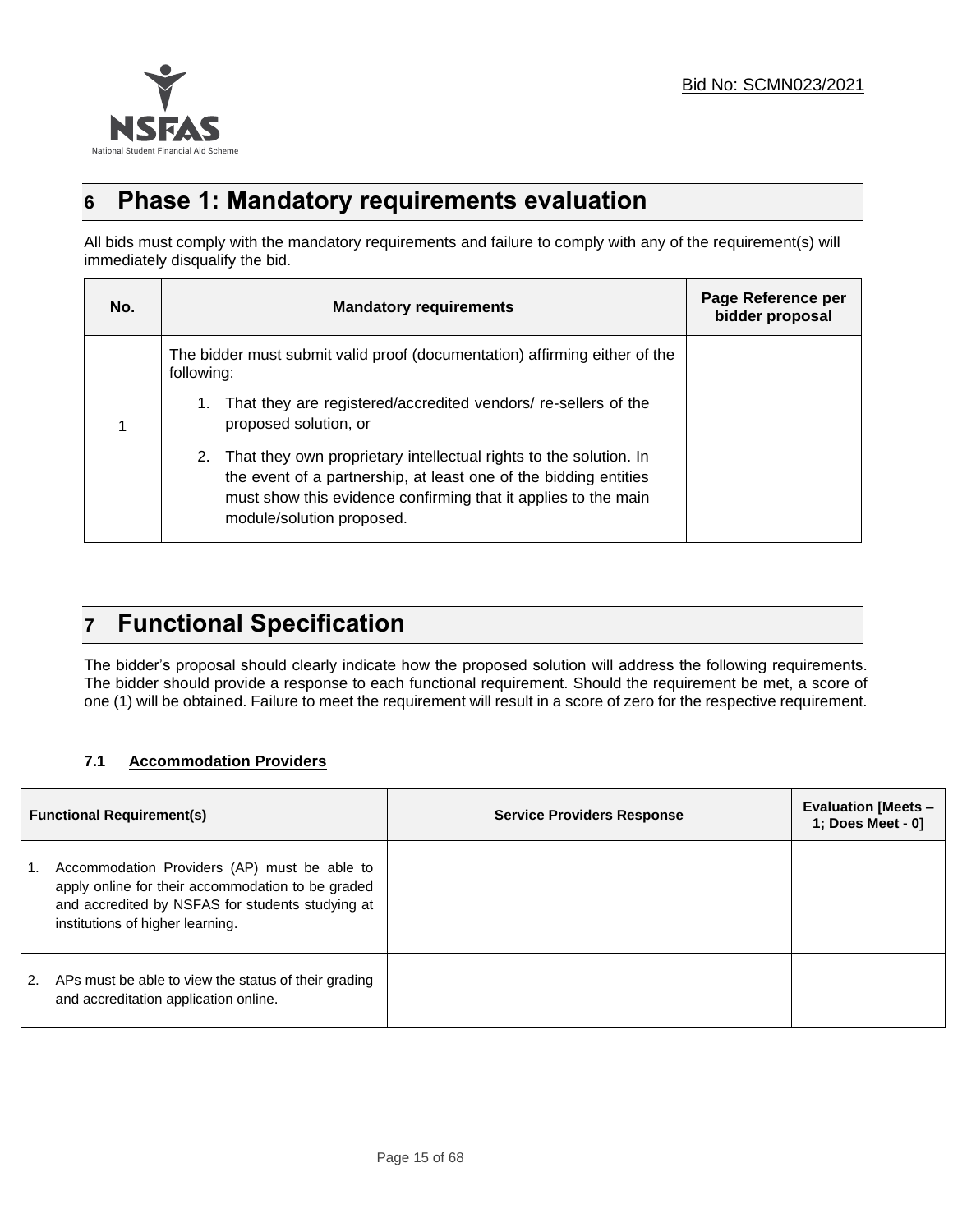

| 3. | If their application is rejected the AP must be able to<br>appeal by providing more information that may<br>assist to reverse the rejection.                                                                                    |  |
|----|---------------------------------------------------------------------------------------------------------------------------------------------------------------------------------------------------------------------------------|--|
| 4. | If the facility is upgraded, the AP must be able to<br>apply for regrading.                                                                                                                                                     |  |
| 5. | APs must be able to receive, and action any<br>requests for additional information from NSFAS<br>regarding their application.                                                                                                   |  |
| 6. | APs must be able to view students' applications that<br>are pending and be able to approve/reject such.                                                                                                                         |  |
| 7. | APs must be able for view the status of an NSFAS<br>Bursary applicant on the portal. As the application<br>for funding is processed by NSFAS, the updated<br>status and communication must show on the<br>accommodation portal. |  |
| 8. | APs must be able view all students that have been<br>funded by NSFAS and other funders and place them<br>accordingly - preferable as first-come-first serve.                                                                    |  |
| 9. | APs must be able to validate proof of registration by<br>the student at an institution of higher learning before<br>submitting a claim for accommodation to NSFAS.                                                              |  |
|    | 10. APs must be able to respond to students queries on<br>the portal.                                                                                                                                                           |  |
|    | 11. Upon approval of the student application, the<br>system must generate a lease agreement with<br>student information populated. The AP and the                                                                               |  |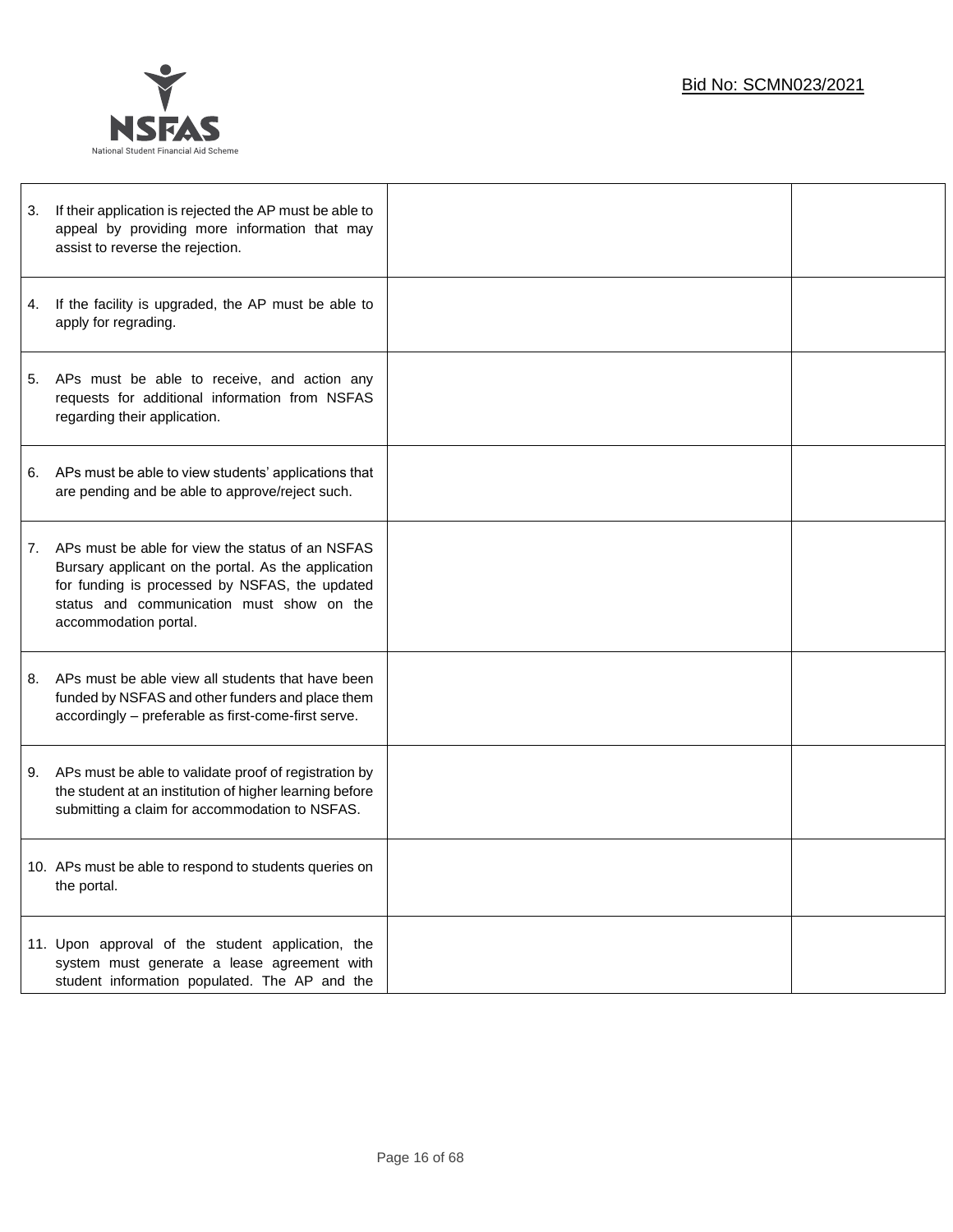

| student must be able to sign the lease agreement<br>online.                                                                                                                  |  |
|------------------------------------------------------------------------------------------------------------------------------------------------------------------------------|--|
|                                                                                                                                                                              |  |
|                                                                                                                                                                              |  |
| 12. Must be able to monitor and customise reports<br>including<br>Financial reports based on occupancy;<br>(a)                                                               |  |
| Payment Reports based on NSFAS<br>(b)<br>payments;                                                                                                                           |  |
| Outstanding payments for each student<br>(C)<br>account                                                                                                                      |  |
| <b>Student Statements from NSFAS</b><br>(d)<br>disbursement and payment systems.                                                                                             |  |
| 13. An AP must be able to upload supporting<br>information including access logs, etc. The platform<br>must be integrated with any access control system<br>on the facility. |  |

### **7.2 Students**

The students facing functions must be integrated into the existing/new NSFAS portal which is a one-stop platform for all students' related activities within NSFAS.

|    | <b>Functional Requirement(s)</b>                                                                                                                         | <b>Service Providers Response</b> | <b>Evaluation [Meets -</b><br>1; Does Meet - 01 |
|----|----------------------------------------------------------------------------------------------------------------------------------------------------------|-----------------------------------|-------------------------------------------------|
|    | The student must be able to<br>apply for<br>accommodation by completing an application<br>online and providing all required supporting<br>documentation. |                                   |                                                 |
| 2. | Indicate the institution they are applying to study at.<br>All available accommodations must be visible<br>based on the institution.                     |                                   |                                                 |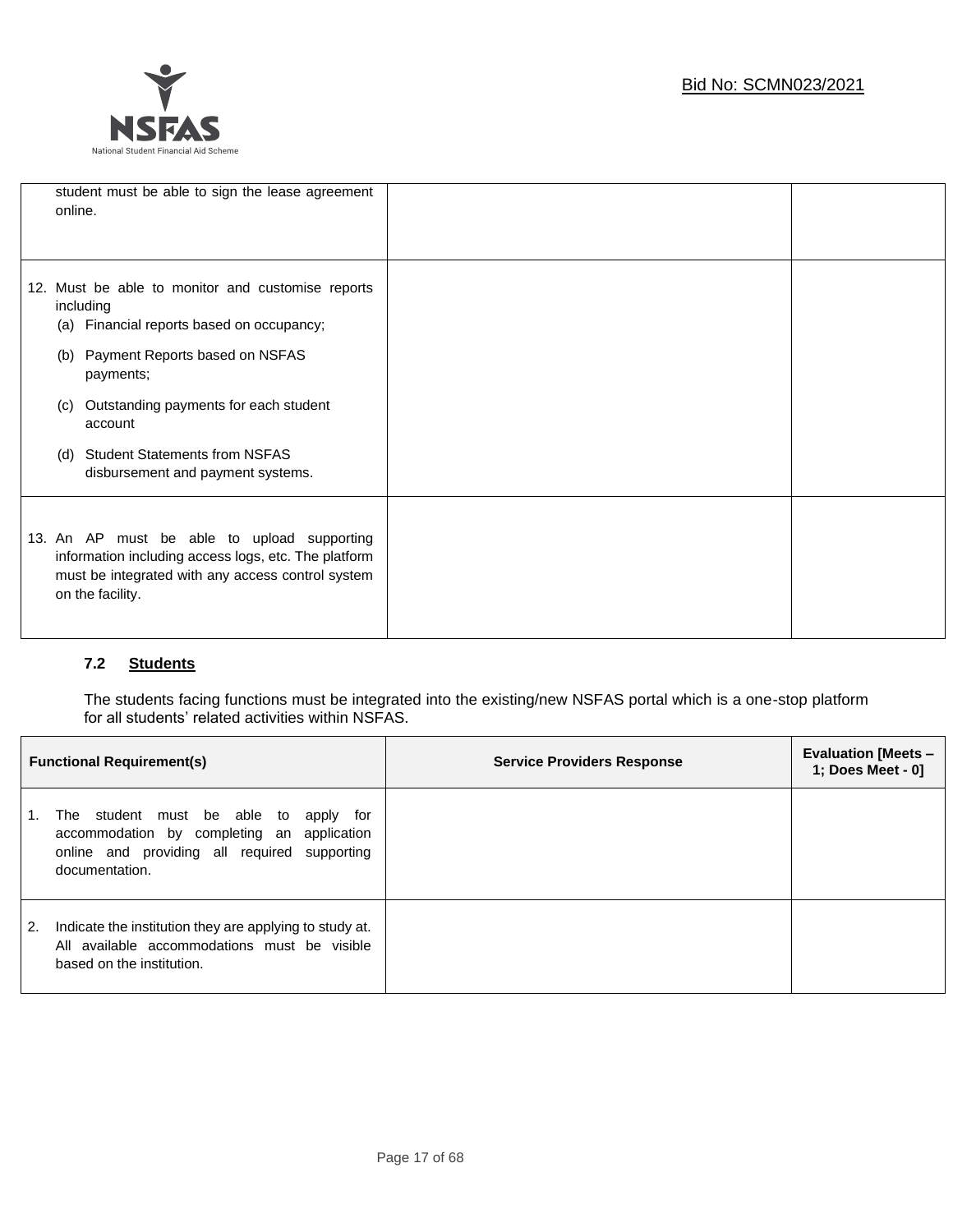

| 3. | Create a login account securely and have access to<br>all available accommodations based on the<br>institution where they are applying to study or where<br>they are studying.                                                                          |  |
|----|---------------------------------------------------------------------------------------------------------------------------------------------------------------------------------------------------------------------------------------------------------|--|
|    | NB: The student authentication and sign-on must be<br>centrally managed through the current student portal.                                                                                                                                             |  |
| 4. | The student must be able to view the status of their<br>application on the NSFAS Student portal when it is<br>being processed by the AP.                                                                                                                |  |
| 5. | The student must be able to upload confirmation of<br>registration on the NSFAS portal as a confirmation<br>that they have been registered at the institution. The<br>system must notify the AP that the student has<br>uploaded proof of registration. |  |
| 6. | The students must also be able to send queries to<br>AP and view the status of their queries on the<br>portal.                                                                                                                                          |  |
| 7. | The students must be able to submit their<br>evaluation annually where they stayed. The scores<br>will be used as one of the inputs into the grading<br>formula.                                                                                        |  |
| 8. | The system must generate and make Lease<br>Agreements available to students to sign online<br>upon approval of accommodation by AP. The<br>lease must be made available on the NSFAS<br>student portal.                                                 |  |
|    | The agreement must include:<br>Name of student<br>Id number                                                                                                                                                                                             |  |
|    | Name of AP                                                                                                                                                                                                                                              |  |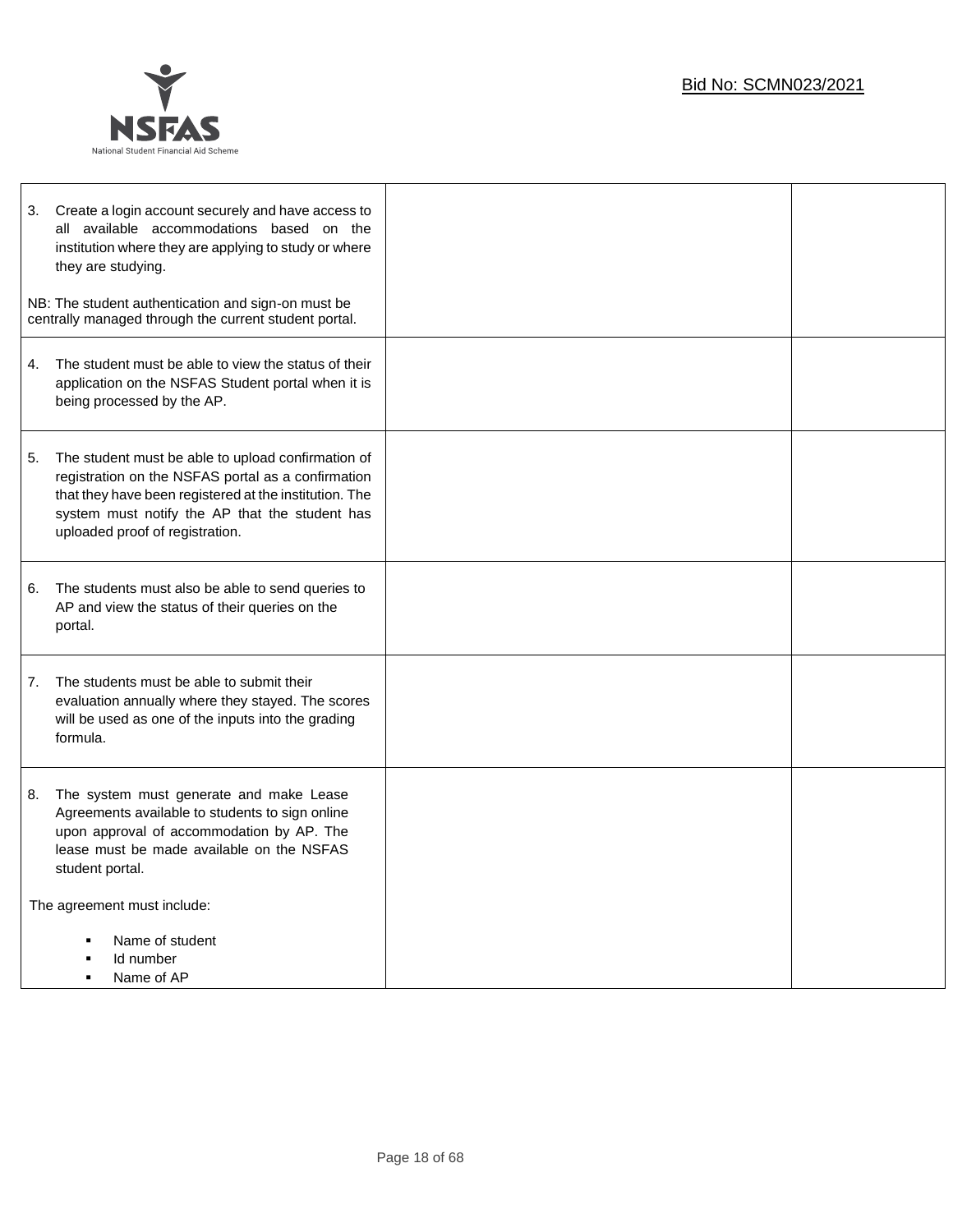

| Conditions of<br>General | the<br>lease |
|--------------------------|--------------|
| Agreement                |              |
|                          |              |

## **7.3 NSFAS**

| <b>Functional Requirement(s)</b> |                                                                                                                                                                                                                                                                                                                                                                                                              | <b>Service Providers Response</b> | <b>Evaluation [Meets -</b><br>1; Does Meet - 0] |
|----------------------------------|--------------------------------------------------------------------------------------------------------------------------------------------------------------------------------------------------------------------------------------------------------------------------------------------------------------------------------------------------------------------------------------------------------------|-----------------------------------|-------------------------------------------------|
|                                  | 1. NSFAS teams must be able to view, grade and<br>approve/reject an application from an AP and<br>provide reasons if rejected. The grading criteria<br>must be defined and implemented in the system<br>and applied as a standard across all applications.                                                                                                                                                   |                                   |                                                 |
| 2.                               | NSFAS must be able to issue grading and<br>accreditation certificate / certificate of good<br>standing to APs that have been approved. The<br>certificate must include<br>Name of the AP<br>$\blacksquare$<br>Address of the Accommodation<br>٠<br>Grade of the Accommodation<br>٠<br>Validity period of the Accreditation<br>٠<br>and Grading.<br>Company registration number, if a<br>٠<br>(Pty) Ltd or CC |                                   |                                                 |
| 3.                               | NSFAS must be able to review and action APs<br>appeals.                                                                                                                                                                                                                                                                                                                                                      |                                   |                                                 |
|                                  | 4. NSFAS must be able to view students queries to<br>any APs and ratings at the end of the year. The<br>ratings must be used as an input to the Grading<br>rules.                                                                                                                                                                                                                                            |                                   |                                                 |
| 5.                               | Maintain all APs records in compliance with the<br>South African legislation related to information<br>privacy and confidentiality.                                                                                                                                                                                                                                                                          |                                   |                                                 |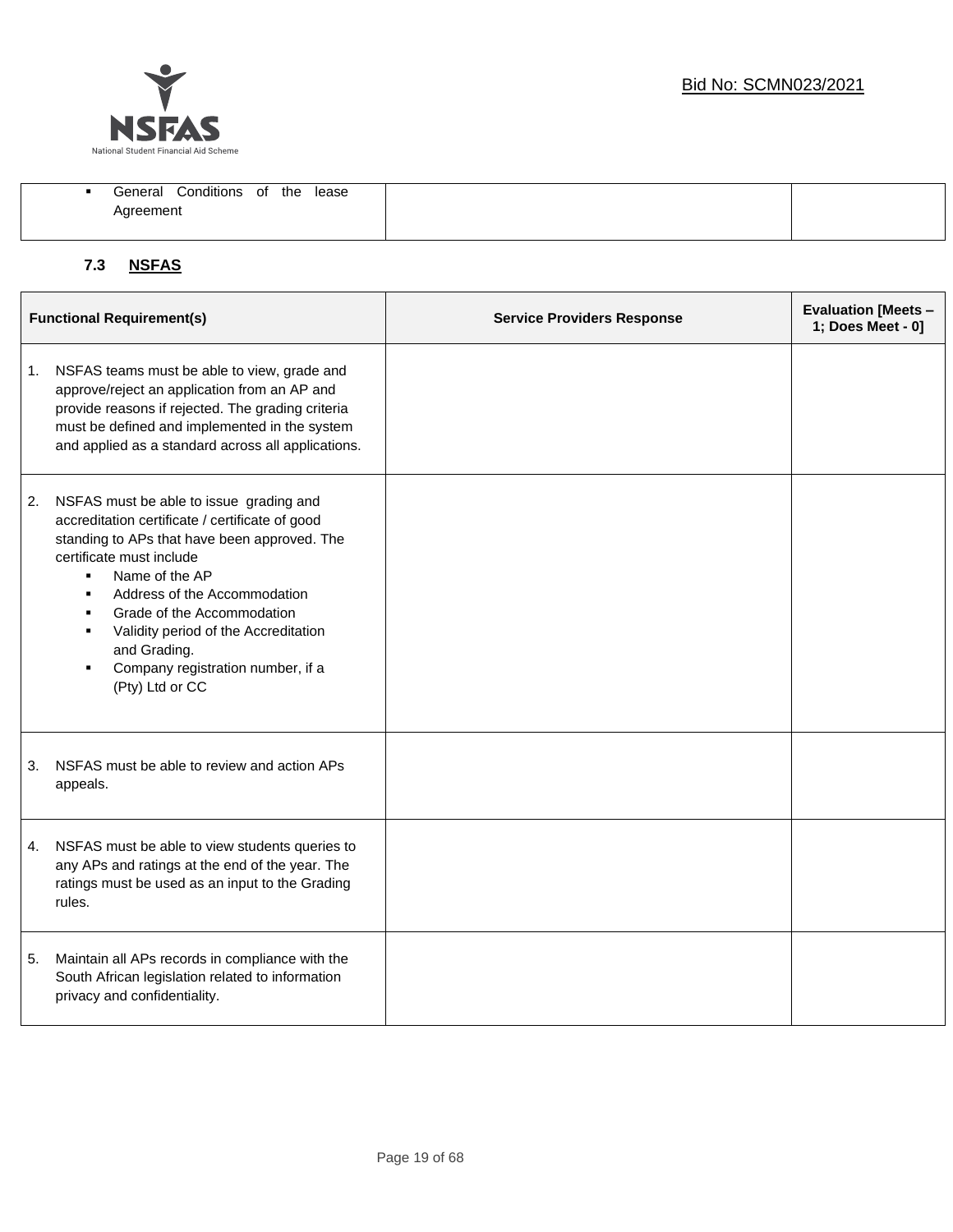

| 6. | Receive confirmation that the student and AP have<br>both signed the lease agreement.                                                                                                                                                                                  |  |
|----|------------------------------------------------------------------------------------------------------------------------------------------------------------------------------------------------------------------------------------------------------------------------|--|
|    | Upon confirmation that the student is registered at<br>an institution, and the lease agreement has been<br>signed by both the student and the AP, disburse<br>monthly allowance instalments towards the<br>students' accommodation in line with the lease<br>contract. |  |

### **7.4 Institutions**

All institutions of higher learning are also regarded as accommodation providers. Therefore, the requirements stipulated under section 7.1 apply to them also. The requirements below are unique requirements additional to the ones in section 7.1.

| <b>Functional Requirement(s)</b> |                                                                                                                                                                                                                                       | <b>Service Providers Response</b> | <b>Evaluation [Meets -</b><br>1; Does Meet - 0] |
|----------------------------------|---------------------------------------------------------------------------------------------------------------------------------------------------------------------------------------------------------------------------------------|-----------------------------------|-------------------------------------------------|
| 1.                               | Institutions must be able to load registration data to<br>claim for the student and to confirm that students<br>are registered.                                                                                                       |                                   |                                                 |
| 2.                               | Institutions must be able to view available rooms at<br>APs linked to the institution and assist students to<br>complete an application for residence. Institutions<br>must also be able to upload bulk applications for<br>students. |                                   |                                                 |
| 3.                               | Maintain a financial management system which is<br>suitable in all respects to account for, manage and<br>secure the Institution cost portion of the students'<br>accommodation.                                                      |                                   |                                                 |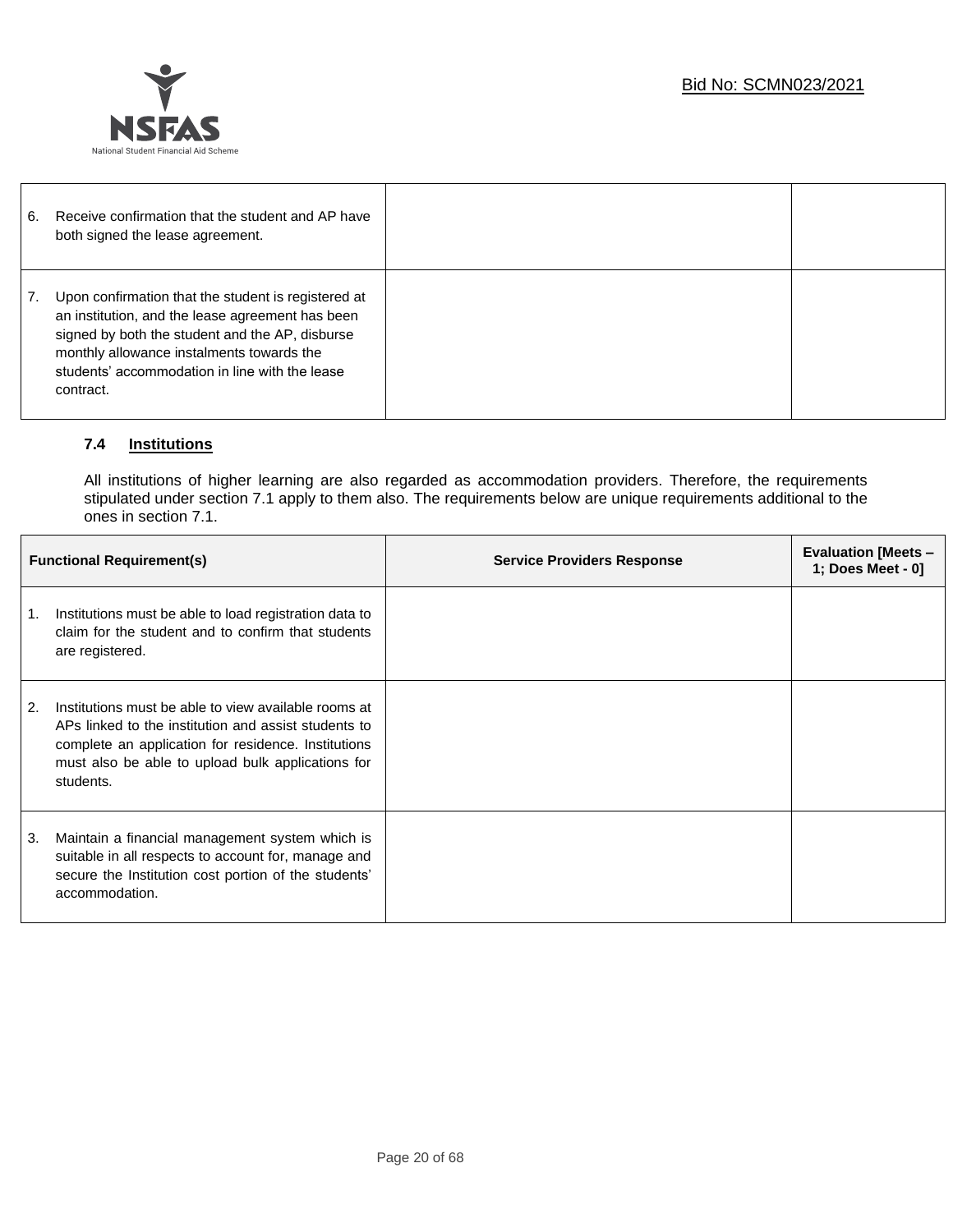

#### **7.5 Integration with NSFAS Processes & Systems**

| <b>Functional Requirement(s)</b>                                                                                                                                                                                                                                                                     | <b>Service Providers Response</b> | <b>Evaluation [Meets -</b><br>1; Does Meet - 0] |
|------------------------------------------------------------------------------------------------------------------------------------------------------------------------------------------------------------------------------------------------------------------------------------------------------|-----------------------------------|-------------------------------------------------|
| NSFAS Funding Engine: The list of approved<br>1.<br>students by different funders and applicable<br>accommodation allowance conditions will be made<br>available to the AP.                                                                                                                          |                                   |                                                 |
| NB: AP may use the "Funded List" to allocated rooms<br>to students.                                                                                                                                                                                                                                  |                                   |                                                 |
| <b>NSFAS Student Allowance Calculator:</b> The portal<br>2.<br>must be integrated into the existing Student<br>Calculator for the direct payment of allowances to<br>the AP. 3 <sup>rd</sup> party integration available via rest API<br>messaging queue and distributed event streaming<br>platform |                                   |                                                 |
| NB: Upon confirmation that the student has been<br>registered and the lease agreement has been signed<br>by both parties, the student calculator must disburse<br>allowances directly to the APs                                                                                                     |                                   |                                                 |

### **7.6 Technical Requirements**

| <b>Technical requirements</b>                                                                                                                                                                                                                                             | Provide a detailed description of your solution | <b>Evaluation [Meets -</b><br>1; Does Meet - 01 |
|---------------------------------------------------------------------------------------------------------------------------------------------------------------------------------------------------------------------------------------------------------------------------|-------------------------------------------------|-------------------------------------------------|
| Open Web Application Security Project (OWASP)<br>standards apply                                                                                                                                                                                                          |                                                 |                                                 |
| Software/systems built with these in mind, authentication<br>and authorization, role-based access control, security<br>configuration, secure APIs, secure deserialization,<br>logging & monitoring, audit trail and no usage of<br>components with known vulnerabilities. |                                                 |                                                 |
| Our preferred language is java and any other open<br>source related technologies would be preferred                                                                                                                                                                       |                                                 |                                                 |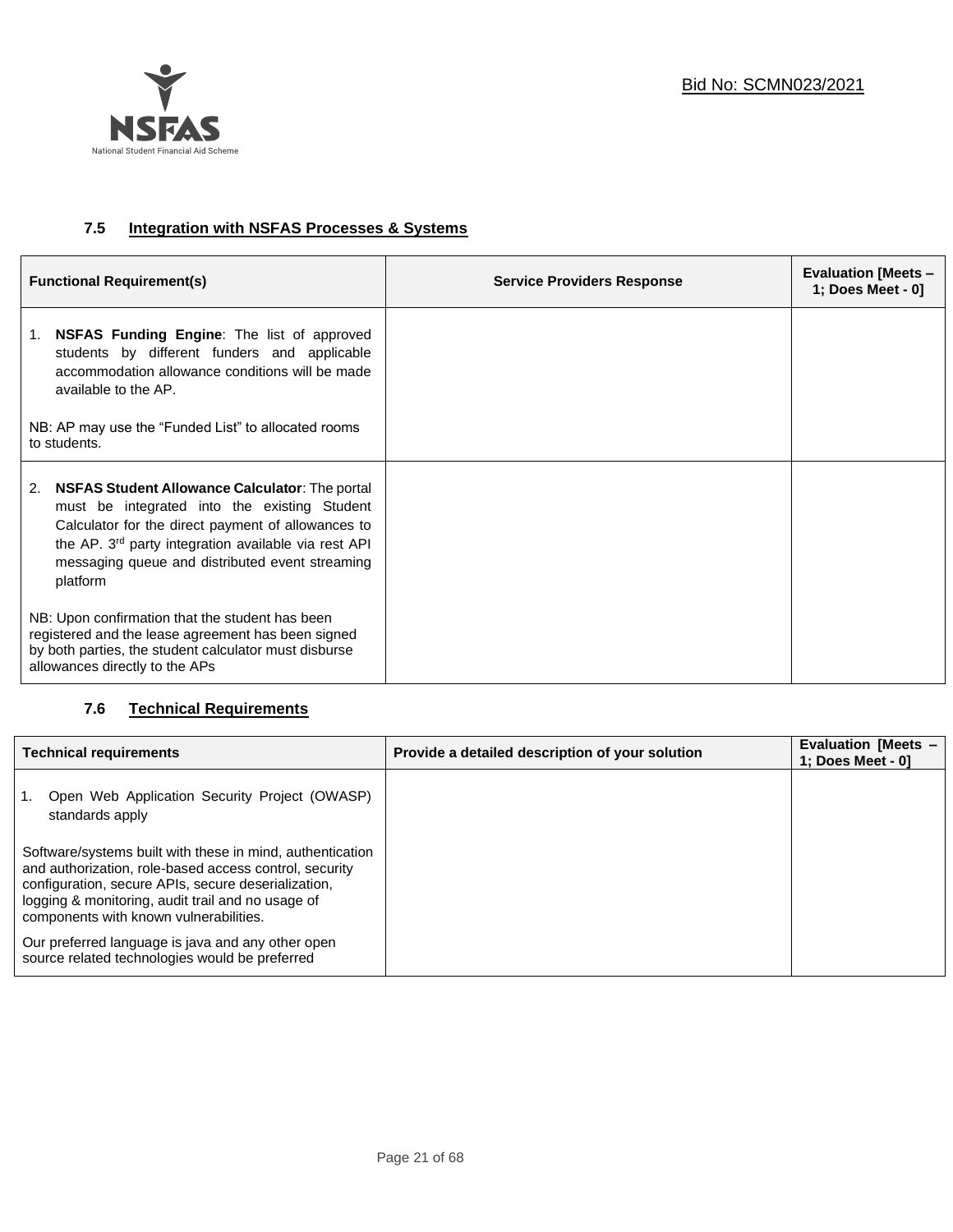

|    | <b>Technical requirements</b>                                                                                                                                                                                                                                | Provide a detailed description of your solution | Evaluation [Meets -<br>1; Does Meet - 0] |
|----|--------------------------------------------------------------------------------------------------------------------------------------------------------------------------------------------------------------------------------------------------------------|-------------------------------------------------|------------------------------------------|
| 2. | The system should be in line with best practice in<br>terms of business continuity and disaster recovery.                                                                                                                                                    |                                                 |                                          |
| 3. | The system should be hosted, with NSFAS having<br>full access and ownership to this system with the<br>ability to choose its hosting option.                                                                                                                 |                                                 |                                          |
| 4. | The solution must be able to be integrated<br>seamlessly with core orchestration systems within<br>NSFAS. Using 3rd party integration such as rest API,<br>messaging queue and distributed event streaming<br>platform                                       |                                                 |                                          |
| 5. | In a case where there is customised development for<br>NSFAS, the IP will be owned by NSFAS with<br>unrestricted access thereto.                                                                                                                             |                                                 |                                          |
| 6. | The solution must provide a multi-functional mobile<br>communication platform that allows NSFAS to<br>effectively manage its relationships with the students<br>(e.g., perform live chats, and content generation for<br>a knowledge portal (FAQ bot), etc.) |                                                 |                                          |
| 7. | The system must have a configurable business rule<br>engine which will make it easy for NSFAS to change<br>a business rule in one place and make it available to<br>all business processes which make use of that rule.                                      |                                                 |                                          |
|    | The system must be supported under common<br>Internet Browsers and compatible with Mobile<br>devices.                                                                                                                                                        |                                                 |                                          |
|    | 9. Any changes to data must have an audit trail which<br>shows when the data was changed, by who, and<br>what they data was before being changed. The                                                                                                        |                                                 |                                          |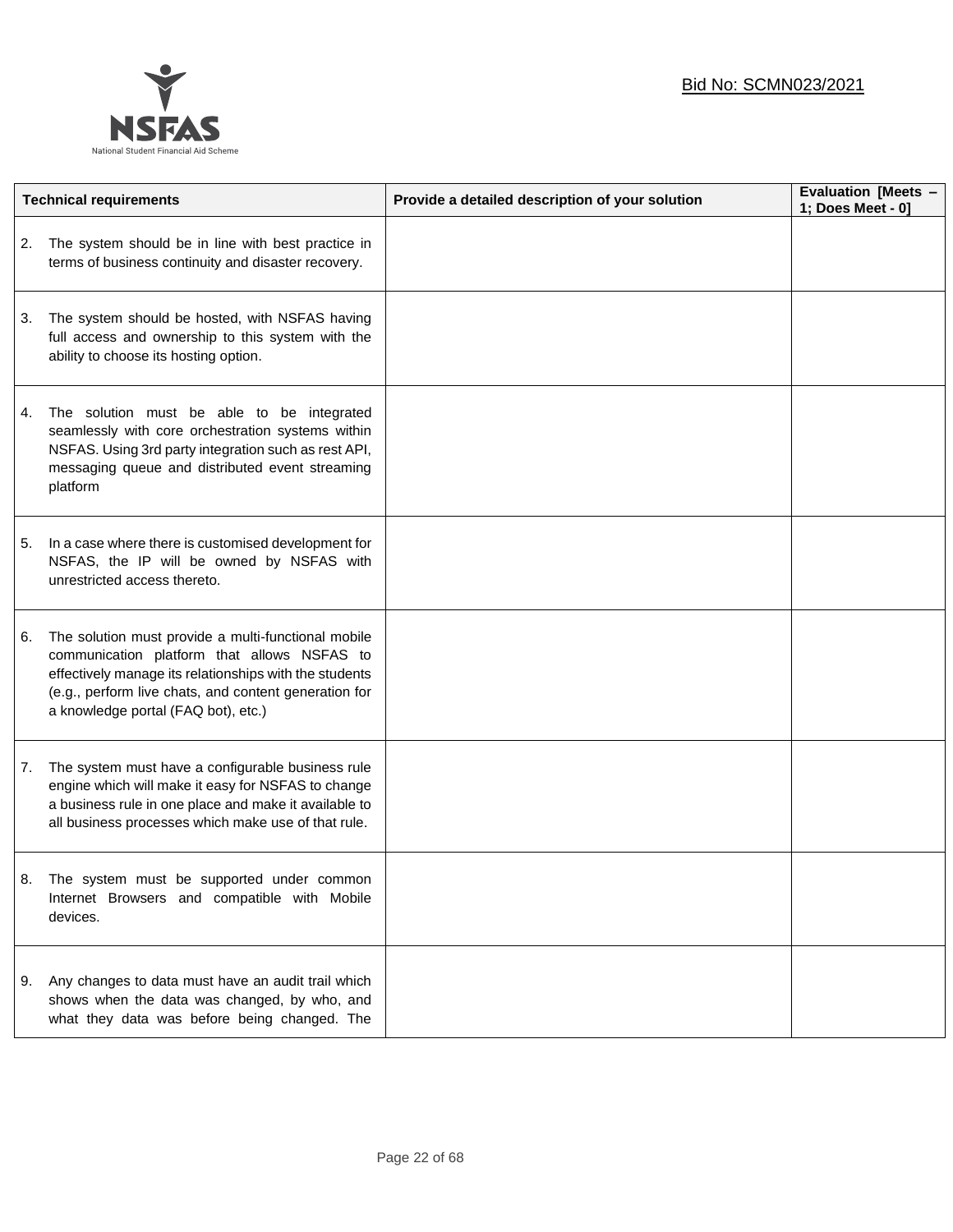

| <b>Technical requirements</b>                                                                                                                             | Provide a detailed description of your solution | <b>Evaluation [Meets -</b><br>1; Does Meet - 0] |
|-----------------------------------------------------------------------------------------------------------------------------------------------------------|-------------------------------------------------|-------------------------------------------------|
| system must have an audit trail of all interaction or<br>actions performed by all users                                                                   |                                                 |                                                 |
| 10. Configuration changes to data parameters must be<br>enabled via a user interfaces, e.g. changing of<br>maximum allowance for a funding period, etc.   |                                                 |                                                 |
| 11. The system must easily integrate with other NSFAS<br>systems including the system that disburses<br>allowances to students and other payment systems. |                                                 |                                                 |

### **7.7 Cybersecurity Requirements**

 $\mathsf{l}$ 

| <b>Cyber security requirements</b> |                                                                                                                                                                                                                                                                                                                               | Provide a detailed description of your solution | <b>Evaluation [Meets -</b><br>1; Does Meet - 0] |
|------------------------------------|-------------------------------------------------------------------------------------------------------------------------------------------------------------------------------------------------------------------------------------------------------------------------------------------------------------------------------|-------------------------------------------------|-------------------------------------------------|
| 1.                                 | Access to underlying databases must be very limited<br>and/or need to be prevented and all reports must be<br>generated through the system. No SQL scripting.<br>The service provider must implement controls to<br>ensure that data is never tampered with. For<br>example, encrypt all or some of the databases/<br>tables. |                                                 |                                                 |
| 2.                                 | Audit trails – insert, update, and delete must be<br>logged and all logs must be available for a minimum<br>of five years. Therefore, a storage and archiving<br>capability with the ability for reports against these<br>logs must be maintained.                                                                            |                                                 |                                                 |
| 3.                                 | This solution must have a proper identity and access<br>management capabilities. It must implement role-<br>based access with the ability to manage access on a<br>granular level if required. Access reports and the                                                                                                         |                                                 |                                                 |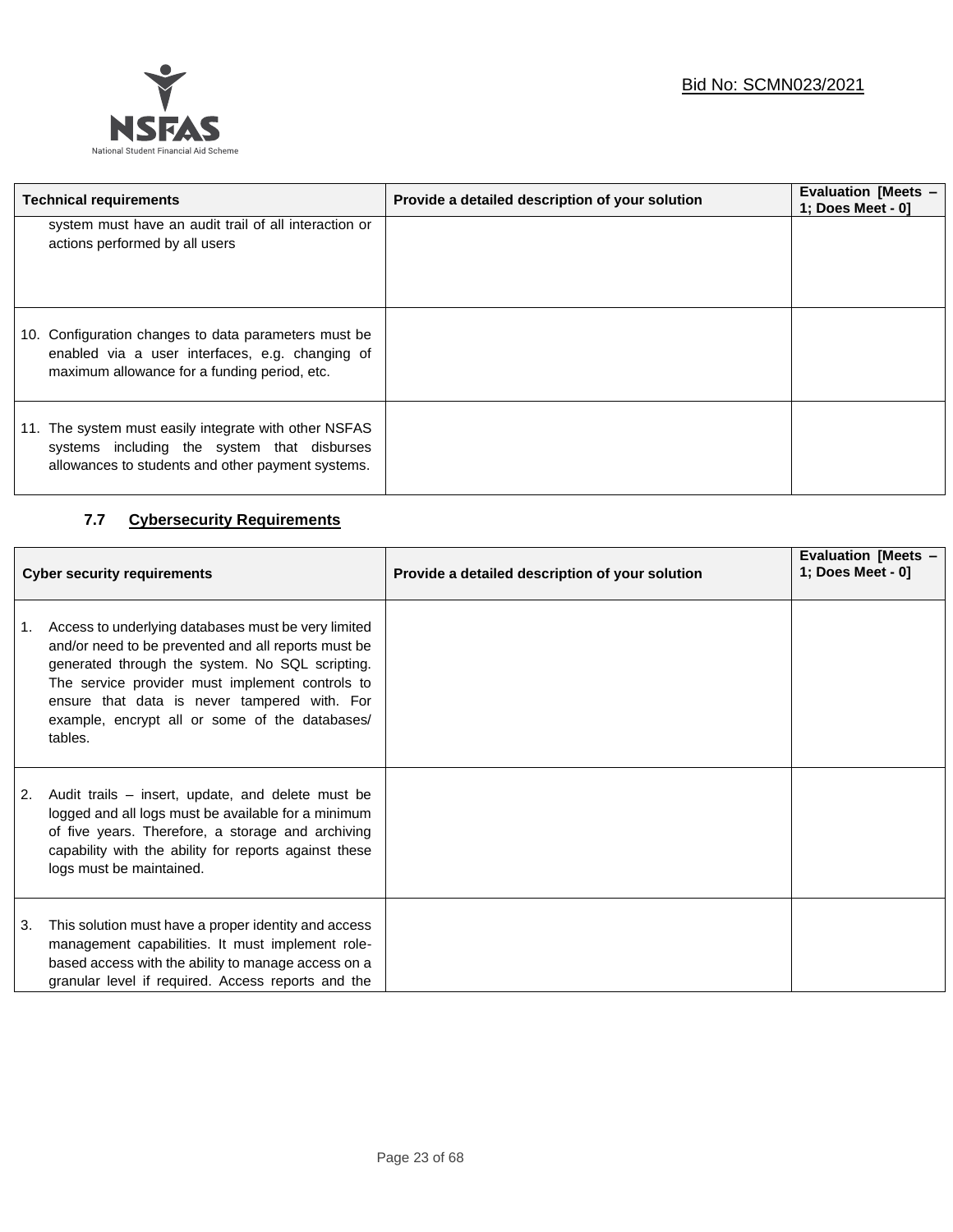

|    |                                                                                                                                                                                                                                                                                                                                                                                                                                       |                                                 | Evaluation [Meets - |
|----|---------------------------------------------------------------------------------------------------------------------------------------------------------------------------------------------------------------------------------------------------------------------------------------------------------------------------------------------------------------------------------------------------------------------------------------|-------------------------------------------------|---------------------|
|    | <b>Cyber security requirements</b>                                                                                                                                                                                                                                                                                                                                                                                                    | Provide a detailed description of your solution | 1; Does Meet - 0]   |
|    | ability to manage access to the system must be<br>enable ease.                                                                                                                                                                                                                                                                                                                                                                        |                                                 |                     |
| 4. | The security module must manage institution<br>access, student access and NSFAS access. In other<br>words, external users and internal users.                                                                                                                                                                                                                                                                                         |                                                 |                     |
| 5. | Adhere to industry best practice and standards.<br>(a) Identify applicable certifications.<br>(b) Identify applicable standards and frameworks.<br>(c) Include applicable best practice and standards<br>in the design documentation.                                                                                                                                                                                                 |                                                 |                     |
| 6. | Least privilege access rights for users, accounts and<br>computing processes to only those resources<br>absolutely required to perform routine, legitimate<br>activities.<br>(a) Access control methodology e.g. RBAC.<br>(b) Session and user account controls, AD<br>integrations, session timeout, etc.<br>(c) Controls to ensure the security of service<br>accounts used for system to system integration<br>and authentication. |                                                 |                     |
| 7. | Development and testing environments must not<br>share the same computing environments, domains<br>and directories.<br>Users should use different user profiles for operational                                                                                                                                                                                                                                                       |                                                 |                     |
|    | and testing systems.                                                                                                                                                                                                                                                                                                                                                                                                                  |                                                 |                     |
| 8. | Users should use different user profiles for<br>operational and testing systems<br>Reporting data and system access and use.<br>(a)<br>Authenticate security and operational actions.<br>(b)<br>Linking all access to system components to<br>(c)<br>each individual user.                                                                                                                                                            |                                                 |                     |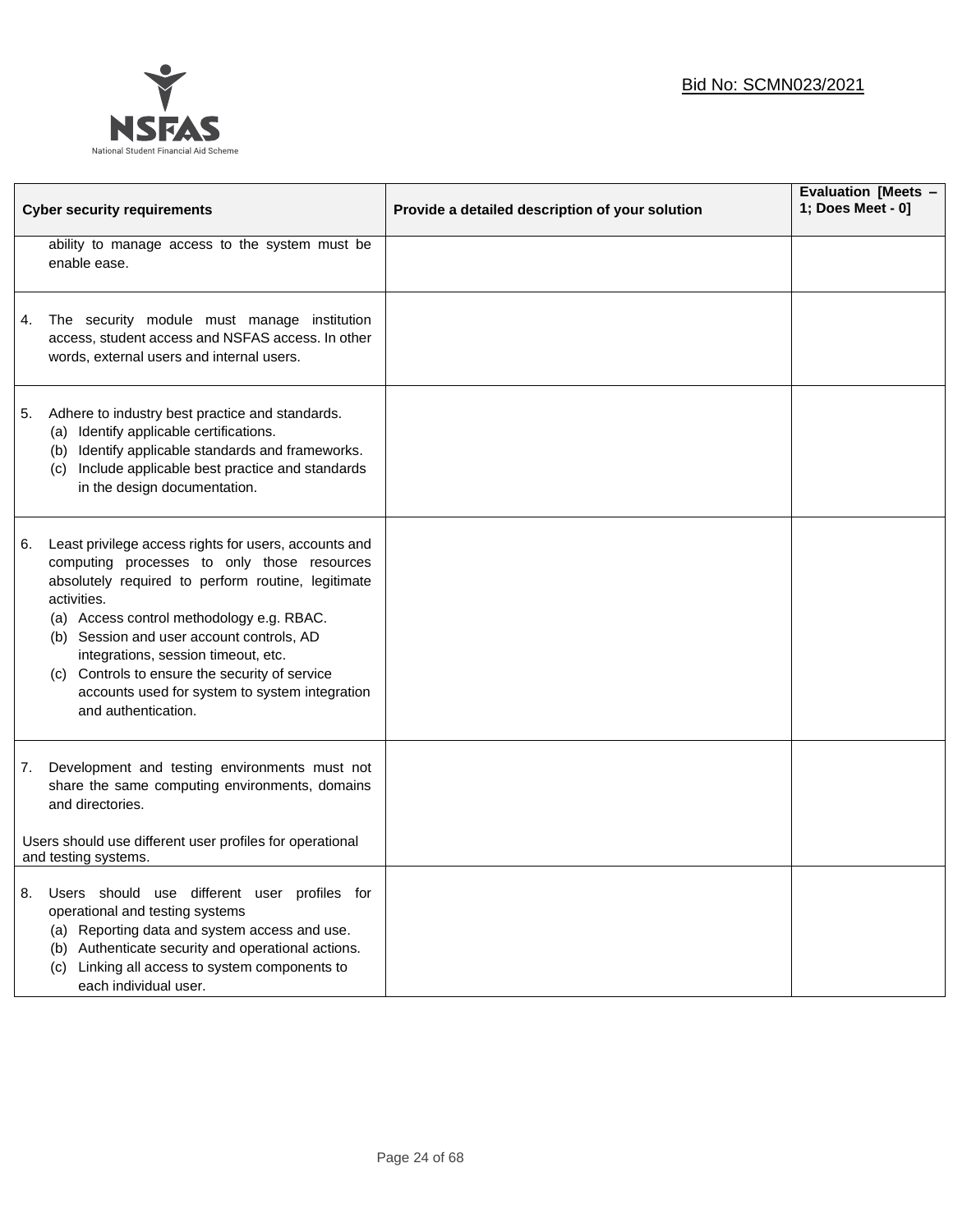### Bid No: SCMN023/2021



| <b>Cyber security requirements</b> |                                                                                                                                                                                                                                                                                                                                                                                                                                                                                                                                                                                                    | Provide a detailed description of your solution | Evaluation [Meets -<br>1; Does Meet - 0] |
|------------------------------------|----------------------------------------------------------------------------------------------------------------------------------------------------------------------------------------------------------------------------------------------------------------------------------------------------------------------------------------------------------------------------------------------------------------------------------------------------------------------------------------------------------------------------------------------------------------------------------------------------|-------------------------------------------------|------------------------------------------|
|                                    | Changes to identification and authentication<br>(d)<br>mechanisms and the creation of new accounts<br>and elevation of privileges.<br>(e) Observed or suspected information security<br>incidents in systems or services.<br>Protection of logs, initialization, stopping, or<br>(f)<br>deletion of the audit logs.                                                                                                                                                                                                                                                                                |                                                 |                                          |
| 9.                                 | <b>Business Continuity Management</b><br>(a) Unless otherwise specified by data and system<br>owners it must be assumed that information<br>security requirements remain the same in<br>adverse situations, compared to normal<br>operational conditions.<br>Design documentation for physical and logical<br>(b)<br>systems must include:<br>Power redundancy.<br>٠<br>Network and infrastructure<br>$\blacksquare$<br>redundancy.<br>Component and device redundancy.<br>٠<br>Load balancing and high availability<br>٠<br>between servers and applications.<br>Failover and redundancy testing. |                                                 |                                          |
|                                    | 10. Controls for noting and reporting any observed or<br>suspected security incidents in systems or services.<br>(a) Response activities.<br>(b) Collection of evidence, log etc.<br>Information security analysis.<br>(c)                                                                                                                                                                                                                                                                                                                                                                         |                                                 |                                          |
|                                    | 11. Monitoring and performance<br>(a) Utilization management controls, thresholds,<br>alerts, etc.<br>(b) Historical usage and available capacity for<br>performance and capacity.<br>(c) Retention of capacity and performance data.                                                                                                                                                                                                                                                                                                                                                              |                                                 |                                          |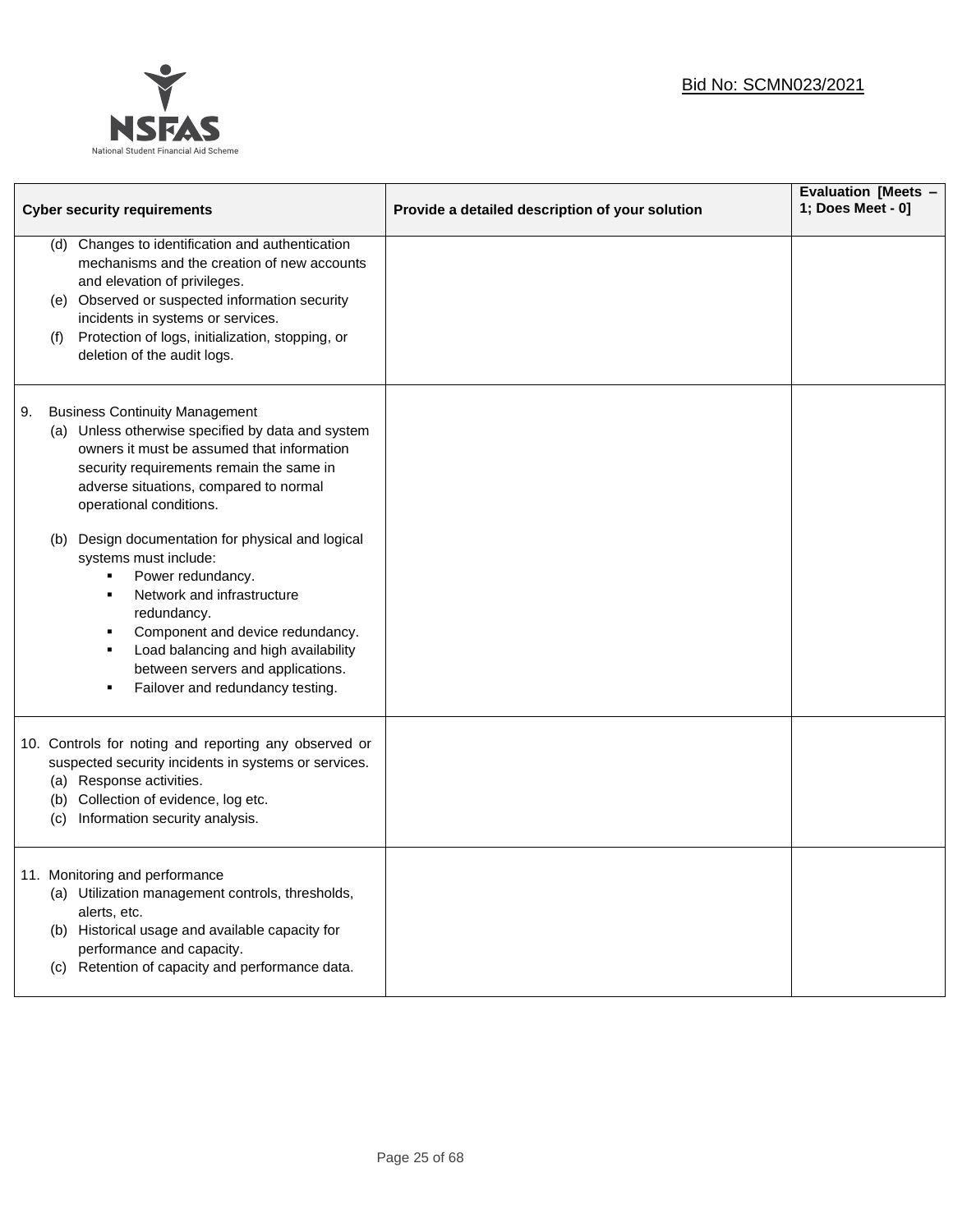



| <b>Cyber security requirements</b>                                                                                                                                                                                                  | Provide a detailed description of your solution | Evaluation [Meets -<br>1; Does Meet - 0] |
|-------------------------------------------------------------------------------------------------------------------------------------------------------------------------------------------------------------------------------------|-------------------------------------------------|------------------------------------------|
| 12. All user access to, user queries of, and user actions<br>on databases are through programmatic methods.                                                                                                                         |                                                 |                                          |
| 13. Separation of Development, Testing and Production<br>Environments<br>Development, testing, and operational<br>(a)<br>environments should be separated<br>Different user profiles for operational and<br>(b)<br>testing systems. |                                                 |                                          |
| 14. Development and testing environments must not<br>share the same computing environments, domains<br>and directories.                                                                                                             |                                                 |                                          |

## **8 Evaluation criteria – Phase 2**

| <b>Element</b>                          | Weight |
|-----------------------------------------|--------|
| Project Management Methodology and Plan | 15%    |
| Resource experience                     | 15%    |
| Solution requirements                   | 60%    |
| Transformation                          | 10%    |
| <b>TOTAL</b>                            | 100%   |

#### Criteria and Weighting:

Bidders need to score a minimum of 70% for functionality. Bidders who score less than 70% minimum for functionality will not be considered further for the presentation stage. Bids will be evaluated in accordance with the following technical criteria: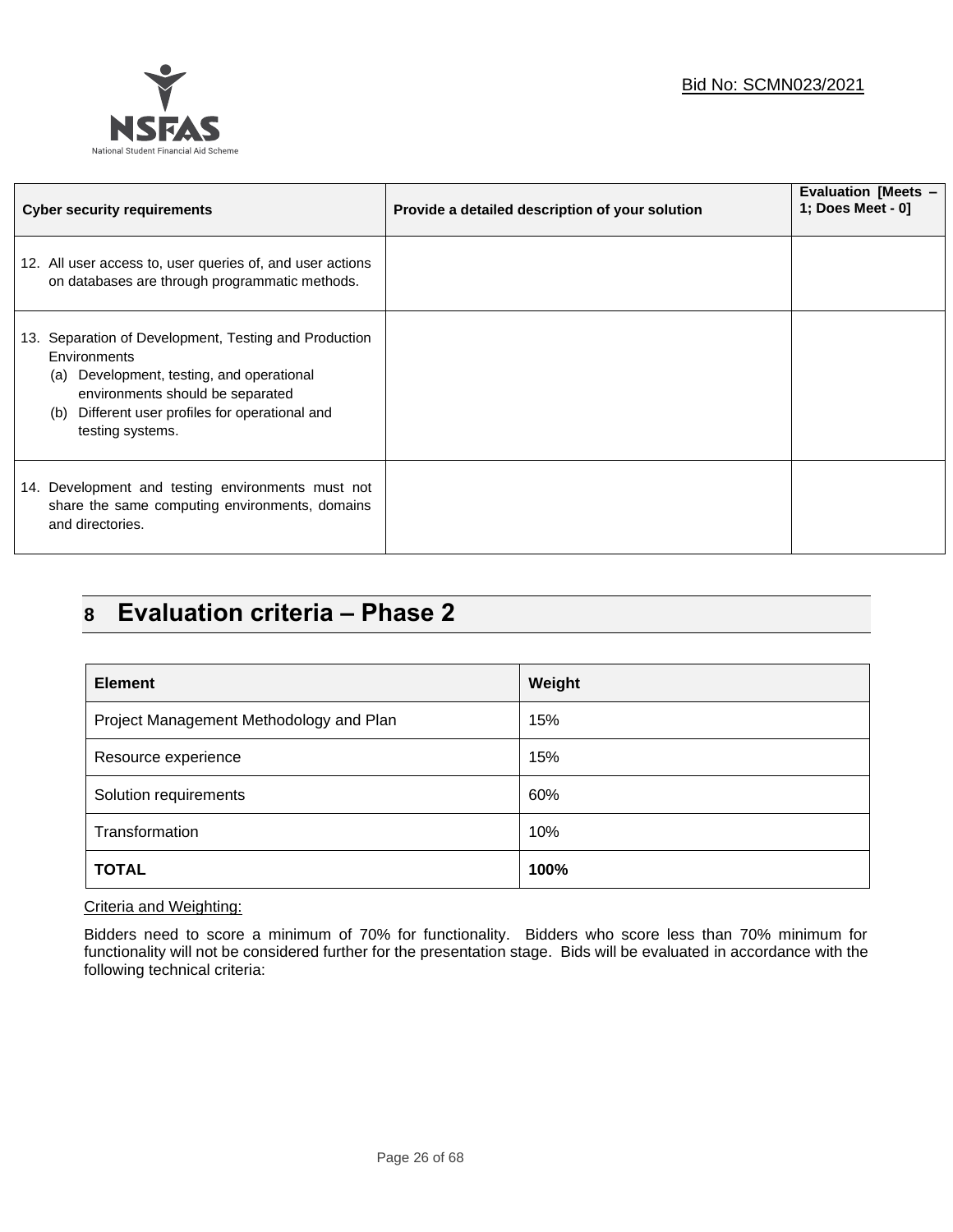

| <b>Project Methodology and Plan</b>                                                                                                                                                 | Points available- max 15                                                                                                                                     | <b>Bidder scoring</b> |
|-------------------------------------------------------------------------------------------------------------------------------------------------------------------------------------|--------------------------------------------------------------------------------------------------------------------------------------------------------------|-----------------------|
| The bidder to provide a detailed<br>project approach and methodology as<br>to how the scope of work will be<br>executed which includes project<br>management activities and related | Project management activities outlined in a<br>logical manner with a detailed and suitable<br>project management methodology and<br>$approach =$<br>5 points |                       |
| timelines, which indicates a suitable<br>solution.                                                                                                                                  | Detailed project management plan provided<br>to achieve the delivery of the solution $=$<br>10 points                                                        |                       |

| <b>Resource experience</b>                                                                                                                                                                                                                                | Points available- max 15                                                                                                                                                                       | <b>Bidder scoring</b> |
|-----------------------------------------------------------------------------------------------------------------------------------------------------------------------------------------------------------------------------------------------------------|------------------------------------------------------------------------------------------------------------------------------------------------------------------------------------------------|-----------------------|
| The core team assigned must possess the<br>required experience and qualifications.<br>Detailed CVs and copies of valid<br>certifications/qualifications must be provided<br>for the following project roles.                                              | Project Lead:<br>10 years or<br>more<br>experience in Project<br>management<br>Post<br>graduate<br>qualification                                                                               |                       |
| Bidders should clearly indicate the name of the<br>resource and the role as outlined below                                                                                                                                                                | One criterion met= 1 point<br>Both criteria met= 2 points                                                                                                                                      |                       |
| <b>Project Lead</b><br>1.<br>Project Manager<br>2.<br><b>Technical Lead</b><br>3.<br>Test Lead<br>$4_{-}$<br>Data Management and Reporting<br>5.<br>Lead<br><b>Business Process Lead</b><br>6.<br>Cybersecurity, Risk and Disaster<br>7.<br>Recovery Lead | Project Manager:<br>8<br>years<br>or<br>more<br>experience in Project<br>management<br>Bachelor's<br>degree<br>qualification<br>or<br>programme<br>certification<br>One criterion met= 1 point |                       |
|                                                                                                                                                                                                                                                           | Both criteria met= 2 points                                                                                                                                                                    |                       |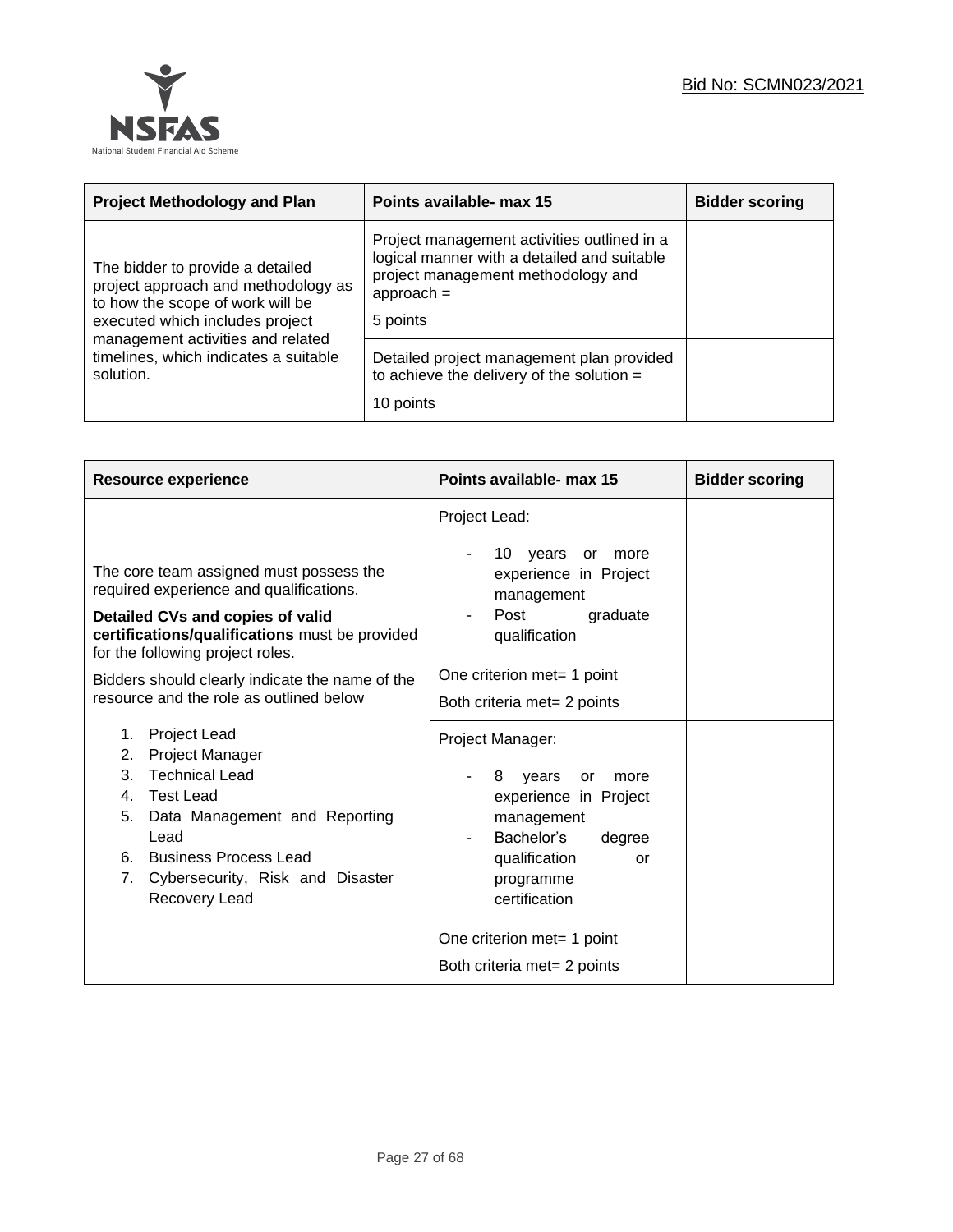

| <b>Technical Lead:</b><br>Oracle/Sun<br>Java<br>$\overline{\phantom{a}}$<br>certification<br><b>TOGAF</b> certification<br>COBIT 5<br>or ITIL<br>certification.<br>10 years or more<br>۰<br>experience<br>in<br>designing<br>and<br>developing<br>applications<br>using |  |
|-------------------------------------------------------------------------------------------------------------------------------------------------------------------------------------------------------------------------------------------------------------------------|--|
| Java EE platforms.<br>One criterion met= 1 point<br>Two criteria met= 2 points<br>Three criteria met= 3 points<br>All four criteria met= 4 points                                                                                                                       |  |
| Test Lead:<br>years<br>8<br>or<br>more<br>experience in<br><b>Test</b><br>management<br><b>ISTQB</b><br>foundation<br>certificate<br>One criterion met= 1 point<br>Both criteria met= 2 points                                                                          |  |
| Data management and reporting<br>Lead:<br>years<br>or<br>5<br>more<br>experience<br>in<br>data<br>management<br>Criteria met= 1 point                                                                                                                                   |  |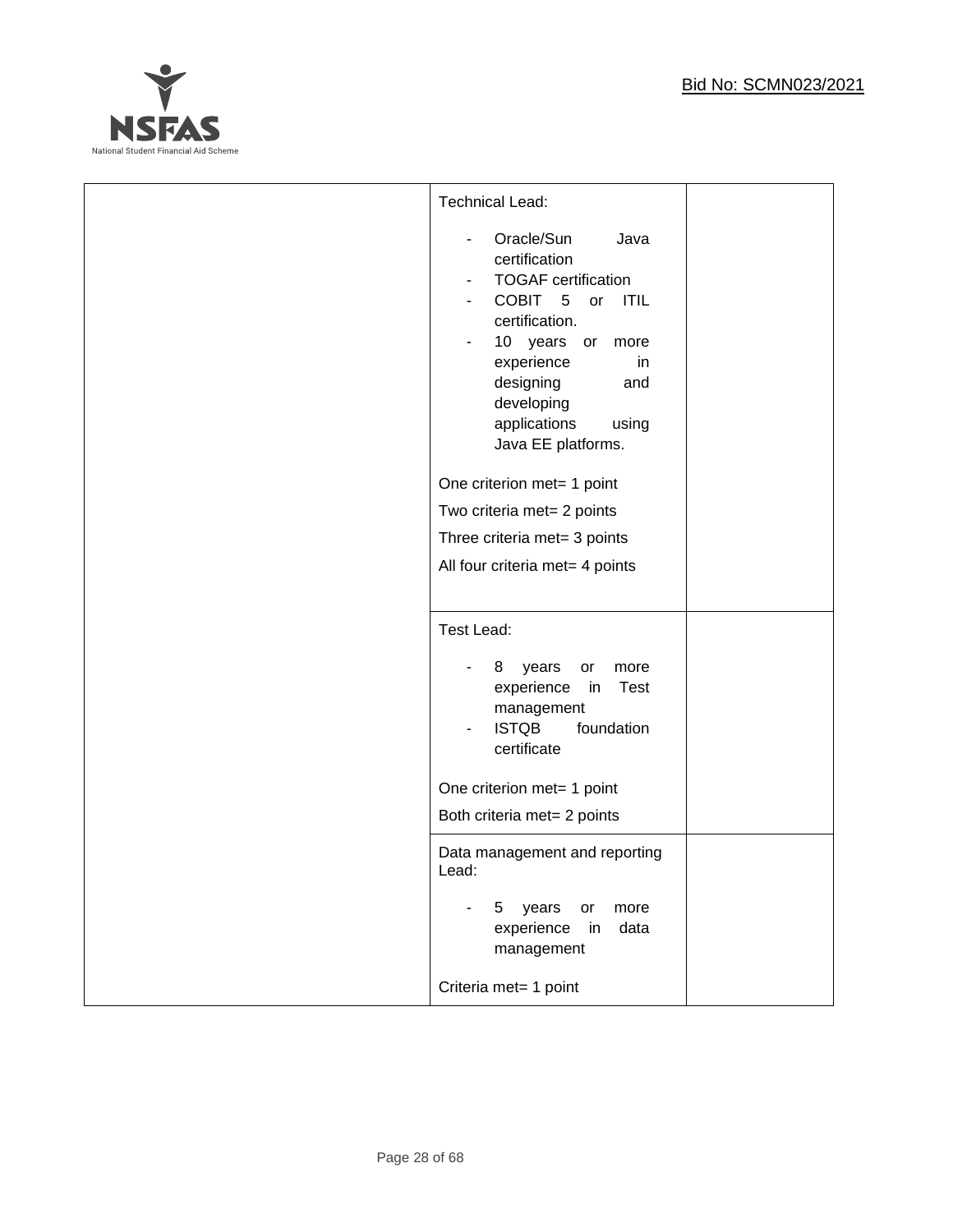

| <b>Business process/Business</b><br>Analysis Lead:<br>8<br>years<br>more<br>or<br>experience<br>in<br>business analysis or<br>business<br>process<br>management<br>Certification<br>in<br>business<br>process<br>management<br>or<br>quality<br>management<br>six<br>sigma<br><b>or</b><br>or<br><b>Business Analysis</b> |  |
|---------------------------------------------------------------------------------------------------------------------------------------------------------------------------------------------------------------------------------------------------------------------------------------------------------------------------|--|
| One criterion met= 1 point<br>Both criteria met= 2 points                                                                                                                                                                                                                                                                 |  |
| Cybersecurity, Risk and Disaster<br>Recovery Lead:<br>8<br>years<br>or<br>more<br>experience<br>in.<br>information security or<br>cyber security.<br>Bachelor's degree in<br>Computer Science, or<br>Information security or<br>Information<br>related<br>Security certification.                                         |  |
| One criterion met= 1 point<br>Both criteria met= 2 points                                                                                                                                                                                                                                                                 |  |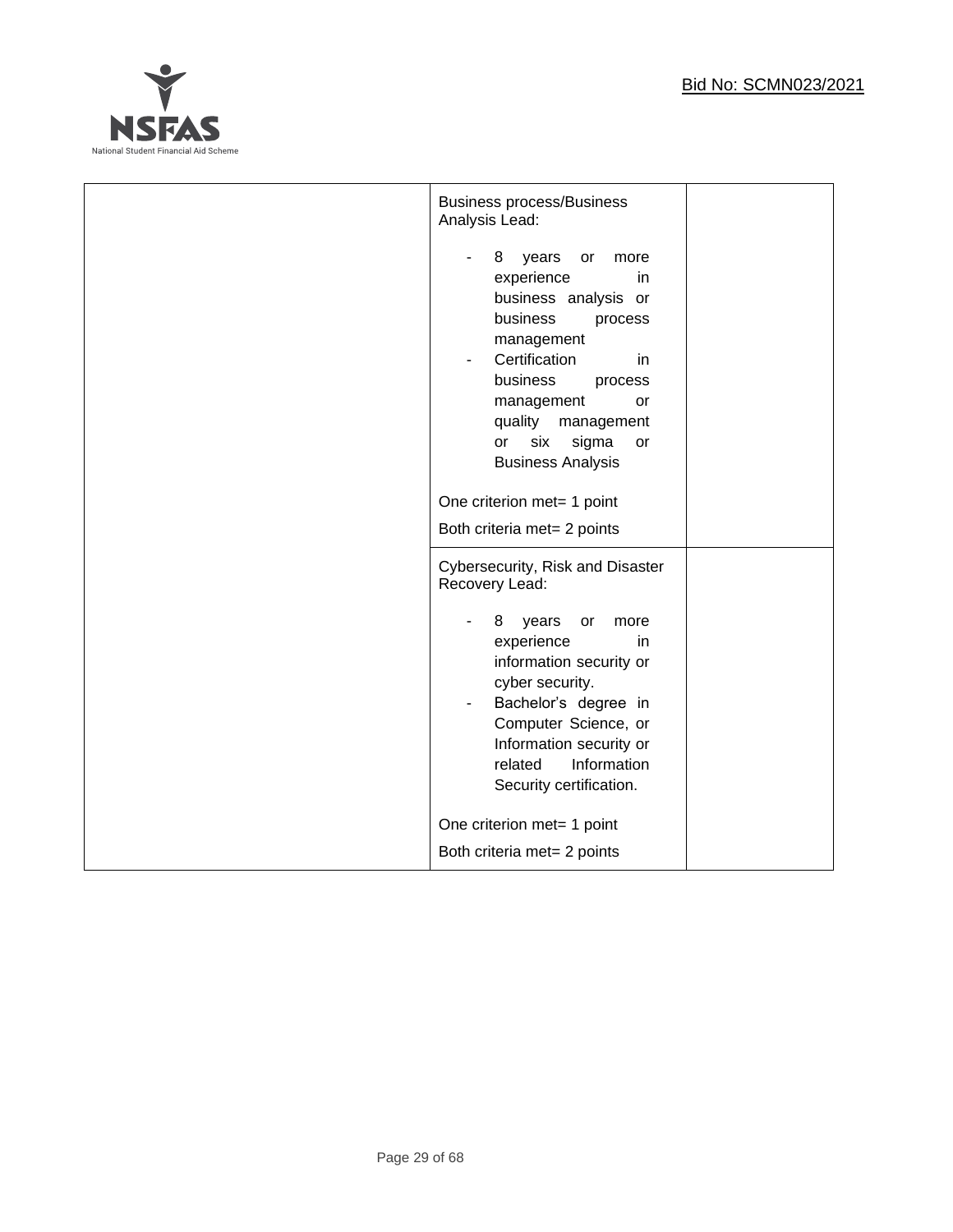

| <b>Solution requirements</b>                                                                                                                                                                                                                                                                                                                                                                                            | Points available- max 60                                                                                                                                                                                                                                                                                                                                                                                                                                                                 | <b>Bidder scoring</b> |
|-------------------------------------------------------------------------------------------------------------------------------------------------------------------------------------------------------------------------------------------------------------------------------------------------------------------------------------------------------------------------------------------------------------------------|------------------------------------------------------------------------------------------------------------------------------------------------------------------------------------------------------------------------------------------------------------------------------------------------------------------------------------------------------------------------------------------------------------------------------------------------------------------------------------------|-----------------------|
|                                                                                                                                                                                                                                                                                                                                                                                                                         | Table 7.1: AP= 13 requirements<br>Compliance with all<br>$13 = 10$ points<br>8-12 compliance = $5$<br>$\bullet$<br>points<br>than<br>Less<br>8<br>compliance= 0 points                                                                                                                                                                                                                                                                                                                   |                       |
| The bidder must complete the tables 7.1 to 7.7<br>of this RFP and provide the detailed response<br>thereto.<br>Table 7.1: AP= 13 requirements<br>Table 7.2: Students= 8 requirements<br>Table 7.3: NSFAS= 7 requirements<br>Table 7.4: Institution= 3 requirements<br>Table 7.5: Integration= 2 requirements<br>Table 7.6: Technical requirements= 11<br>requirements<br>Table 7.7: Cyber requirements= 14 requirements | Table 7.2: Students= 8<br>requirements<br>Compliance with all 8<br>$= 10$ points<br>5-7 compliance = $5$<br>points.<br><b>Less</b><br>than<br>5<br>compliance= 0 points<br>Table 7.3: NSFAS= 7<br>requirements<br>Compliance with all 7<br>$= 10$ points<br>4-6 compliance = $5$<br>$\bullet$<br>points.<br>than<br>Less<br>4<br>compliance= 0 points<br>Table 7.4: Institution= 3<br>requirements<br>Compliance with all 3<br>$= 5$ points<br>than<br>Less<br>3<br>compliance= 0 points |                       |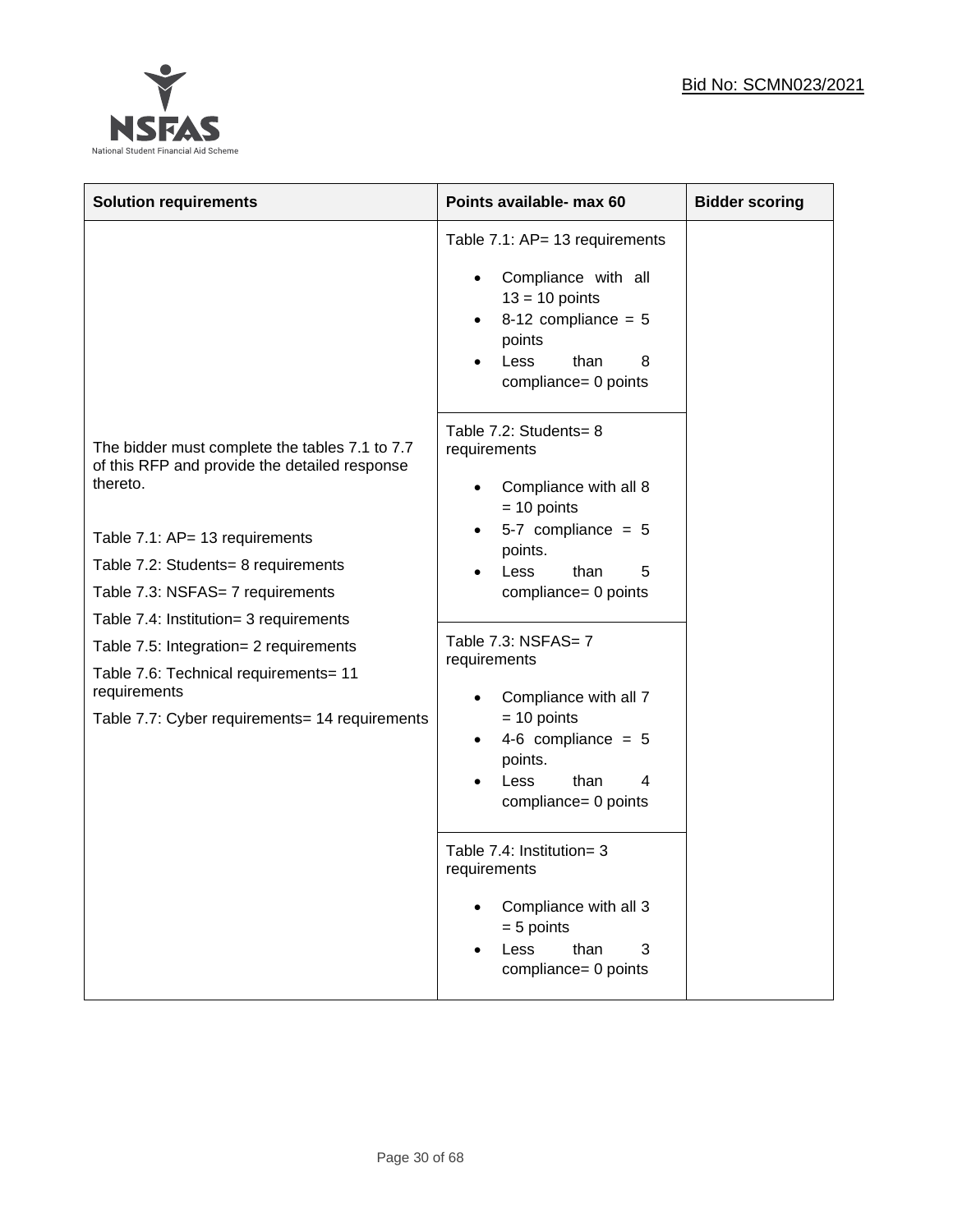

| Table 7.5: Integration= 2<br>requirements<br>Compliance with both<br>$\bullet$<br>requirements $= 10$<br>points<br>than<br>Less<br>2<br>$\bullet$<br>$compliance =$<br>$\Omega$<br>points.                          |
|---------------------------------------------------------------------------------------------------------------------------------------------------------------------------------------------------------------------|
| Table 7.6: Technical<br>requirements= 11 requirements<br>Compliance with all<br>$\bullet$<br>$11 = 10$ points<br>6-10 compliance = $5$<br>$\bullet$<br>points.<br>6<br>Less<br>than<br>compliance= 0 points         |
| Table 7.7: Cyber requirements=<br>14 requirements<br>Compliance with all<br>$\bullet$<br>$14 = 5$ points<br>8-13 compliance = $5$<br>$\bullet$<br>points.<br>than<br>Less<br>8<br>$\bullet$<br>compliance= 0 points |

| <b>Transformation</b>                                          | Points available- max 10           | <b>Bidder scoring</b> |
|----------------------------------------------------------------|------------------------------------|-----------------------|
| The bidder must meet the following<br>transformation criteria: | Both criteria met $=$<br>10 points |                       |
| 51% or more black owned<br>$\bullet$                           | One criterion met $= 5$ points     |                       |
| Level 1 BBB-EE contributor<br>$\bullet$                        | No criteria met= 0 points          |                       |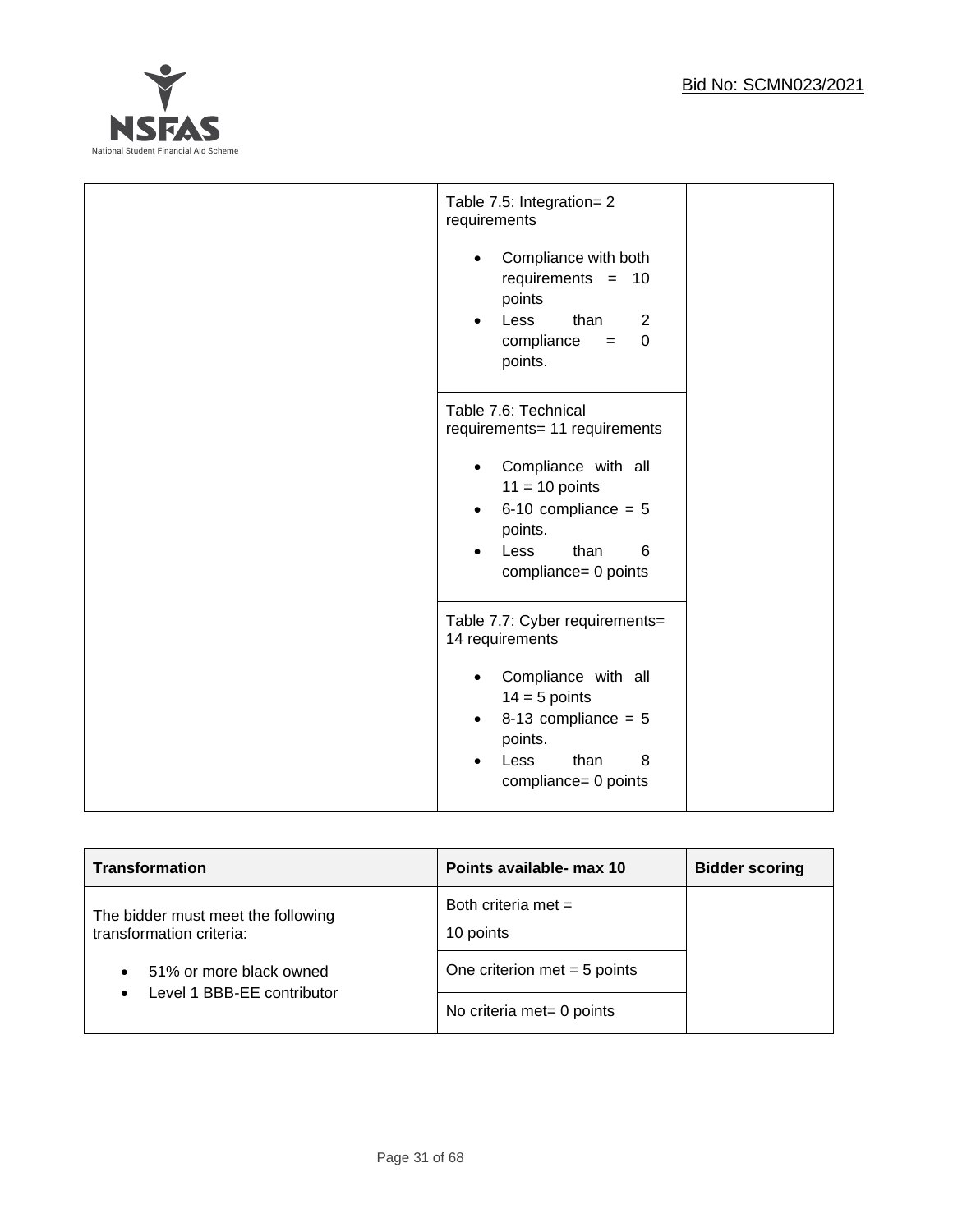

## **9 Presentation criteria – Phase 3**

Bidders who achieve the minimum score of 70% for the functional evaluation criteria will be invited to provide a presentation on their proposed solution to NSFAS. The location of this meeting will either be held at the NSFAS offices in Cape Town, or virtually through the Microsoft team's platform.

The bidder will be required to achieve a minimum of 70% for the presentation with the following criteria being utilised:

| <b>Presentation</b>                                          | Points available- max 100                     | <b>Bidder scoring</b> |
|--------------------------------------------------------------|-----------------------------------------------|-----------------------|
|                                                              | Suitability of the solution =50 points        |                       |
| The bidder must demonstrate<br>their proposed solution which | User friendliness of solution $=$ 10 points   |                       |
| must achieve the required<br>scope of work.                  | Timelines for delivery of solution= 15 points |                       |
|                                                              | Project management= 15 points                 |                       |
|                                                              | Value added services= 10 points               |                       |

Bidders who achieve the minimum score of 70% for the presentation will be evaluated for Price and BBB-EE in accordance with the 80/20 PPPFA points system for evaluation purposes.

## **10 Contract Period**

The contract period is a once-off build and implementation, with continuous support and maintenance. The contract will be monitored and reviewed regularly to confirm the achievement of the deliverables and related performance. As outlined earlier in this document, the costs incurred by the provider will not be payable by NSFAS initially as it must free, however the recoupment of these funds, together with any additional fee split percentage (to be agreed between NSFAS and the successful provider) will be based on the utilisation of the solution by the relevant parties (accommodation providers and students).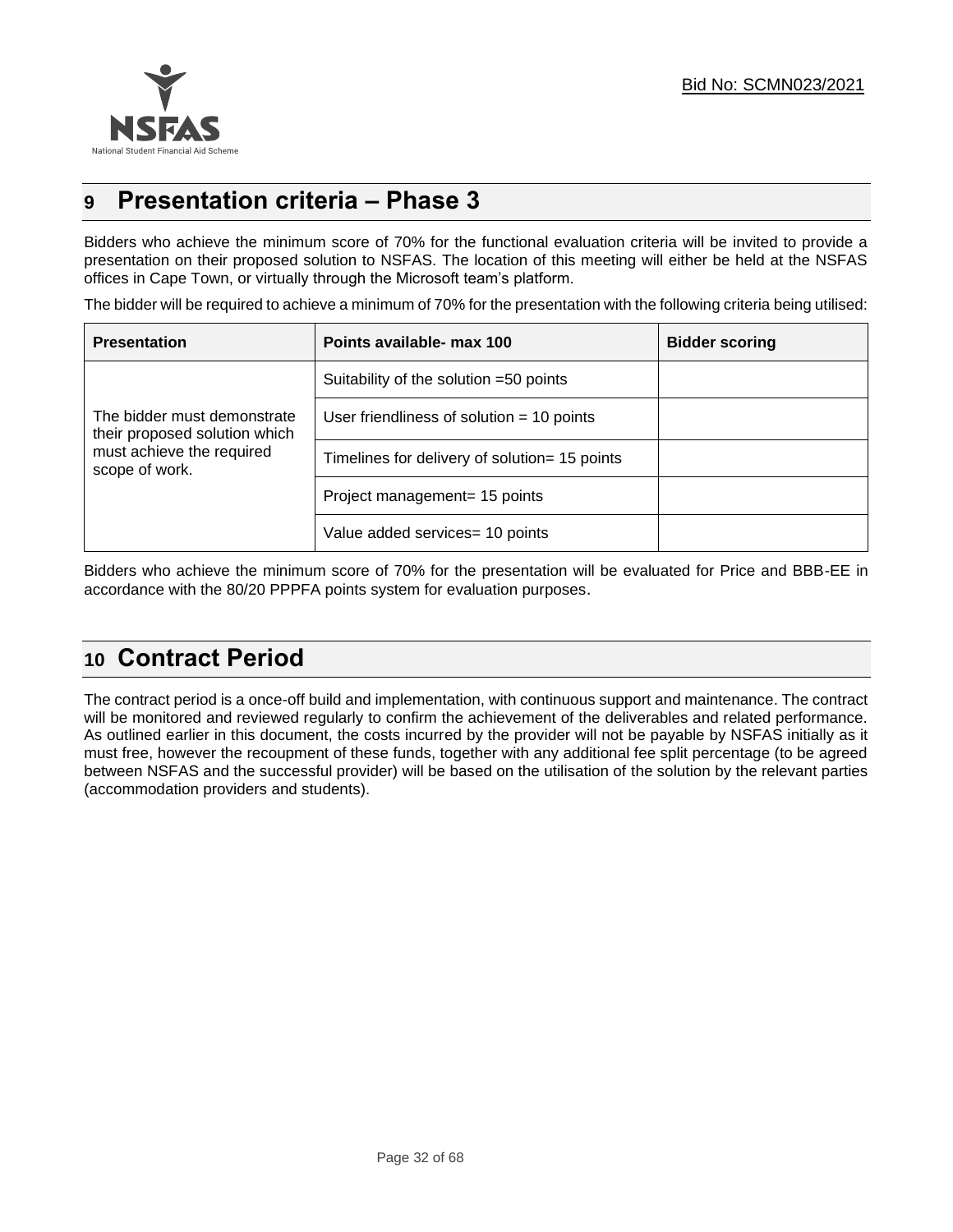

## **11 Pricing Schedule**

The below pricing template must be completed by the bidder, as it will be used for price evaluation purposes only.

As outlined earlier in this document, the costs incurred by the provider will not be payable by NSFAS initially as it must free, however the recoupment of these funds, together with any additional fee split percentage (to be agreed between NSFAS and the successful provider) will be based on the utilisation of the solution by the relevant parties (accommodation providers and students).

| <b>Description</b>                                        | <b>Total Price (VAT included)</b> |
|-----------------------------------------------------------|-----------------------------------|
| Design, implementation, integration and development costs |                                   |
| Training and consulting costs                             |                                   |
| Support and maintenance costs                             |                                   |
| Other (clearly indicate if other costs)                   |                                   |
| Total cost (VAT and disbursements included)               |                                   |

## **12 PPPFA regulations (points system applied)**

All proposals that will achieve the minimum qualifying score (acceptable tenders) will be evaluated further in terms of the preference point system as follows: A maximum of 80 points is allocated for price on the following basis:

80/20

$$
Ps = 80 \left( 1 - \frac{Pt - P \min}{P \min} \right)
$$

Where

Ps = Points scored for comparative price of proposal under consideration

Pt = Comparative price of bid under consideration

Pmin = Comparative price of lowest acceptable proposal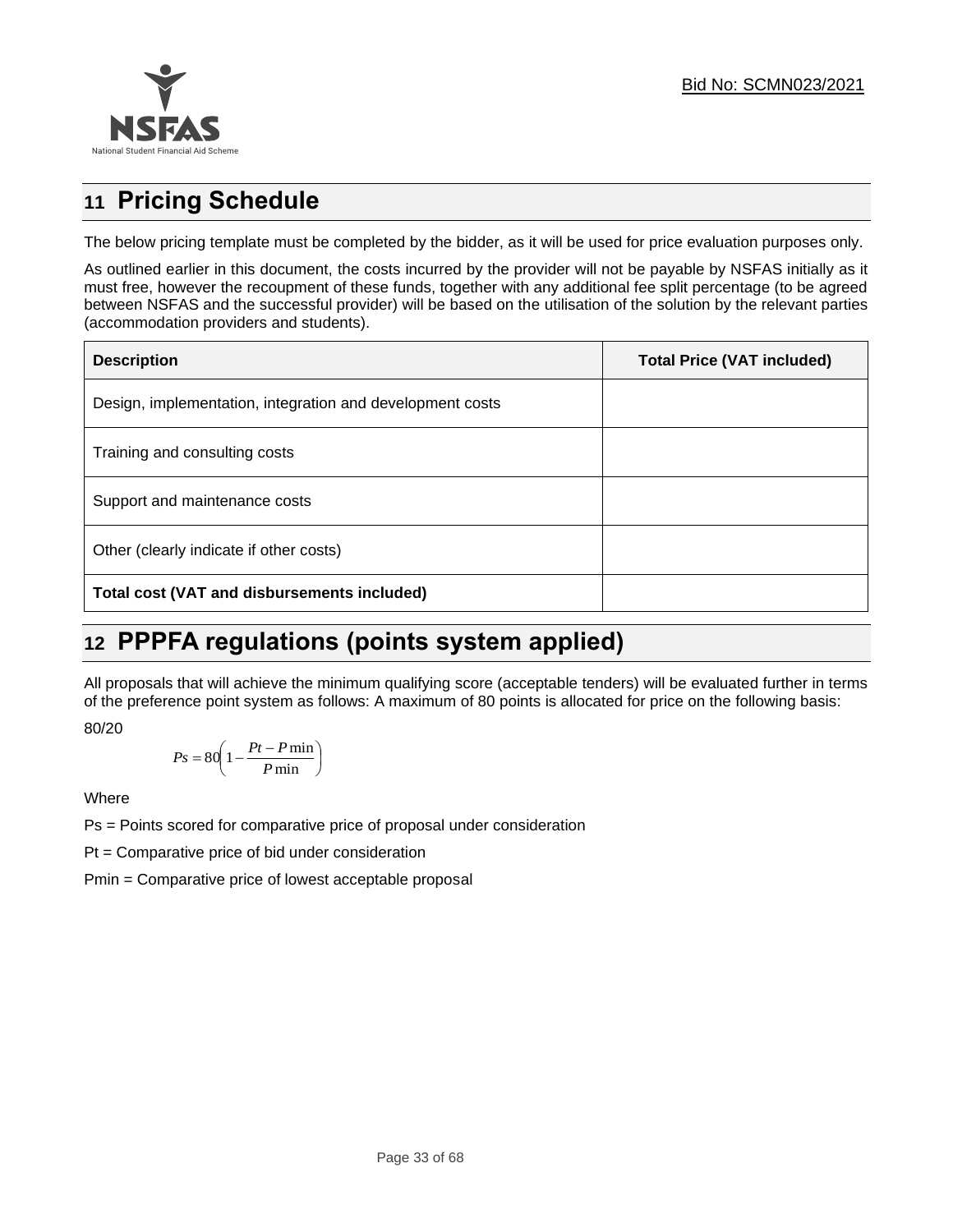#### **1. Declaration of Interest**

This declaration will be used by institutions to ensure that when goods and services are being procured, all reasonable steps are taken to combat the abuse of the supply chain management system.

The bid of any bidder may be disregarded if that bidder, or any of its directors have:

- A. abused the NSFAS's supply chain management system;
- B. committed fraud or any other improper conduct in relation to such system; or
- C. failed to perform on any previous contract.

**In order to give effect to the above, the following questionnaire must be completed and submitted with the bid**.

| The following particulars must be furnished: |                                                   |  |  |
|----------------------------------------------|---------------------------------------------------|--|--|
| 2.1                                          | Full Name of bidder or his or her representative: |  |  |
|                                              |                                                   |  |  |
|                                              |                                                   |  |  |

| <u>.</u> | -<br>. וטניי<br>. . <b>.</b> |
|----------|------------------------------|
|          |                              |

| 2.3 | Position occupied in the Company (director, trustee, shareholder <sup>2</sup> , member): |
|-----|------------------------------------------------------------------------------------------|
|-----|------------------------------------------------------------------------------------------|

| 2.4 | Registration number of the company, enterprise, close corporation, partnership agreement or trust: |
|-----|----------------------------------------------------------------------------------------------------|
|-----|----------------------------------------------------------------------------------------------------|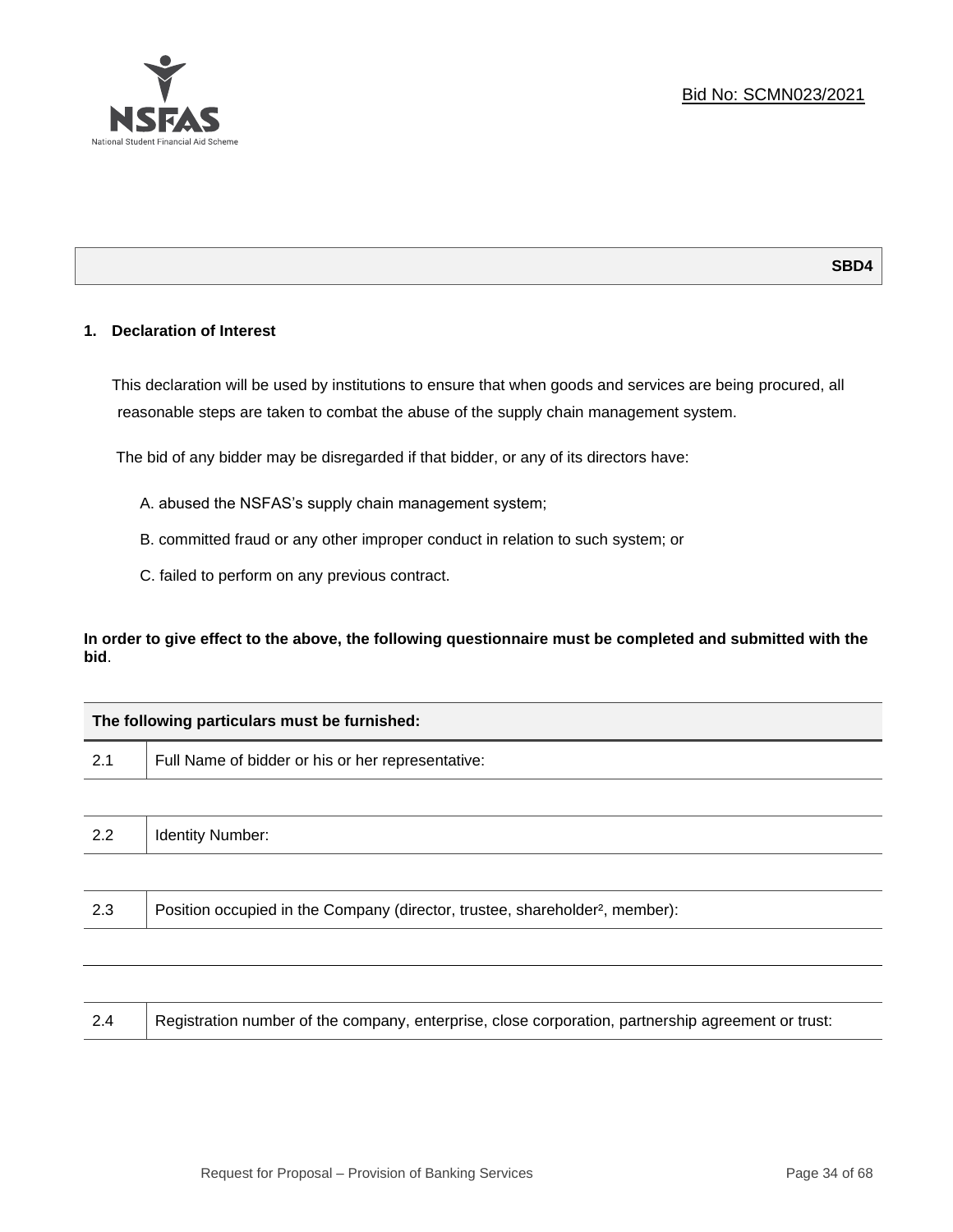

| 2.5    |                                                                                                                                                                                                                     | Tax Reference Number:           |  |  |  |
|--------|---------------------------------------------------------------------------------------------------------------------------------------------------------------------------------------------------------------------|---------------------------------|--|--|--|
|        |                                                                                                                                                                                                                     |                                 |  |  |  |
| 2.6    |                                                                                                                                                                                                                     | <b>VAT Registration Number:</b> |  |  |  |
|        |                                                                                                                                                                                                                     |                                 |  |  |  |
| 2.6.1  | The names of all directors / trustees / shareholders / members, their individual identity numbers, tax<br>reference numbers and, if applicable, employee / PESAL numbers must be indicated in paragraph 3<br>below. |                                 |  |  |  |
| 2.7    | Are you or any person connected with the bidder presently employed by the state?                                                                                                                                    |                                 |  |  |  |
|        | Yes                                                                                                                                                                                                                 | <b>No</b>                       |  |  |  |
| 2.7.2. | If yes, furnish the following particulars:                                                                                                                                                                          |                                 |  |  |  |
|        | Name of person / director / trustee / shareholder/ member:                                                                                                                                                          |                                 |  |  |  |
|        |                                                                                                                                                                                                                     |                                 |  |  |  |

| Name of state institution at which you or the person connected to the bidder is employed: |
|-------------------------------------------------------------------------------------------|
|                                                                                           |

| Position occupied in the state institution: |
|---------------------------------------------|
|                                             |

#### "State" means

- (a) Any national or provincial department, national or provincial public entity or constitutional institution within the meaning of the Public Finance Management Act, 1999 (Act No 1 of 1999);
- (b) Any municipality or municipal entity;
- (c) Provincial legislature;
- (d) National Assembly or the National Council of Provinces;
- (e) Parliament.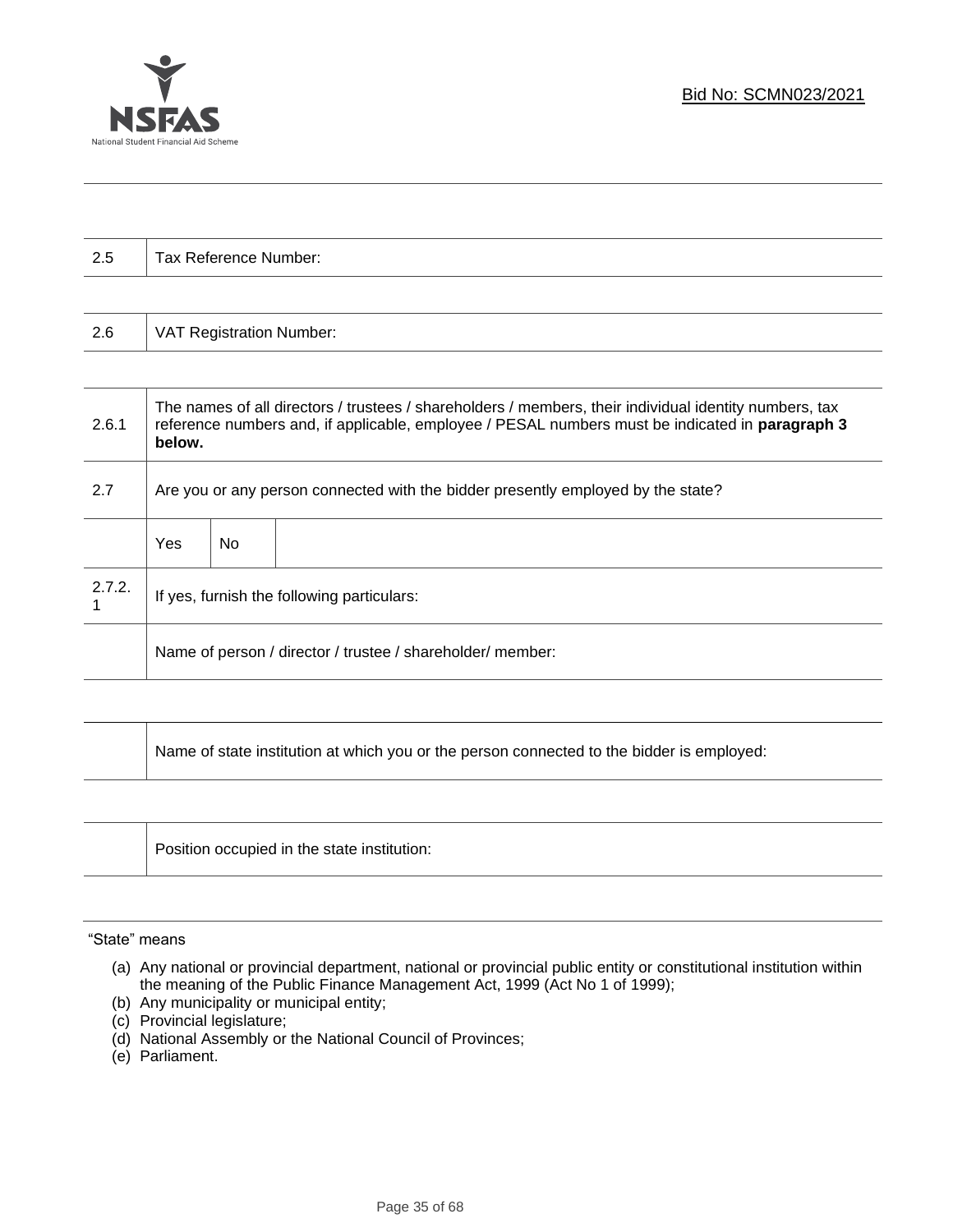

"Shareholder" means a person who owns shares in the company and is actively involved in the management of the enterprise or business and exercises control over the enterprise

|                          | Any other particulars:                                                                                                                                                                                                                           |                                                                                                                                                                 |  |  |  |  |
|--------------------------|--------------------------------------------------------------------------------------------------------------------------------------------------------------------------------------------------------------------------------------------------|-----------------------------------------------------------------------------------------------------------------------------------------------------------------|--|--|--|--|
| 2.7.2                    |                                                                                                                                                                                                                                                  | If you are presently employed by the state, did you obtain the appropriate authority to undertake<br>remunerative work outside employment in the public sector? |  |  |  |  |
|                          | Yes                                                                                                                                                                                                                                              | No                                                                                                                                                              |  |  |  |  |
| 2.7.2.                   |                                                                                                                                                                                                                                                  | If yes, did you attach proof of such authority to the bid document?                                                                                             |  |  |  |  |
| 1                        | bid.                                                                                                                                                                                                                                             | Note: Failure to submit proof of such authority, where applicable, may result in the disqualification of the                                                    |  |  |  |  |
|                          | Yes                                                                                                                                                                                                                                              | No                                                                                                                                                              |  |  |  |  |
| 2.7.2.<br>$\overline{2}$ | If no, furnish reasons for non-submission of such proof:                                                                                                                                                                                         |                                                                                                                                                                 |  |  |  |  |
| 2.8                      | Did you or your spouse, or any of the company's directors / trustees / shareholders / members or their<br>spouses conduct business with the state in the previous twelve months?                                                                 |                                                                                                                                                                 |  |  |  |  |
|                          | Yes                                                                                                                                                                                                                                              | No                                                                                                                                                              |  |  |  |  |
| 2.8.1                    | If so, furnish particulars:                                                                                                                                                                                                                      |                                                                                                                                                                 |  |  |  |  |
| 2.9                      | Do you, or any person connected with the bidder, have any relationship (family, friend, other) with a<br>person employed by the state and who may be involved with the evaluation and or adjudication of this<br>bid?                            |                                                                                                                                                                 |  |  |  |  |
|                          | Yes                                                                                                                                                                                                                                              | No                                                                                                                                                              |  |  |  |  |
| 2.9.1                    | If so, furnish particulars:                                                                                                                                                                                                                      |                                                                                                                                                                 |  |  |  |  |
| 2.10                     | Are you, or any person connected with the bidder, aware of any relationship (family, friend, other)<br>between any other bidder and any person employed by the state who may be involved with the<br>evaluation and or adjudication of this bid? |                                                                                                                                                                 |  |  |  |  |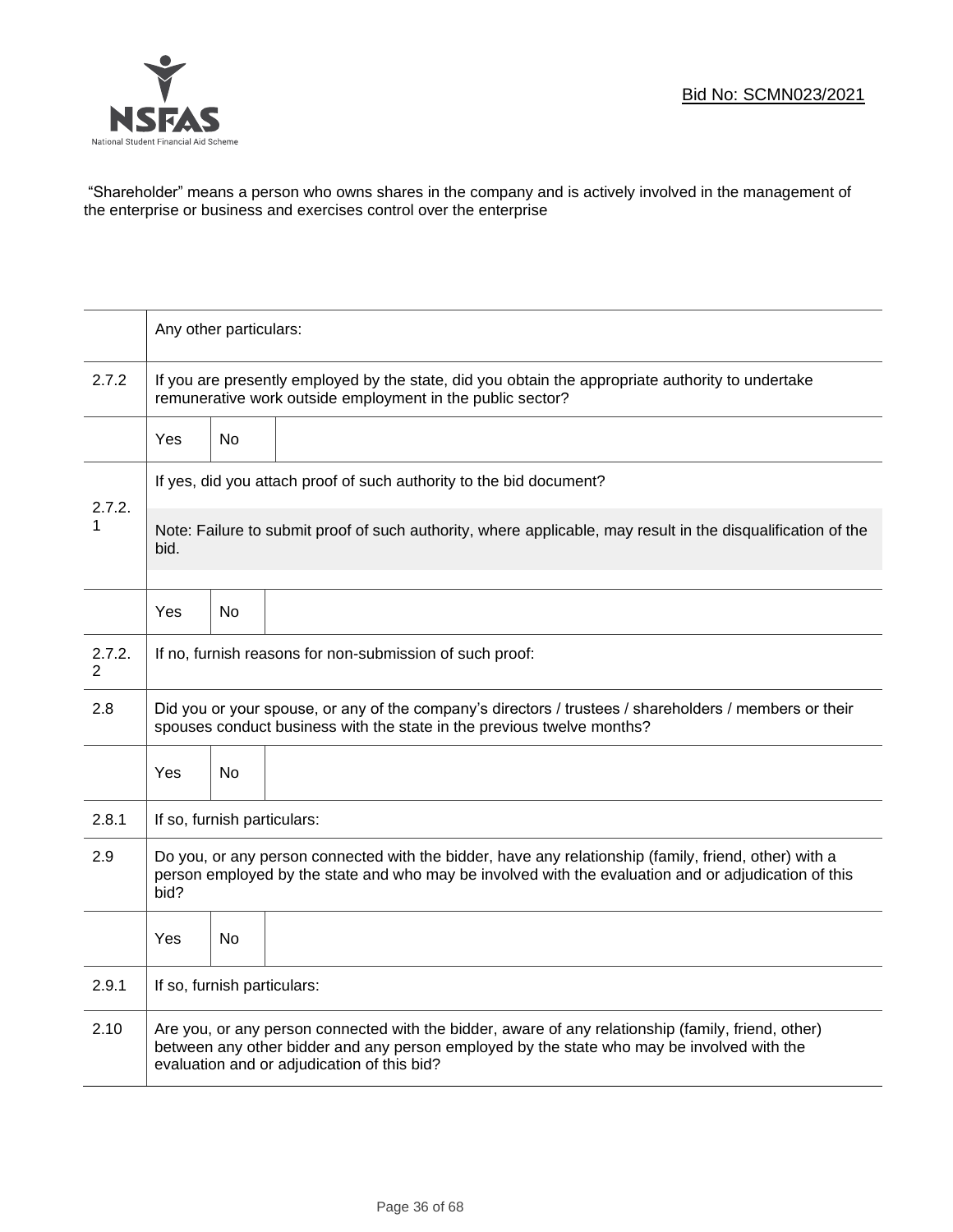



|        | <b>Yes</b>                                                                                                                                                                               | No. |  |  |  |
|--------|------------------------------------------------------------------------------------------------------------------------------------------------------------------------------------------|-----|--|--|--|
| 2.10.1 | If so, furnish particulars:                                                                                                                                                              |     |  |  |  |
| 2.11   | Do you or any of the directors / trustees / shareholders / members of the company have any interest in<br>any other related companies whether or not they are bidding for this contract? |     |  |  |  |
|        | Yes                                                                                                                                                                                      | No. |  |  |  |
| 2.11.1 | If so, furnish particulars:                                                                                                                                                              |     |  |  |  |

### **Full details of directors / trustees / members / shareholders**.

| <b>Full Name</b> | <b>Identity Number</b> | Personal Income Tax<br>Reference Number | State Employee Number /<br>PERSEL Number |
|------------------|------------------------|-----------------------------------------|------------------------------------------|
|                  |                        |                                         |                                          |
|                  |                        |                                         |                                          |
|                  |                        |                                         |                                          |
|                  |                        |                                         |                                          |
|                  |                        |                                         |                                          |
|                  |                        |                                         |                                          |
|                  |                        |                                         |                                          |
|                  |                        |                                         |                                          |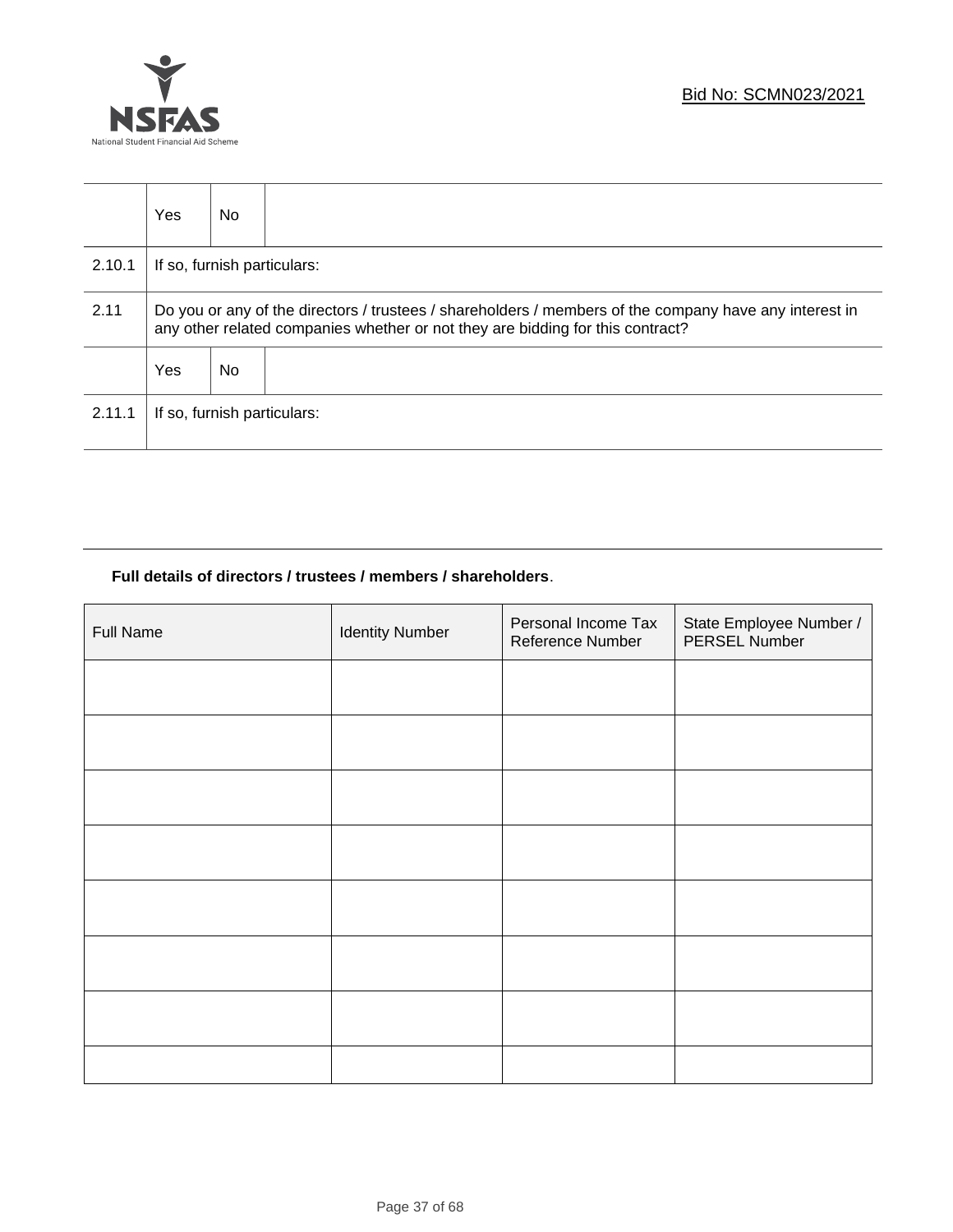

#### **Declaration**

I, the undersigned (NAME)………………………………………………………………………

Certify that the information furnished in paragraphs 2 and 3 above is correct. I accept that the state may reject the bid or act against me should this declaration prove to be false.

| <b>Signature</b> | Date           |
|------------------|----------------|
|                  |                |
|                  |                |
|                  |                |
|                  |                |
| <b>Position</b>  | Name of bidder |
|                  |                |
|                  | .              |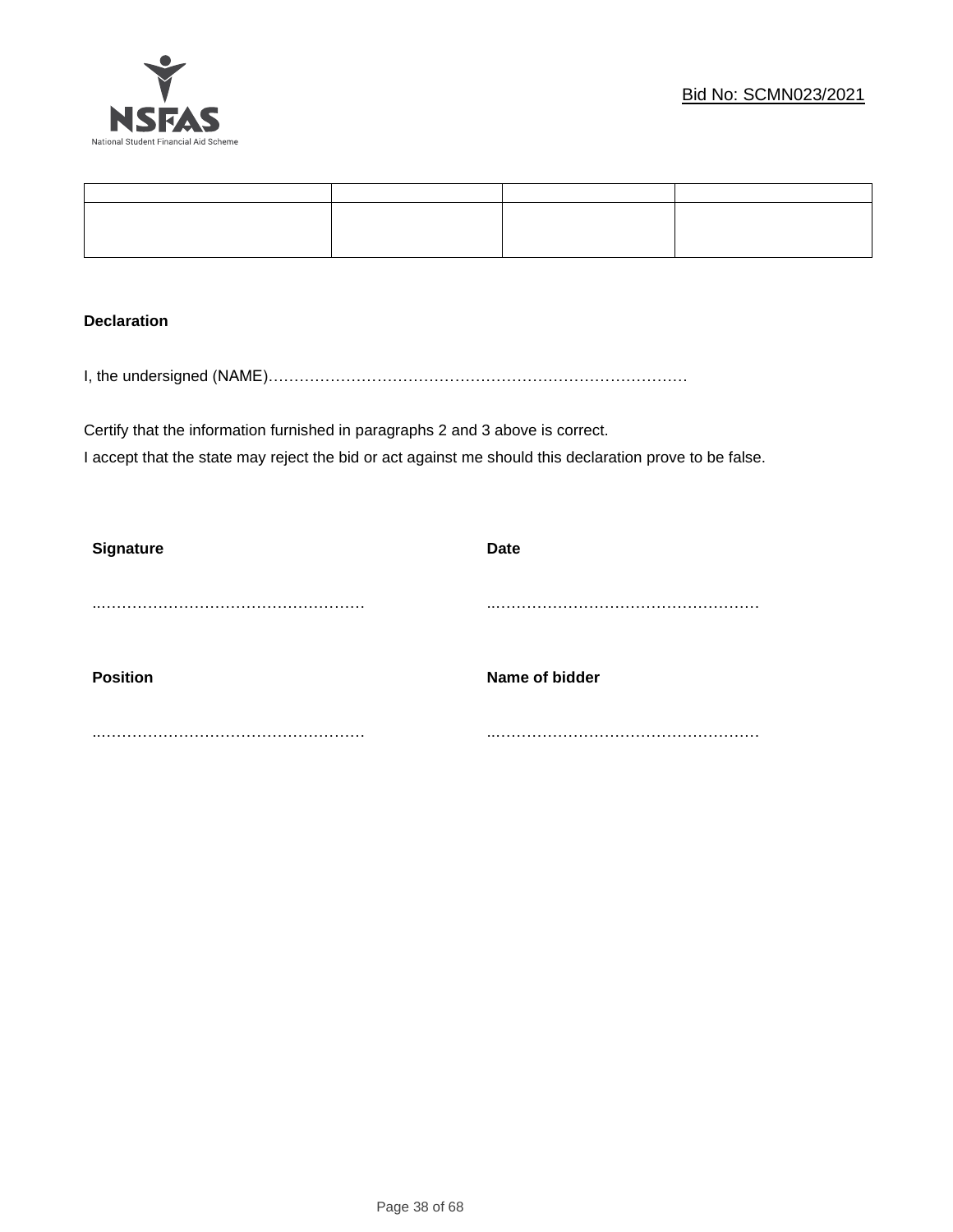

#### **Declaration of bidder's past Supply Chain Management practices**

**SBD 8**

This declaration will be used by institutions to ensure that when goods and services are being procured, all reasonable steps are taken to combat the abuse of the supply chain management system.

The bid of any bidder may be disregarded if that bidder, or any of its directors have -

- (a) abused the institution's supply chain management system.
- (b) committed fraud or any other improper conduct in relation to such system; or
- (c) failed to perform on any previous contract.

In order to give effect to the above, **the following questionnaire must be completed and submitted with the bid.**

**The following particulars must be furnished:**

|      | Is the bidder or any of its directors listed on the National Treasury's Database of Restricted Suppliers as<br>companies or persons prohibited from doing business with the public sector?                                                                                                                                                                                                                |                             |  |  |
|------|-----------------------------------------------------------------------------------------------------------------------------------------------------------------------------------------------------------------------------------------------------------------------------------------------------------------------------------------------------------------------------------------------------------|-----------------------------|--|--|
| 1.1. | (Companies or persons who are listed on this Database were informed in writing of this restriction by the<br>Accounting Officer/Authority of the institution that imposed the restriction after the audi alteram partem<br>rule was applied).                                                                                                                                                             |                             |  |  |
|      | Database of Restricted Suppliers now resides on the National<br>Treasury's website<br>The<br>(http://www.treasury.gov.za) and can be accessed by clicking on its link at the bottom of the home page.                                                                                                                                                                                                     |                             |  |  |
|      | Yes                                                                                                                                                                                                                                                                                                                                                                                                       | <b>No</b>                   |  |  |
| 1.2. |                                                                                                                                                                                                                                                                                                                                                                                                           | If so, furnish particulars: |  |  |
| 1.3. | Is the bidder or any of its directors listed on the Register for Tender Defaulters in terms of section 29 of<br>Prevention<br>Activities<br>(No<br>Combating<br>of<br>Corrupt<br>12<br>2004)?<br>the<br>and<br>Act<br>of<br>The Register for Tender Defaulters can be accessed on the National Treasury's website<br>(http://www.treasury.gov.za) by clicking on its link at the bottom of the home page. |                             |  |  |
|      | Yes                                                                                                                                                                                                                                                                                                                                                                                                       | No.                         |  |  |
| 1.4. |                                                                                                                                                                                                                                                                                                                                                                                                           | If so, furnish particulars: |  |  |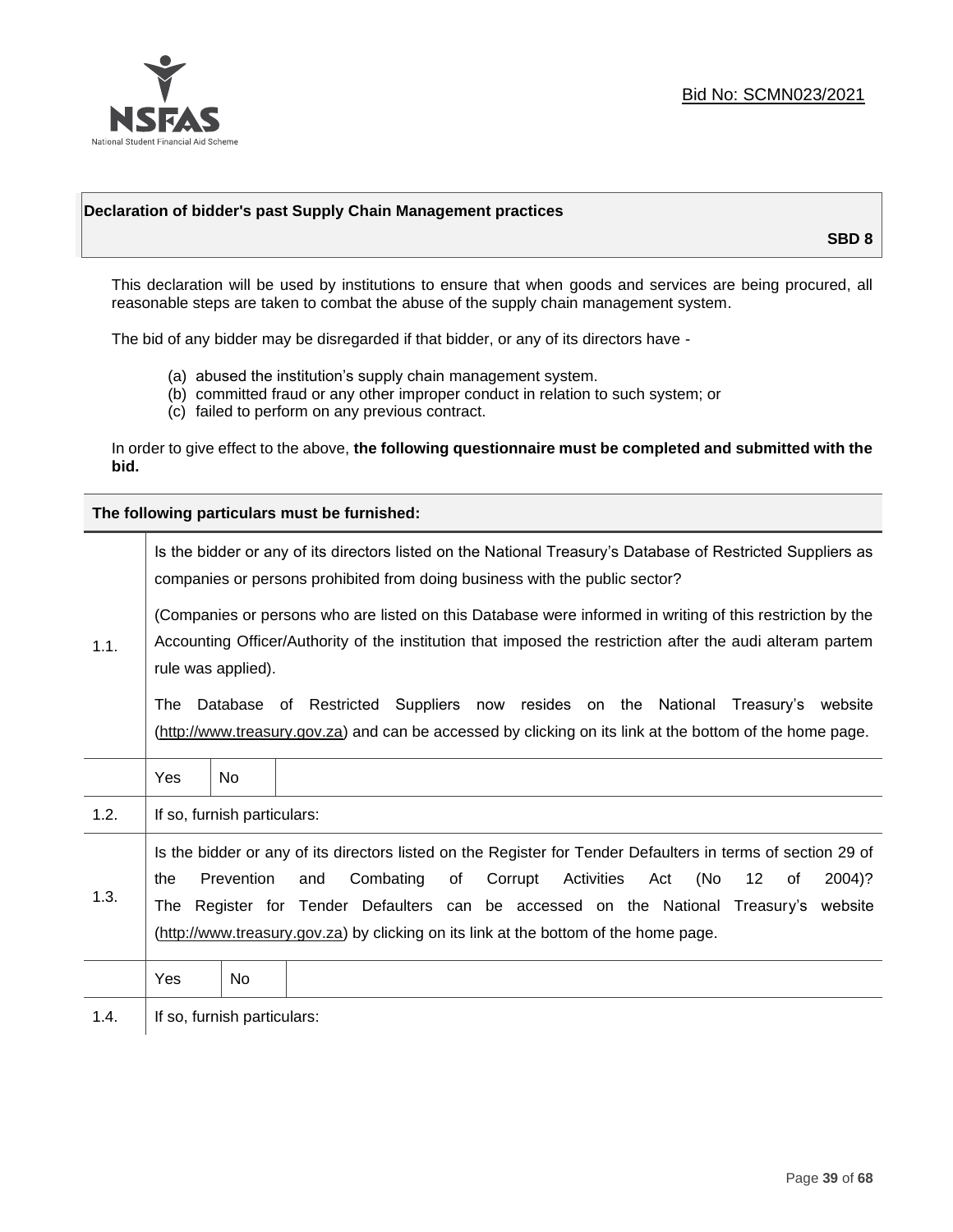

T

| 1.5. | Was the bidder or any of its directors convicted by a court of law (including a court outside of the<br>Republic of South Africa) for fraud or corruption during the past five years? |    |  |
|------|---------------------------------------------------------------------------------------------------------------------------------------------------------------------------------------|----|--|
|      | <b>Yes</b>                                                                                                                                                                            | No |  |
| 1.6. | If so, furnish particulars:                                                                                                                                                           |    |  |
| 1.7. | Was any contract between the bidder and any organ of state terminated during the past five years on<br>account of failure to perform on or comply with the contract?                  |    |  |
|      | <b>Yes</b>                                                                                                                                                                            | No |  |
| 1.8. | If so, furnish particulars:                                                                                                                                                           |    |  |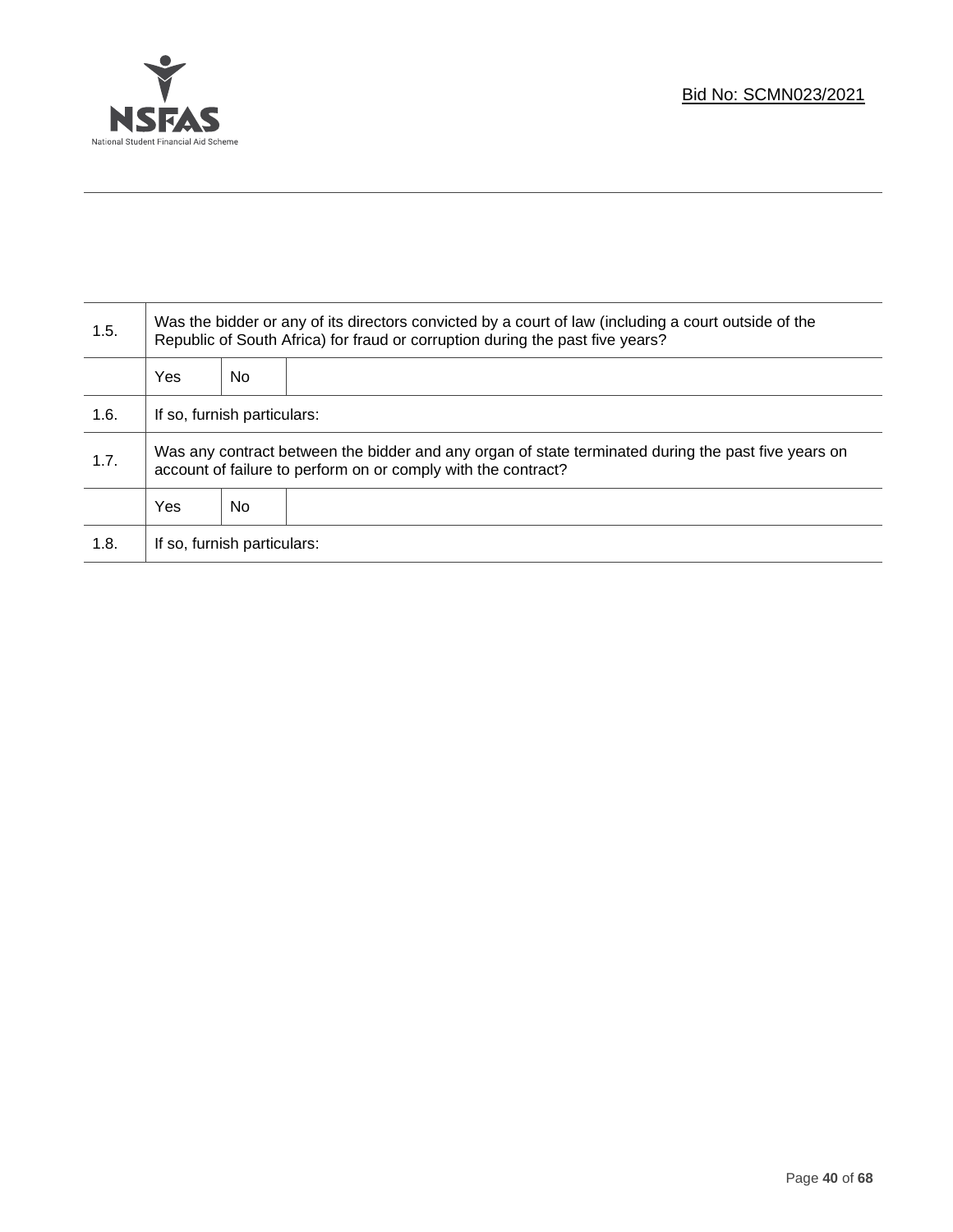

#### **Declaration**

I, the undersigned (NAME)………………………………………………………………………

Certify that the information furnished on the declaration from is true and correct.

I accept that, in addition to cancellation of a contract, action may be taken against me should this declaration provide to be false.

| Signature       | <b>Date</b>    |
|-----------------|----------------|
|                 |                |
|                 |                |
| <b>Position</b> | Name of bidder |
|                 |                |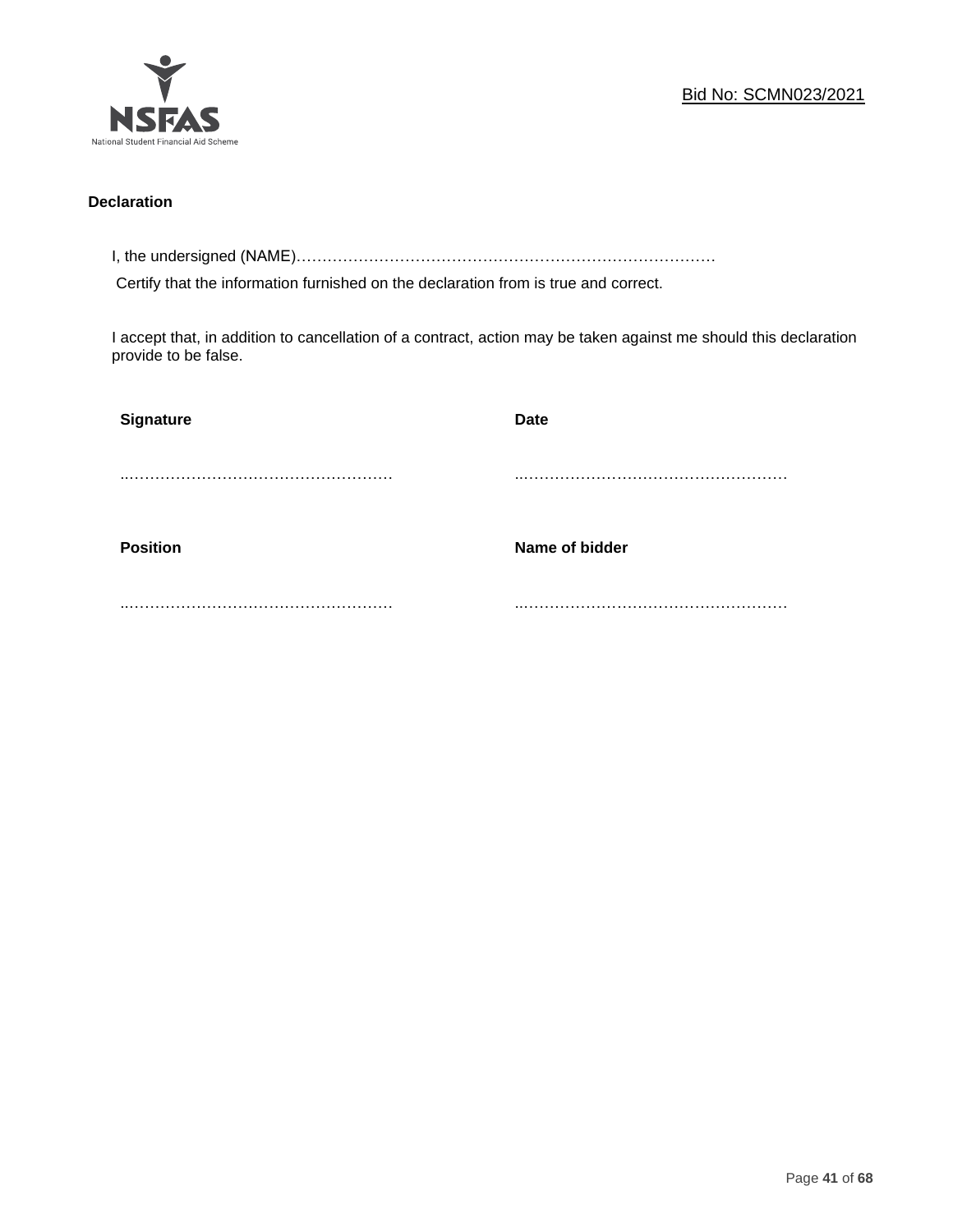

#### **SBD 9**

#### **CERTIFICATE OF INDEPENDENT BID DETERMINATION**

I, the undersigned, in submitting the accompanying bid in response to the invitation for the bid made by: NSFAS

(Name of Institution)

Do hereby make the following statements that I certify to be true and complete in every respect:

| I certify, on behalf of: |  |
|--------------------------|--|
| (Name of Bidder)         |  |

- 1. I have read, and I understand the contents of this Certificate.
- 6.1.I understand that the accompanying bid will be disqualified if this Certificate is found not to be true and complete in every respect.
- 6.2.I am authorized by the bidder to sign this Certificate, and to submit the accompanying bid, on behalf of the bidder.
- 6.3.Each person whose signature appears on the accompanying bid has been authorized by the bidder to determine the terms of, and to sign the bid, on behalf of the bidder.
- 6.4.For the purposes of this Certificate and the accompanying bid, I understand that the word "competitor" shall include any individual or organization, other than the bidder, whether or not affiliated with the bidder, who:
	- 6.4.1.1.1. has been requested to submit a bid in response to this bid invitation.
	- 6.4.1.1.2. could potentially submit a bid in response to this bid invitation, based on their qualifications,
	- 6.4.1.1.3. Abilities or experience.
- 6.10. Provides the same goods and services as the bidder and/or is in the same line of business as the bidder.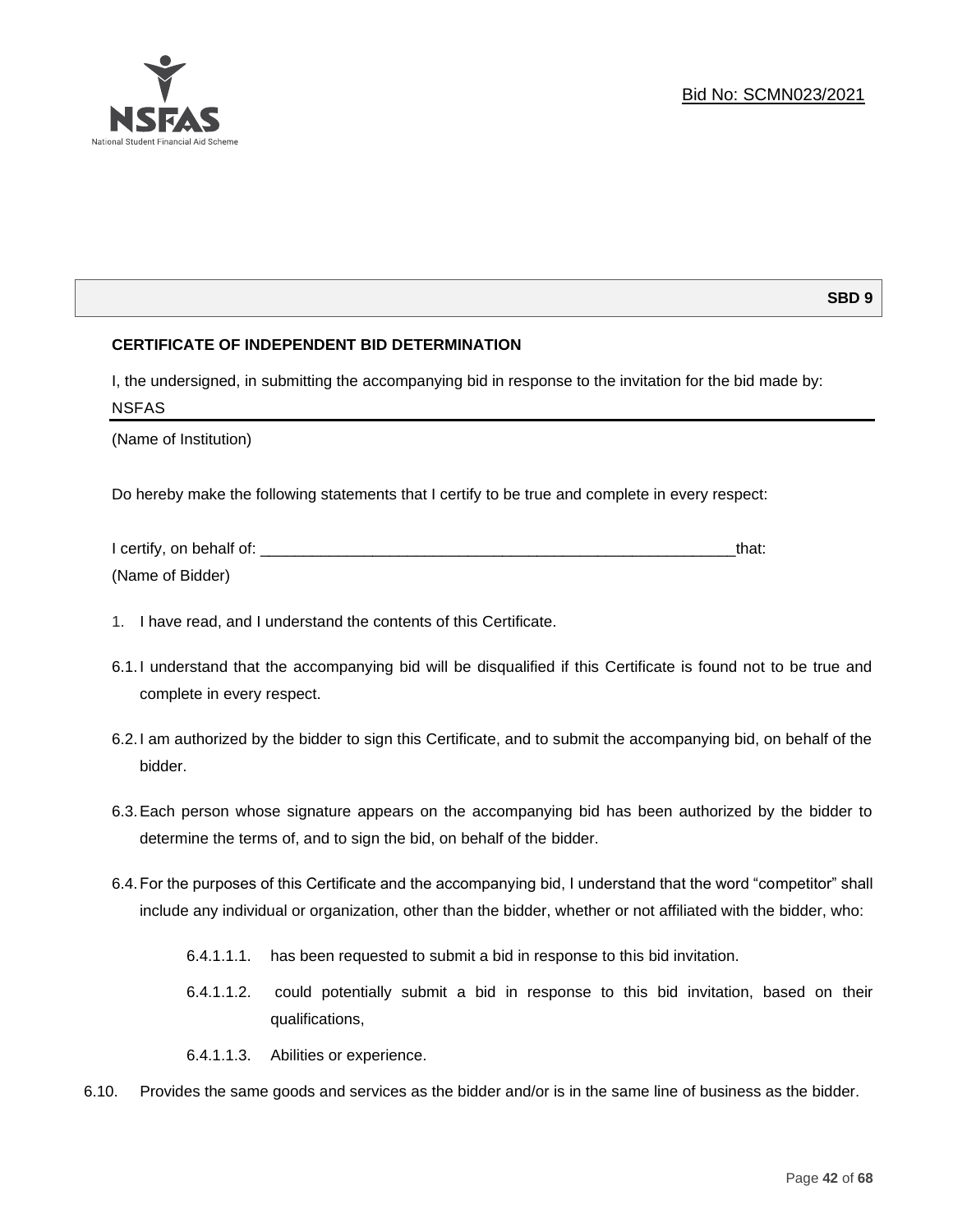

6.11. The bidder has arrived at the accompanying bid independently from, and without consultation, communication, agreement or arrangement with any competitor. However, communication between partners in a joint venture or consortium<sup>3</sup> will not be construed as collusive bidding.

<sup>3</sup> Joint venture or Consortium means an association of persons for the purpose of combining their expertise, property, capital, efforts, skill and knowledge in an activity for the execution of a contract.

- 6.12. In particular, without limiting the generality of paragraphs 6 above, there has been no consultation, communication, agreement or arrangement with any competitor regarding:
	- (a) prices
	- (b) geographical area where product or service will be rendered (market allocation)
	- (c) methods, factors or formulas used to calculate prices;
	- (d) the intention or decision to submit or not to submit, a bid;
	- (e) the submission of a bid which does not meet the specifications and conditions of the bid; or
	- (f) bidding with the intention not to win the bid.
- 6.13. In addition, there have been no consultations, communications, agreements or arrangements with any competitor regarding the quality, quantity, specifications and conditions or delivery particulars of the products or services to which this bid invitation relates.
- 6.14. The terms of the accompanying bid have not been, and will not be, disclosed by the bidder, directly or indirectly, to any competitor, prior to the date and time of the official bid opening or of the awarding of the contract.
- 6.15. I am aware that, in addition and without prejudice to any other remedy provided to combat any restrictive practices related to bids and contracts, bids that are suspicious will be reported to the Competition Commission for investigation and possible imposition of administrative penalties in terms of section 59 of the Competition Act No 89 of 1998 and or may be reported to the National Prosecuting Authority (NPA) for criminal investigation and or may be restricted from conducting business with the public sector for a period not exceeding ten (10) years in terms of the Prevention and Combating of Corrupt Activities Act No 12 of 2004 or any other applicable legislation.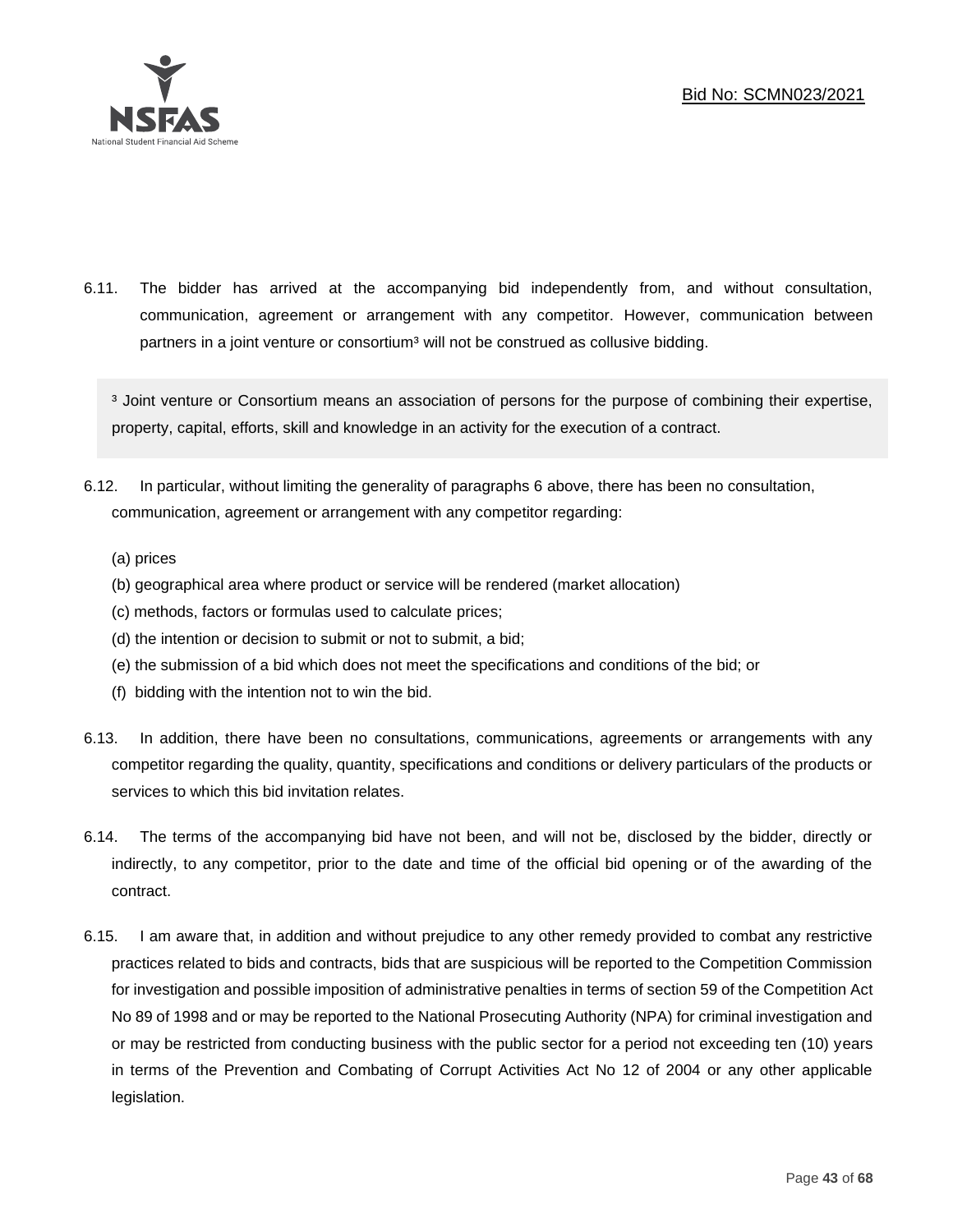

| Signature | Date           |
|-----------|----------------|
|           |                |
|           |                |
|           |                |
| Position  | Name of bidder |
|           |                |
|           |                |
|           |                |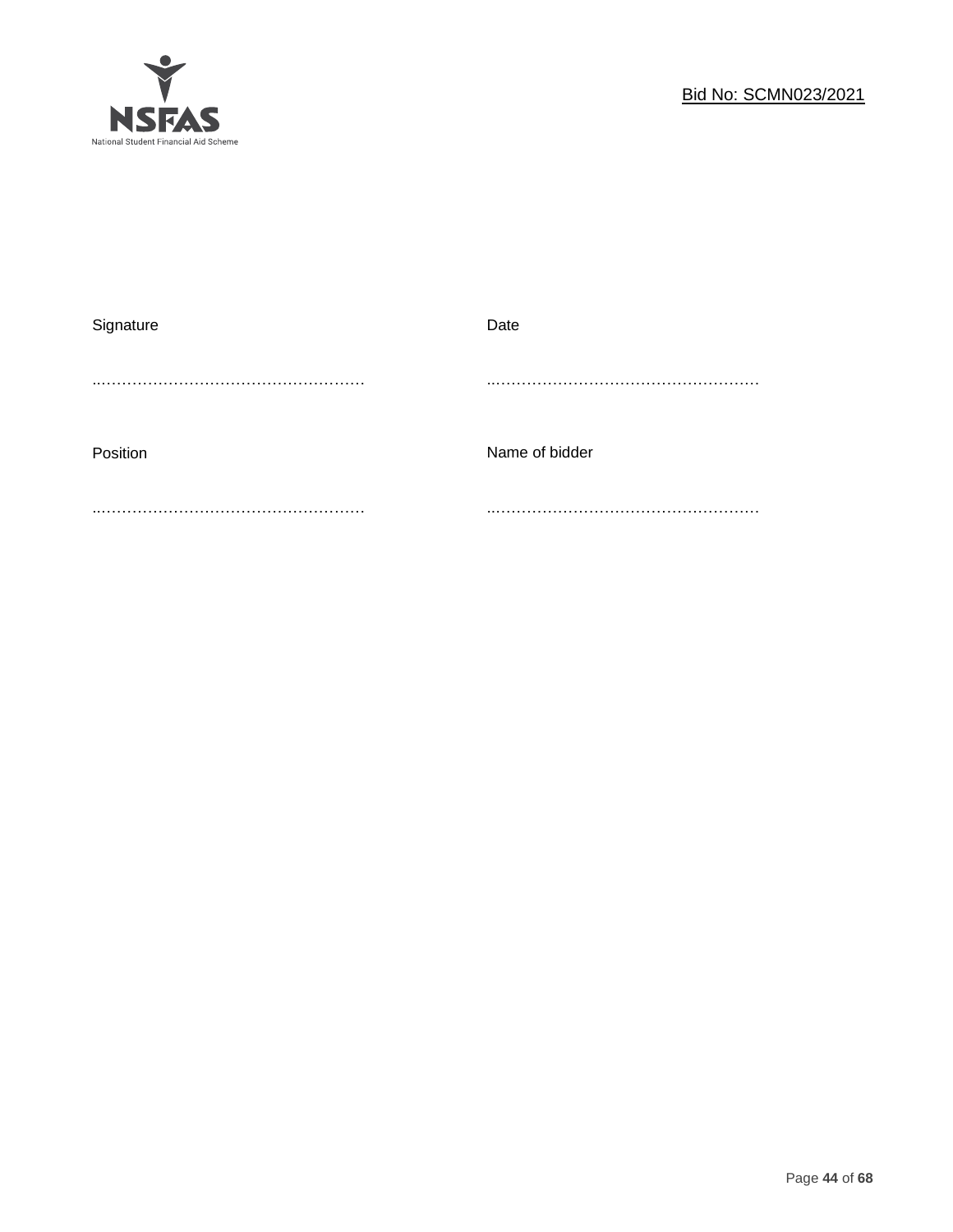

#### **SBD 6.1**

#### **1. PREFERENCE POINTS CLAIM FORM IN TERMS OF THE PREFERENTIAL PROCUREMENT REGULATIONS 2017**

This preference form must form part of all bids invited. It contains general information and serves as a claim form for preference points for Broad-Based Black Economic Empowerment (B-BBEE) Status Level of Contribution

#### **NB: BEFORE COMPLETING THIS FORM, BIDDERS MUST STUDY THE GENERAL CONDITIONS, DEFINITIONS AND DIRECTIVES APPLICABLE IN RESPECT OF B-BBEE, AS PRESCRIBED IN THE PREFERENTIAL PROCUREMENT REGULATIONS, 2017.**

#### **1. GENERAL CONDITIONS**

- 1.1 The following preference point systems are applicable to all bid:
	- the 80/20 system for requirements with a Rand value below R50 000 000 (all applicable taxes included);

1.2

a) The value of this bid is estimated to be below R50 000 000 (all applicable taxes included) and therefore the 80/20 Preference point system shall be applicable.

Points for this bid shall be awarded for:

- (a) Price; and
- (b) B-BBEE Status Level of Contributor.
- 1.3 The maximum points for this bid are allocated as follows:

|                                                   | <b>POINTS</b> |
|---------------------------------------------------|---------------|
| <b>PRICE</b>                                      | 80            |
| <b>B-BBEE STATUS LEVEL OF CONTRIBUTOR</b>         | 20            |
| Total points for Price and B-BBEE must not exceed | 100           |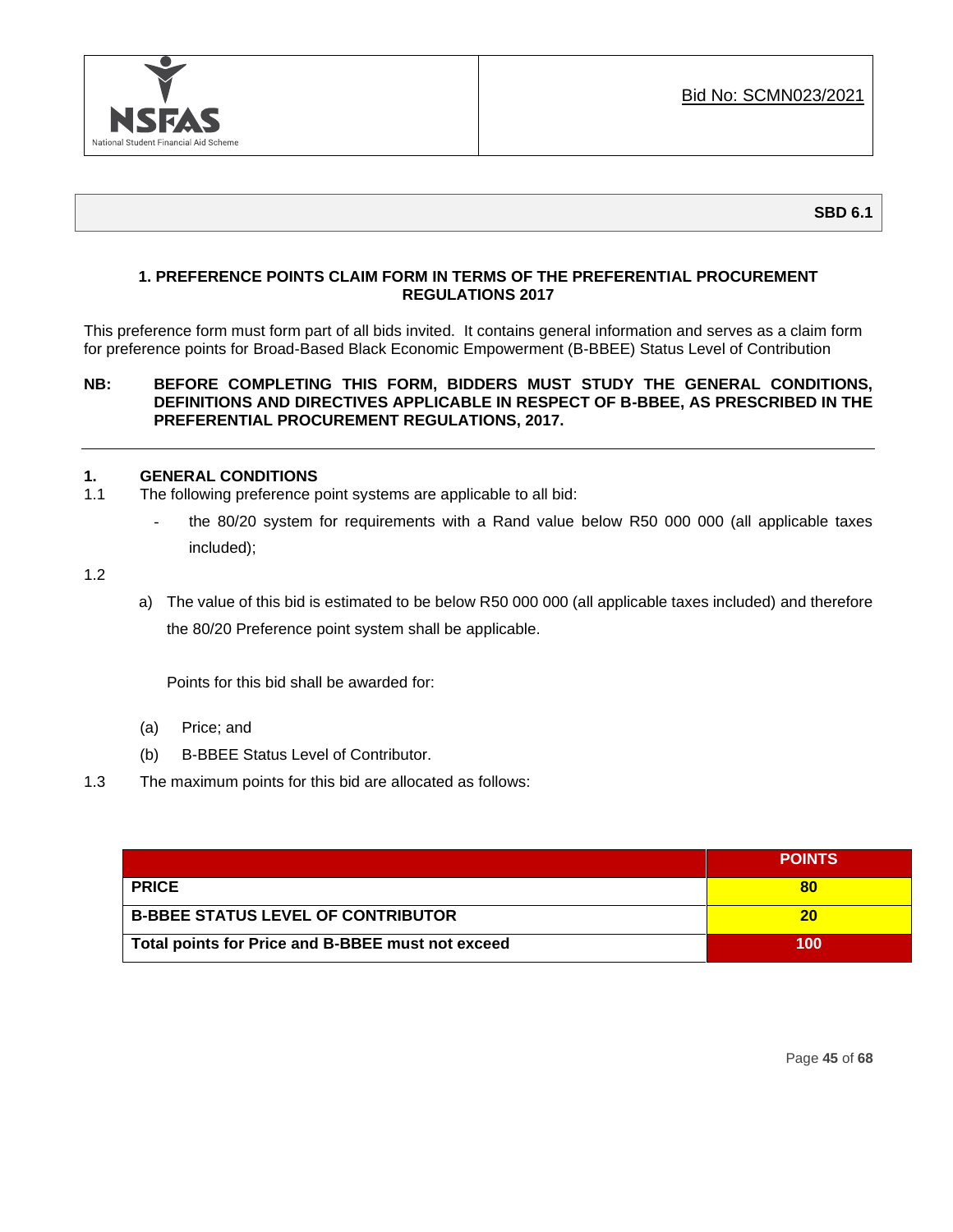

- 1.4 Failure on the part of a bidder to submit proof of B-BBEE Status level of contributor together with the bid, will be interpreted to mean that preference points for B-BBEE status level of contribution are not claimed.
- 1.5 The purchaser reserves the right to require of a bidder, either before a bid is adjudicated or at any time subsequently, to substantiate any claim in regard to preferences, in any manner required by the purchaser.

#### **2. DEFINITIONS**

- (a) **"B-BBEE"** means broad-based black economic empowerment as defined in section 1 of the Broad-Based Black Economic Empowerment Act.
- (b) "**B-BBEE status level of contributor"** means the B-BBEE status of an entity in terms of a code of good practice on black economic empowerment, issued in terms of section 9(1) of the Broad-Based Black Economic Empowerment Act.
- (c) **"bid"** means a written offer in a prescribed or stipulated form in response to an invitation by an organ of state for the provision of goods or services, through price quotations, advertised competitive bidding processes or proposals.
- (d) **"Broad-Based Black Economic Empowerment Act"** means the Broad-Based Black Economic Empowerment Act, 2003 (Act No. 53 of 2003);
- **(e) "EME"** means an Exempted Micro Enterprise in terms of a code of good practice on black economic empowerment issued in terms of section 9 (1) of the Broad-Based Black Economic Empowerment Act.
- (f) **"functionality"** means the ability of a tenderer to provide goods or services in accordance with specifications as set out in the tender documents.
- (g) **"prices"** includes all applicable taxes less all unconditional discounts;
- (h) **"proof of B-BBEE status level of contributor"** means:
	- **1)** B-BBEE Status level certificate issued by an authorized body or person;
	- **2)** A sworn affidavit as prescribed by the B-BBEE Codes of Good Practice;
	- **3)** Any other requirement prescribed in terms of the B-BBEE Act;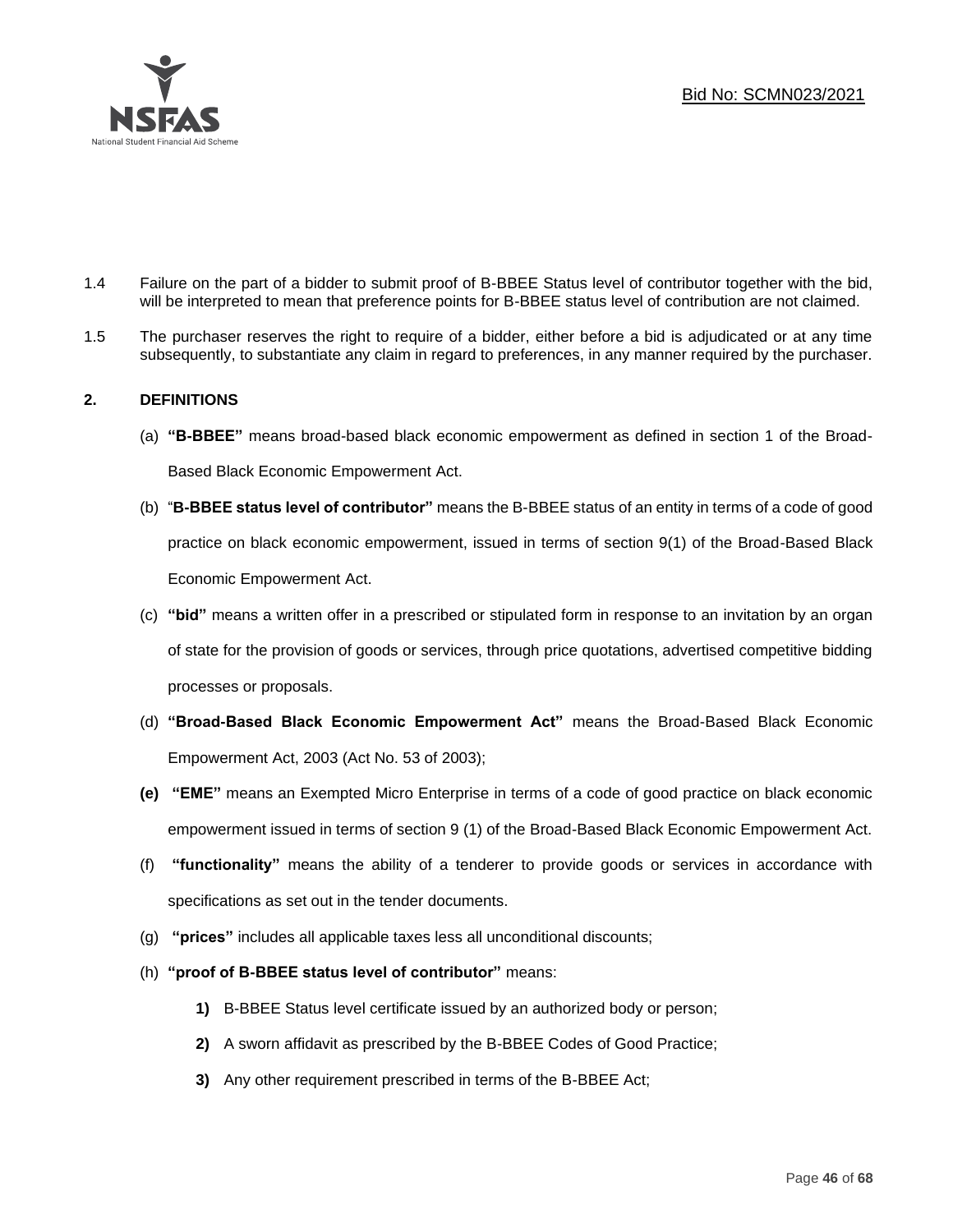

- (i) **"QSE"** means a qualifying small business enterprise in terms of a code of good practice on black economic empowerment issued in terms of section 9 (1) of the Broad-Based Black Economic Empowerment Act.
- *(j)* **"rand value"** means the total estimated value of a contract in Rand, calculated at the time of bid invitation, and includes all applicable taxes.

### **3. POINTS AWARDED FOR PRICE**

#### 3.1 **THE 80/20 PREFERENCE POINT SYSTEMS**  A maximum of 80 points is allocated for price on the following basis:

#### **80/20 system:**

$$
Ps = 80 \left( 1 - \frac{Pt - P \min}{P \min} \right)
$$

**Where** 

Ps = Points scored for comparative price of proposal under consideration

Pt = Comparative price of bid under consideration

Pmin = Comparative price of lowest acceptable proposal

### **4. POINTS AWARDED FOR B-BBEE STATUS LEVEL OF CONTRIBUTOR**

4.1 In terms of Regulation 6 (2) and 7 (2) of the Preferential Procurement Regulations, preference points must be awarded to a bidder for attaining the B-BBEE status level of contribution in accordance with the table below: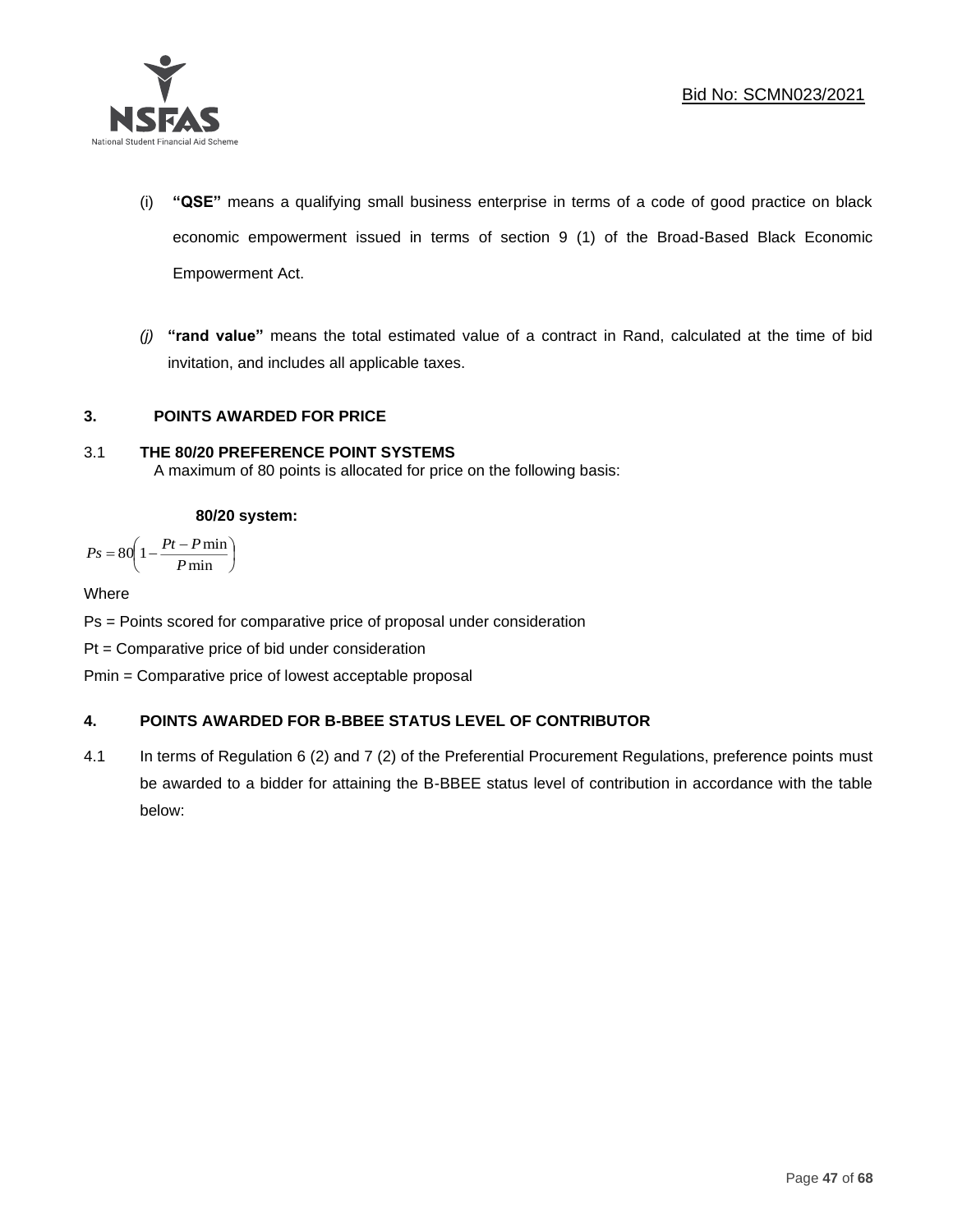

| <b>B-BBEE Status Level of</b><br><b>Contributor</b> | <b>Number of points</b><br>(90/10 system) | <b>Number of points</b><br>(80/20 system) |
|-----------------------------------------------------|-------------------------------------------|-------------------------------------------|
|                                                     | 10                                        | 20                                        |
| 2                                                   | 9                                         | 18                                        |
| 3                                                   | 6                                         | 14                                        |
|                                                     | 5                                         | 12                                        |
| 5                                                   |                                           | 8                                         |
| 6                                                   |                                           | 6                                         |
|                                                     |                                           |                                           |
| 8                                                   |                                           | ົ                                         |
| Non-compliant contributor                           |                                           |                                           |

#### **5. BID DECLARATION**

5.1 Bidders who claim points in respect of B-BBEE Status Level of Contribution must complete the following:

### **6. B-BBEE STATUS LEVEL OF CONTRIBUTOR CLAIMED IN TERMS OF PARAGRAPHS 1.4 AND 4.1**

6.1 B-BBEE Status Level of Contributor: = ……… (maximum of 20 points)

(Points claimed in respect of paragraph 7.1 must be in accordance with the table reflected in paragraph

4.1 and must be substantiated by relevant proof of B-BBEE status level of contributor.

#### **7. SUB-CONTRACTING**

7.1 Will any portion of the contract be sub-contracted?

#### (*Tick applicable box*)



7.1.1 If yes, indicate:

- i) What percentage of the contract will be subcontracted............…………….…………%
- ii) The name of the sub-contractor…………………………………………………………...
- iii) The B-BBEE status level of the sub-contractor......................................……………...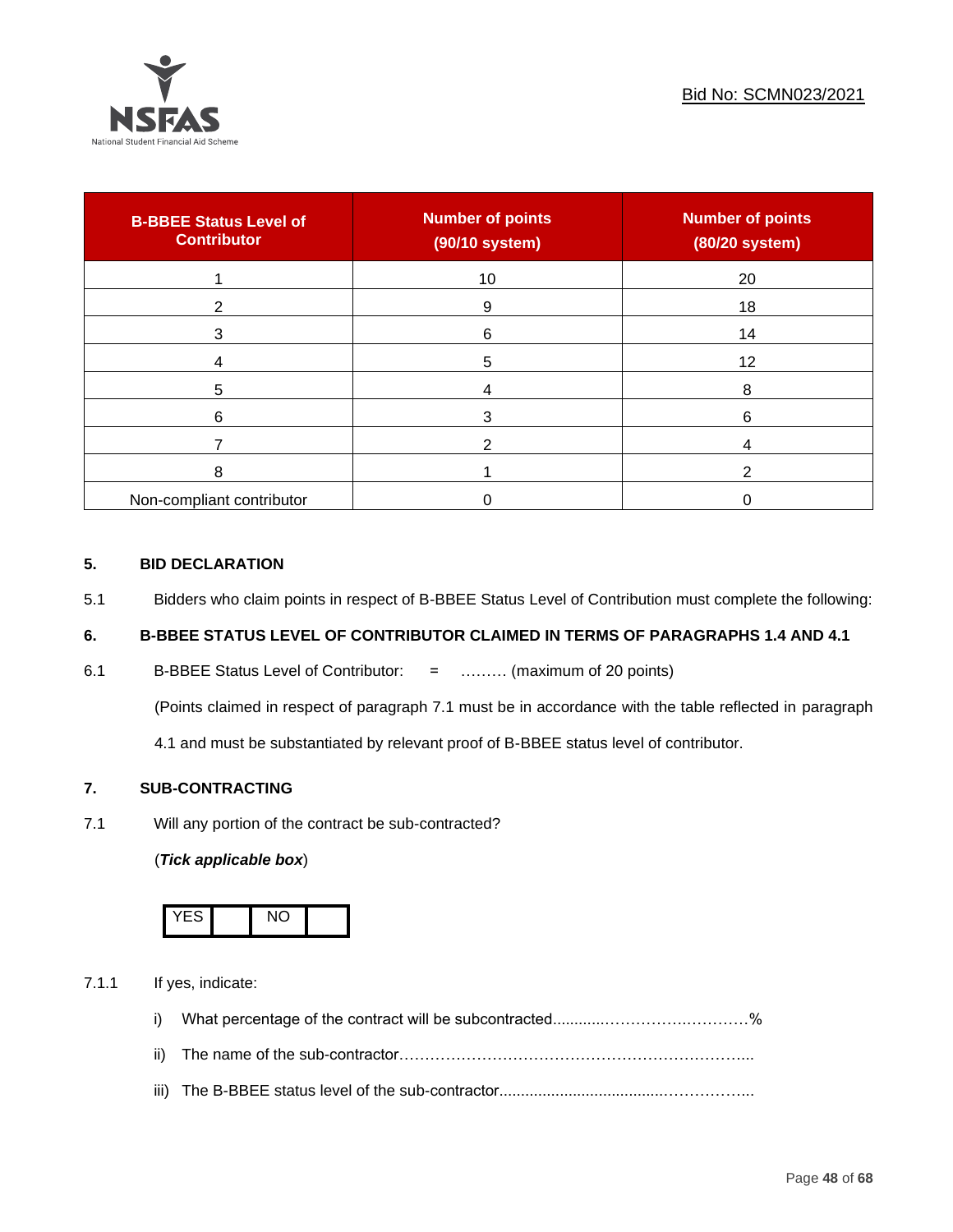

iv) Whether the sub-contractor is an EME or QSE

### *(Tick applicable box*)



v) Specify, by ticking the appropriate box, if subcontracting with an enterprise in terms of Preferential

Procurement Regulations,2017:

| Designated Group: An EME or QSE which is at last 51% owned by:    | <b>EME</b> | <b>QSE</b> |
|-------------------------------------------------------------------|------------|------------|
|                                                                   | $\sqrt{ }$ | V          |
| <b>Black people</b>                                               |            |            |
| Black people who are youth                                        |            |            |
| Black people who are women                                        |            |            |
| Black people with disabilities                                    |            |            |
| Black people living in rural or underdeveloped areas or townships |            |            |
| Cooperative owned by black people                                 |            |            |
| Black people who are military veterans                            |            |            |
| <b>OR</b>                                                         |            |            |
| Any EME                                                           |            |            |
| Any QSE                                                           |            |            |

### 8. **DECLARATION WITH REGARD TO COMPANY/FIRM**

- 8.1 Name of company/firm………………………………………………………………………….
- 8.2 VAT registration number…………………………………….…………………………………
- 8.3 Company registration number…………….……………………….…………………………….

#### 8.4 TYPE OF COMPANY/ FIRM

- D Partnership/Joint Venture / Consortium
- □ One-person business/sole propriety
- **Close corporation**
- D Company
- (Pty) Limited

[TICK APPLICABLE BOX]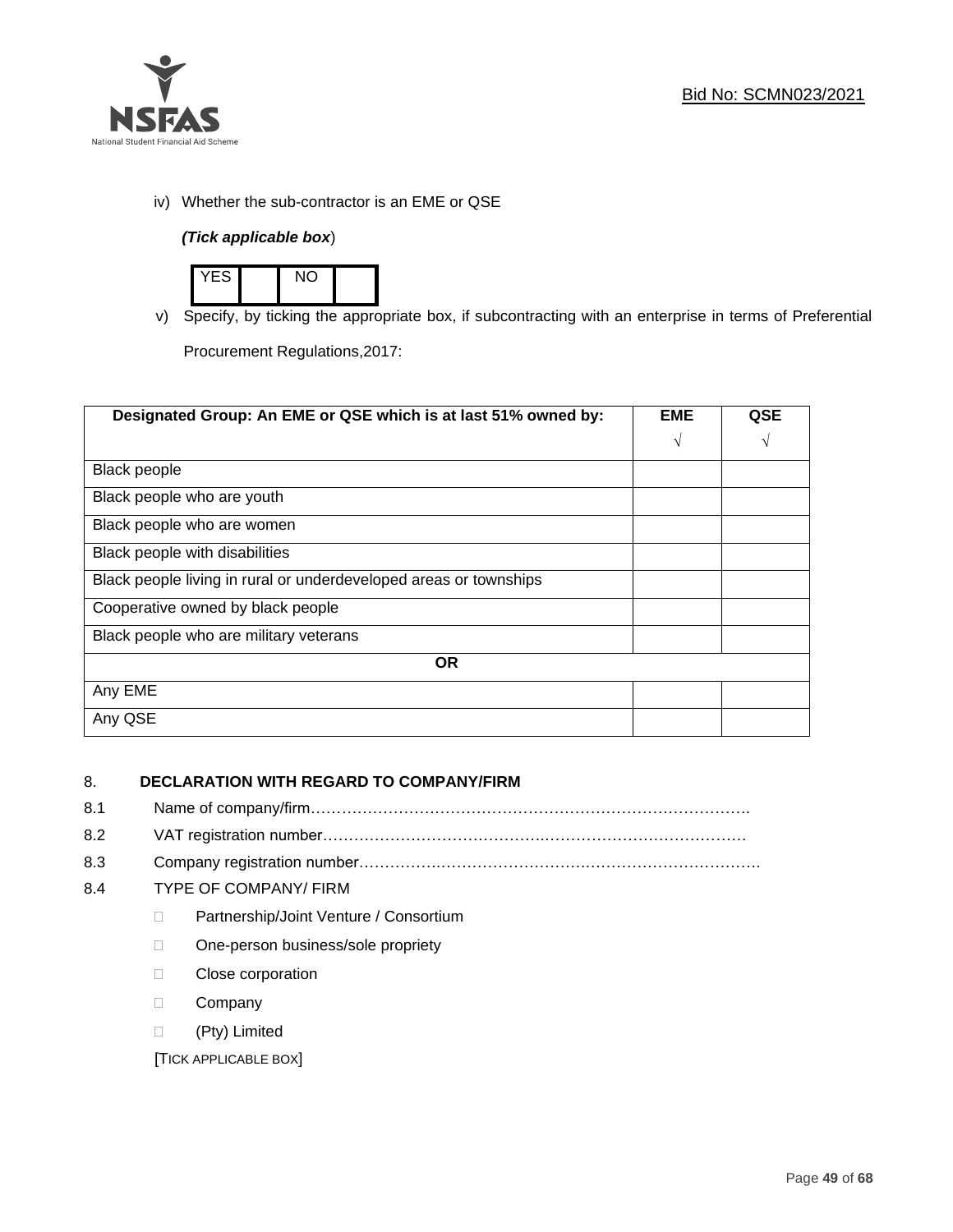

### Bid No: SCMN023/2021

| 8.5 | DESCRIBE PRINCIPAL BUSINESS ACTIVITIES                                                                 |                                                                                                              |  |  |
|-----|--------------------------------------------------------------------------------------------------------|--------------------------------------------------------------------------------------------------------------|--|--|
|     |                                                                                                        |                                                                                                              |  |  |
|     |                                                                                                        |                                                                                                              |  |  |
|     |                                                                                                        |                                                                                                              |  |  |
|     |                                                                                                        |                                                                                                              |  |  |
| 8.6 |                                                                                                        | <b>COMPANY CLASSIFICATION</b>                                                                                |  |  |
|     | $\Box$                                                                                                 | Manufacturer                                                                                                 |  |  |
|     | $\Box$                                                                                                 | Supplier                                                                                                     |  |  |
|     | $\Box$                                                                                                 | Professional service provider                                                                                |  |  |
|     | $\Box$                                                                                                 | Other service providers, e.g. transporter, etc.                                                              |  |  |
|     |                                                                                                        | [TICK APPLICABLE BOX]                                                                                        |  |  |
| 8.7 |                                                                                                        |                                                                                                              |  |  |
| 8.8 |                                                                                                        | I/we, the undersigned, who is / are duly authorised to do so on behalf of the company/firm, certify that the |  |  |
|     |                                                                                                        | points claimed, based on the B-BBE status level of contributor indicated in paragraphs 1.4 and 6.1 of the    |  |  |
|     | foregoing certificates, qualifies the company/ firm for the preference(s) shown and I / we acknowledge |                                                                                                              |  |  |
|     | that:                                                                                                  |                                                                                                              |  |  |
|     | i)                                                                                                     | The information furnished is true and correct.                                                               |  |  |
|     | ii)                                                                                                    | The preference points claimed are in accordance with the General Conditions as indicated in                  |  |  |
|     |                                                                                                        | paragraph 1 of this form.                                                                                    |  |  |
|     | iii)                                                                                                   | In the event of a contract being awarded as a result of points claimed as shown in paragraphs 1.4 and        |  |  |
|     |                                                                                                        | 6.1, the contractor may be required to furnish documentary proof to the satisfaction of the purchaser        |  |  |
|     |                                                                                                        | that the claims are correct.                                                                                 |  |  |
|     |                                                                                                        | iv) If the B-BBEE status level of contributor has been claimed or obtained on a fraudulent basis or any of   |  |  |
|     |                                                                                                        | the conditions of contract have not been fulfilled, the purchaser may, in addition to any other remedy       |  |  |
|     |                                                                                                        | it may have -                                                                                                |  |  |
|     |                                                                                                        |                                                                                                              |  |  |
|     |                                                                                                        | disqualify the person from the bidding process.<br>(a)                                                       |  |  |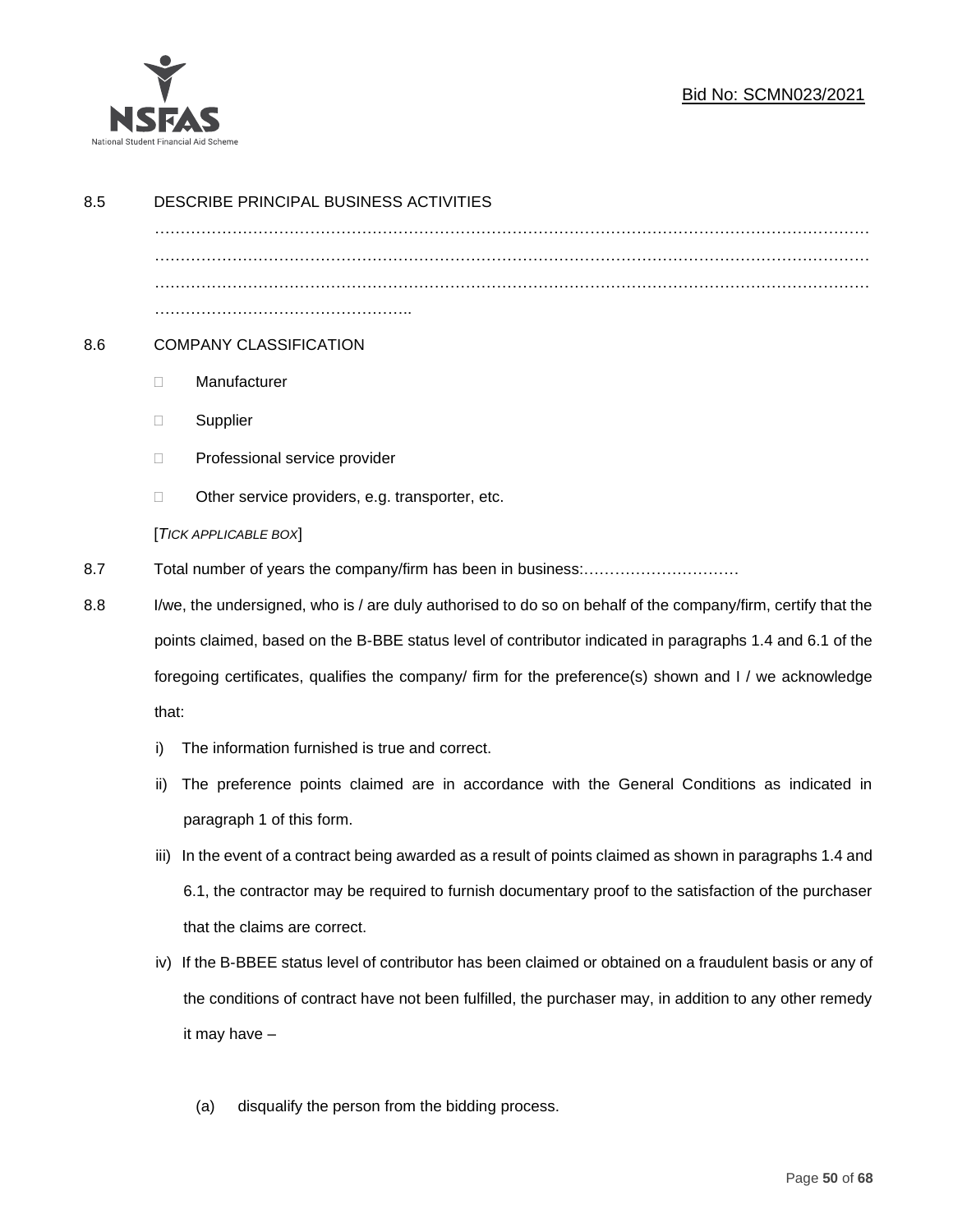

- (b) recover costs, losses or damages it has incurred or suffered as a result of that person's conduct.
- (c) cancel the contract and claim any damages which it has suffered as a result of having to make less favourable arrangements due to such cancellation.
- (d) recommend that the bidder or contractor, its shareholders and directors, or only the shareholders and directors who acted on a fraudulent basis, be restricted by the National Treasury from obtaining business from any organ of state for a period not exceeding 10 years, after the *audi alteram partem* (hear the other side) rule has been applied; and
- (e) forward the matter for criminal prosecution.

| <b>WITNESSES</b> |                            |
|------------------|----------------------------|
|                  | SIGNATURE(S) OF BIDDERS(S) |
|                  | DATE:<br>.<br>.<br>ADDRESS |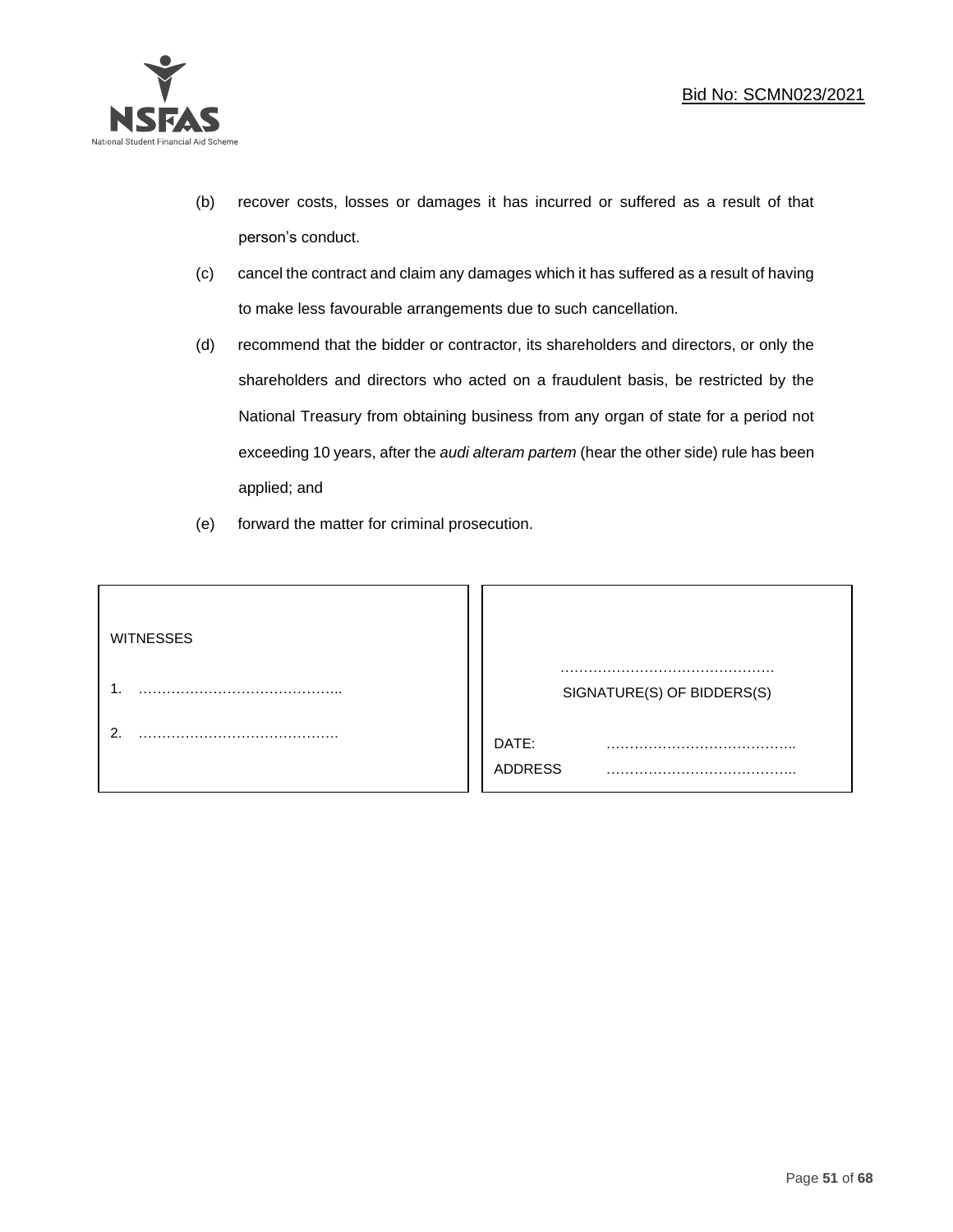

#### GOVERNMENT PROCUREMENT

#### **GENERAL CONDITIONS OF CONTRACT July 2010**

#### **NOTES**

The purpose of this document is to:

(i) Draw special attention to certain general conditions applicable to government bids, contracts and orders; and

(ii) To ensure that clients be familiar with regard to the rights and obligations of all parties involved in doing business with government.

In this document words in the singular also mean in the plural and vice versa and words in the masculine also mean in the feminine and neuter.

• The General Conditions of Contract will form part of all bid documents and may not be amended.

Special Conditions of Contract (SCC) relevant to a specific bid, should be compiled separately for every bid (if applicable) and will supplement the General Conditions of Contract. Whenever there is a conflict, the provisions in the SCC shall prevail.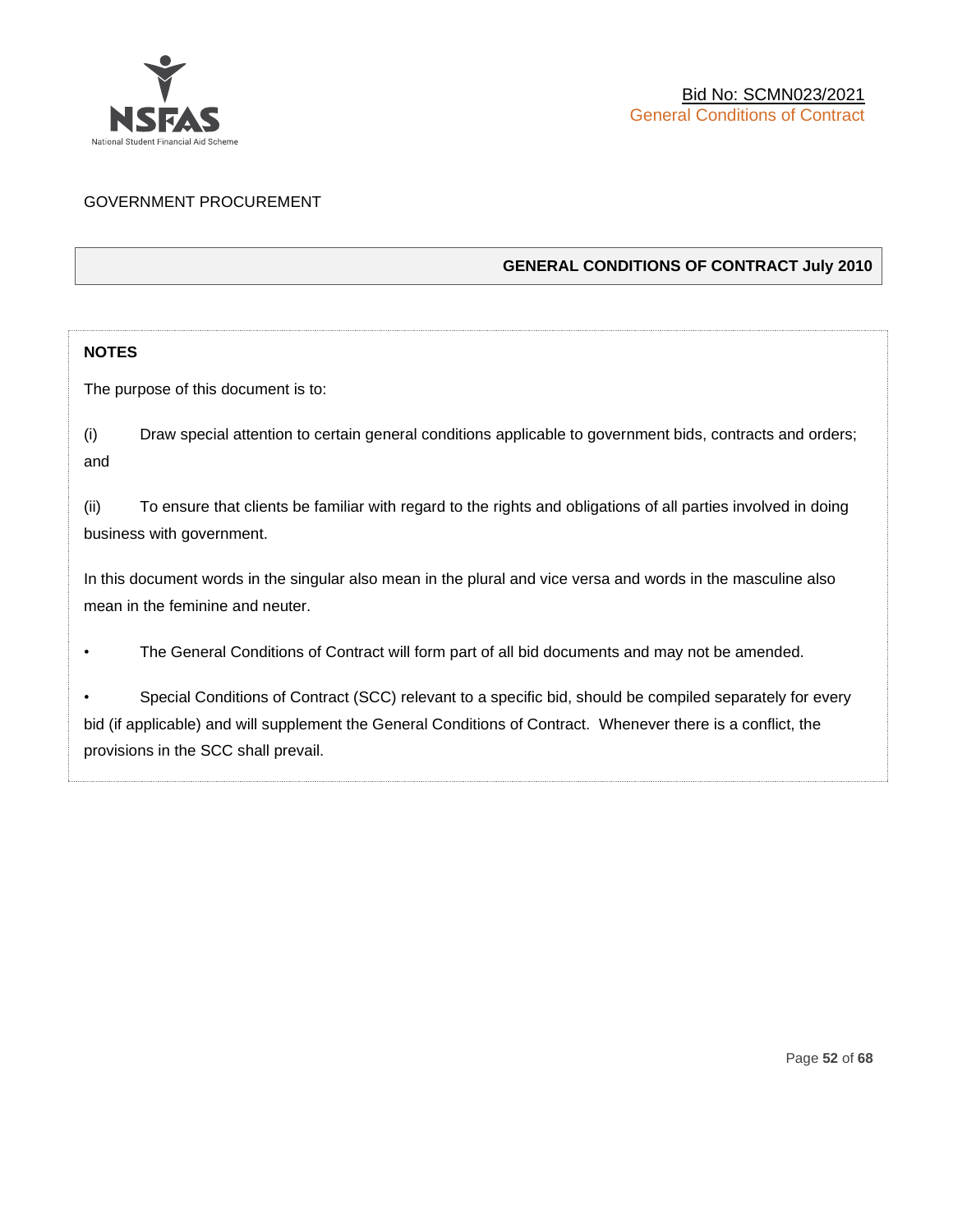

#### TABLE OF CLAUSES

- 1. Definitions
- 2. Application
- 3. General
- 4. Standards
- 5. Use of contract documents and information; inspection
- 6. Patent rights
- 7. Performance security
- 8. Inspections, tests and analysis
- 9. Packing
- 10. Delivery and documents
- 11. Insurance
- 12. Transportation
- 13. Incidental services
- 14. Spare parts
- 15. Warranty
- 16. Payment
- 17. Prices
- 18. Contract amendments
- 19. Assignment
- 20. Subcontracts
- 21. Delays in the supplier's performance
- 22. Penalties
- 23. Termination for default
- 24. Dumping and countervailing duties
- 25. Force Majeure
- 26. Termination for insolvency
- 27. Settlement of disputes
- 28. Limitation of liability
- 29. Governing language
- 30. Applicable law
- 31. Notices
- 32. Taxes and duties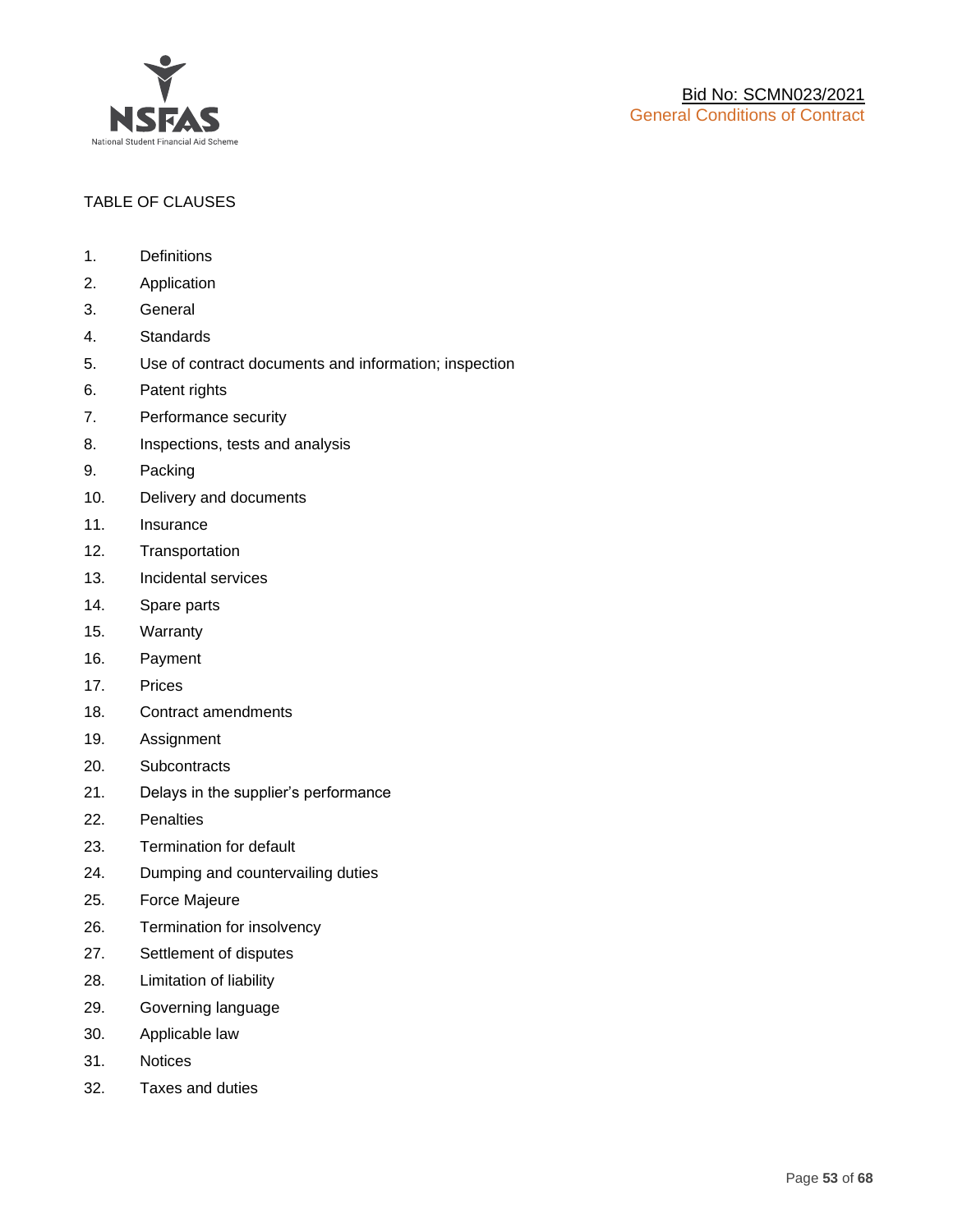

- 33. National Industrial Participation Programme (NIPP)
- 34. Prohibition of restrictive practices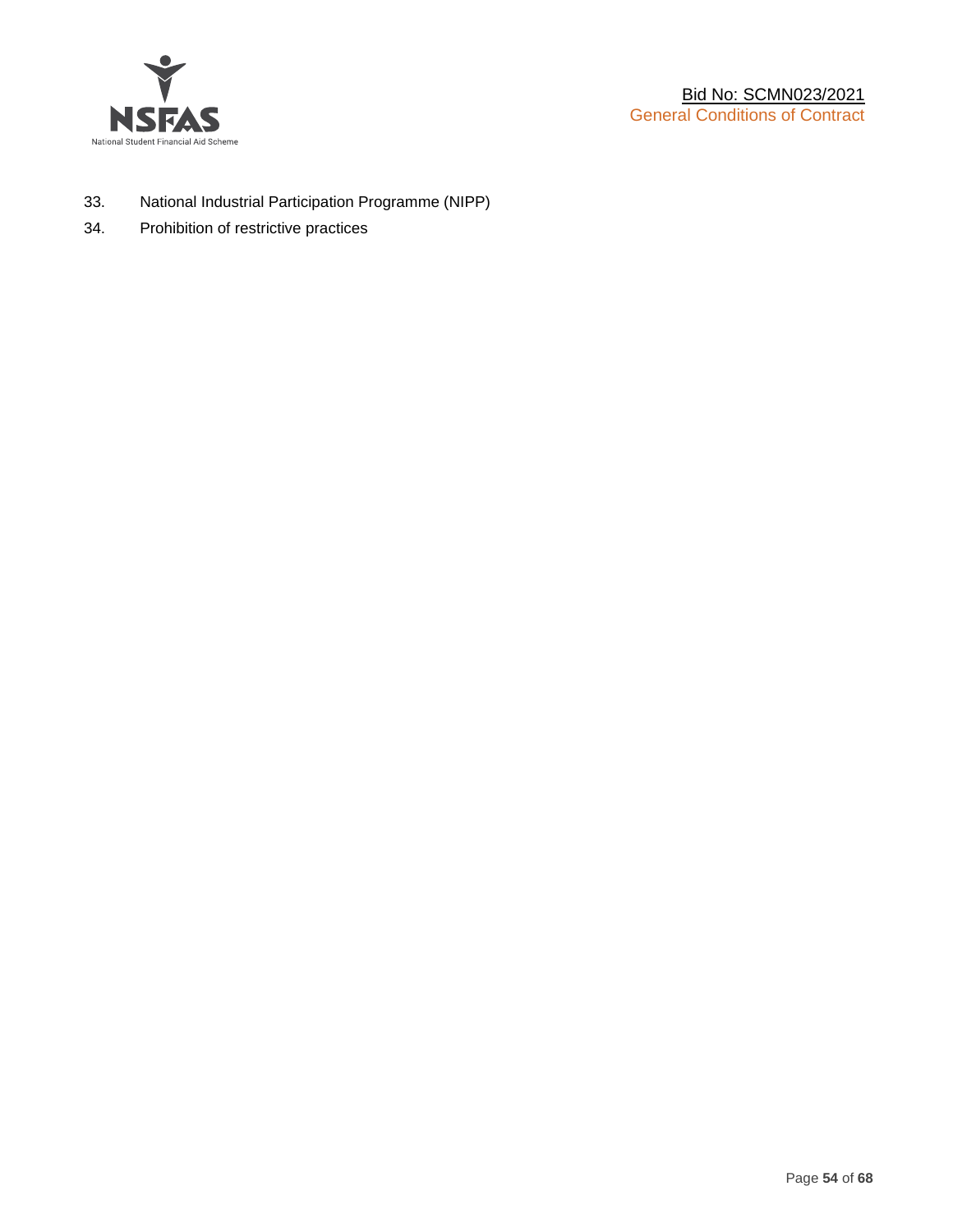

#### **General Conditions of Contract**

#### **1. Definitions**

- 1. The following terms shall be interpreted as indicated:
- 1.1 "Closing time" means the date and hour specified in the bidding documents for the receipt of bids.
- 1.2 "Contract" means the written agreement entered into between the purchaser and the supplier, as recorded in the contract form signed by the parties, including all attachments and appendices thereto and all documents incorporated by reference therein.
- 1.3 "Contract price" means the price payable to the supplier under the contract for the full and proper performance of his contractual obligations.
- 1.4 "Corrupt practice" means the offering, giving, receiving, or soliciting of anything of value to influence the action of a public official in the procurement process or in contract execution.
- 1.5 "Countervailing duties" are imposed in cases where an enterprise abroad is subsidized by its government and encouraged to market its products internationally.
- 1.6 "Country of origin" means the place where the goods were mined, grown or produced or from which the services are supplied. Goods are produced when, through manufacturing, processing or substantial and major assembly of components, a commercially recognized new product results that is substantially different in basic characteristics or in purpose or utility from its components.
- 1.7 "Day" means calendar day.
- 1.8 "Delivery" means delivery in compliance of the conditions of the contract or order.
- 1.9 "Delivery ex stock" means immediate delivery directly from stock actually on hand.
- 1.10 "Delivery into consignees store or to his site" means delivered and unloaded in the specified store or depot or on the specified site in compliance with the conditions of the contract or order, the supplier bearing all risks and charges involved until the supplies are so delivered and a valid receipt is obtained.
- 1.11 "Dumping" occurs when a private enterprise abroad market its goods on own initiative in the RSA at lower prices than that of the country of origin and which have the potential to harm the local industries in the RSA.
- 1.12 " Force majeure" means an event beyond the control of the supplier and not involving the supplier's fault or negligence and not foreseeable. Such events may include, but is not restricted to, acts of the purchaser in its sovereign capacity, wars or revolutions, fires, floods, epidemics, quarantine restrictions and freight embargoes.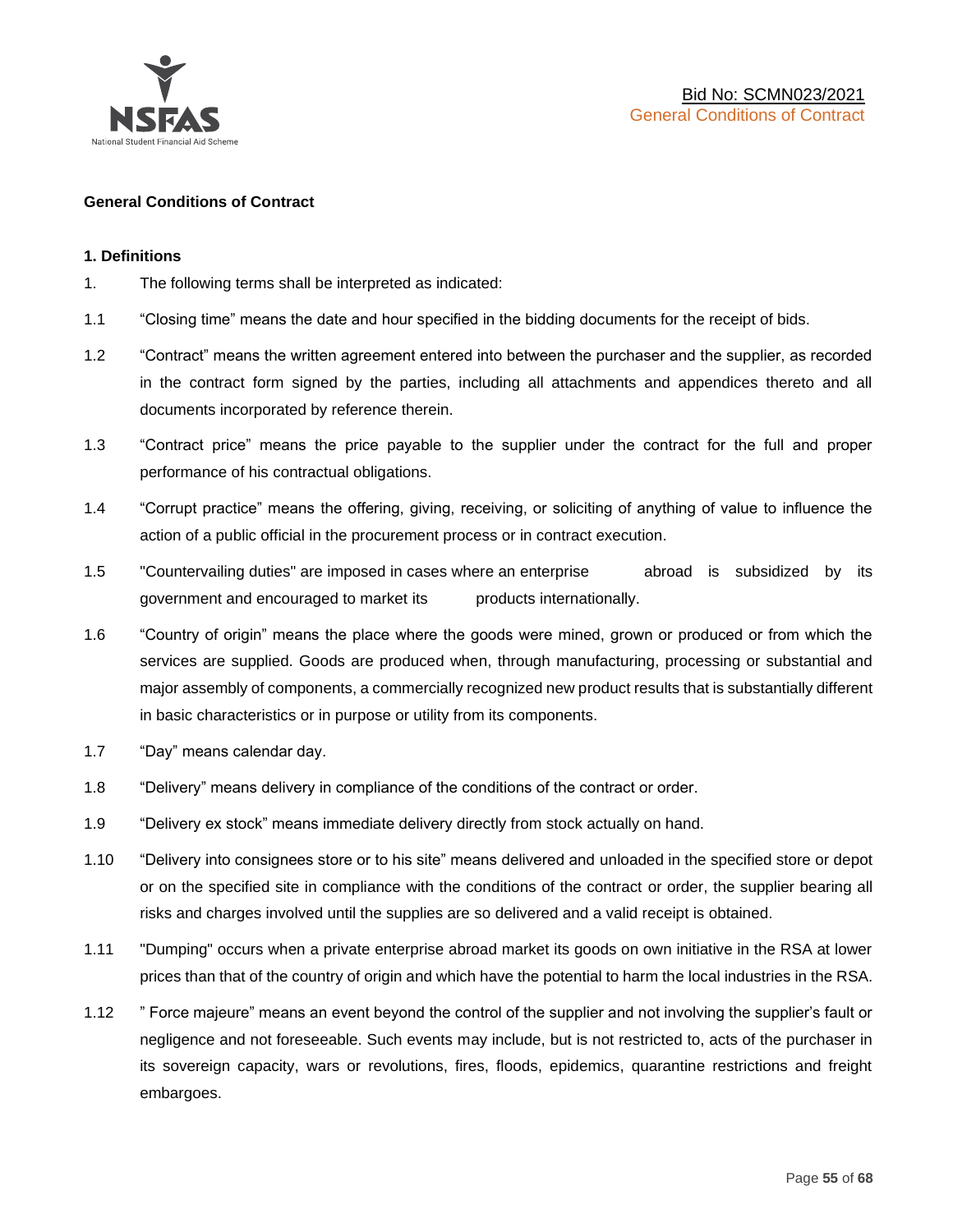

- 1.13 "Fraudulent practice" means a misrepresentation of facts in order to influence a procurement process or the execution of a contract to the detriment of any bidder and includes collusive practice among bidders (prior to or after bid submission) designed to establish bid prices at artificial non-competitive levels and to deprive the bidder of the benefits of free and open competition.
- 1.14 "GCC" means the General Conditions of Contract.
- 1.15 "Goods" means all of the equipment, machinery, and/or other materials that the supplier is required to supply to the purchaser under the contract.
- 1.16 "Imported content" means that portion of the bidding price represented by the cost of components, parts or materials which have been or are still to be imported (whether by the supplier or his subcontractors) and which costs are inclusive of the costs abroad, plus freight and other direct importation costs such as landing costs, dock dues, import duty, sales duty or other similar tax or duty at the South African place of entry as well as transportation and handling charges to the factory in the Republic where the supplies covered by the bid will be manufactured.
- 1.17 "Local content" means that portion of the bidding price which is not included in the imported content provided that local manufacture does take place.
- 1.18 "Manufacture" means the production of products in a factory using labour, materials, components and machinery and includes other related value-adding activities.
- 1.19 "Order" means an official written order issued for the supply of goods or works or the rendering of a service.
- 1.20 "Project site," where applicable, means the place indicated in bidding documents.
- 1.21 "Purchaser" means the organization purchasing the goods.
- 1.22 "Republic" means the Republic of South Africa.
- 1.23 "SCC" means the Special Conditions of Contract.
- 1.24 "Services" means those functional services ancillaries to the supply of the goods, such as transportation and any other incidental services, such as installation, commissioning, provision of technical assistance, training, catering, gardening, security, maintenance and other such obligations of the supplier covered under the contract.
- 1.25 "Written" or "in writing" means handwritten in ink or any form of electronic or mechanical writing.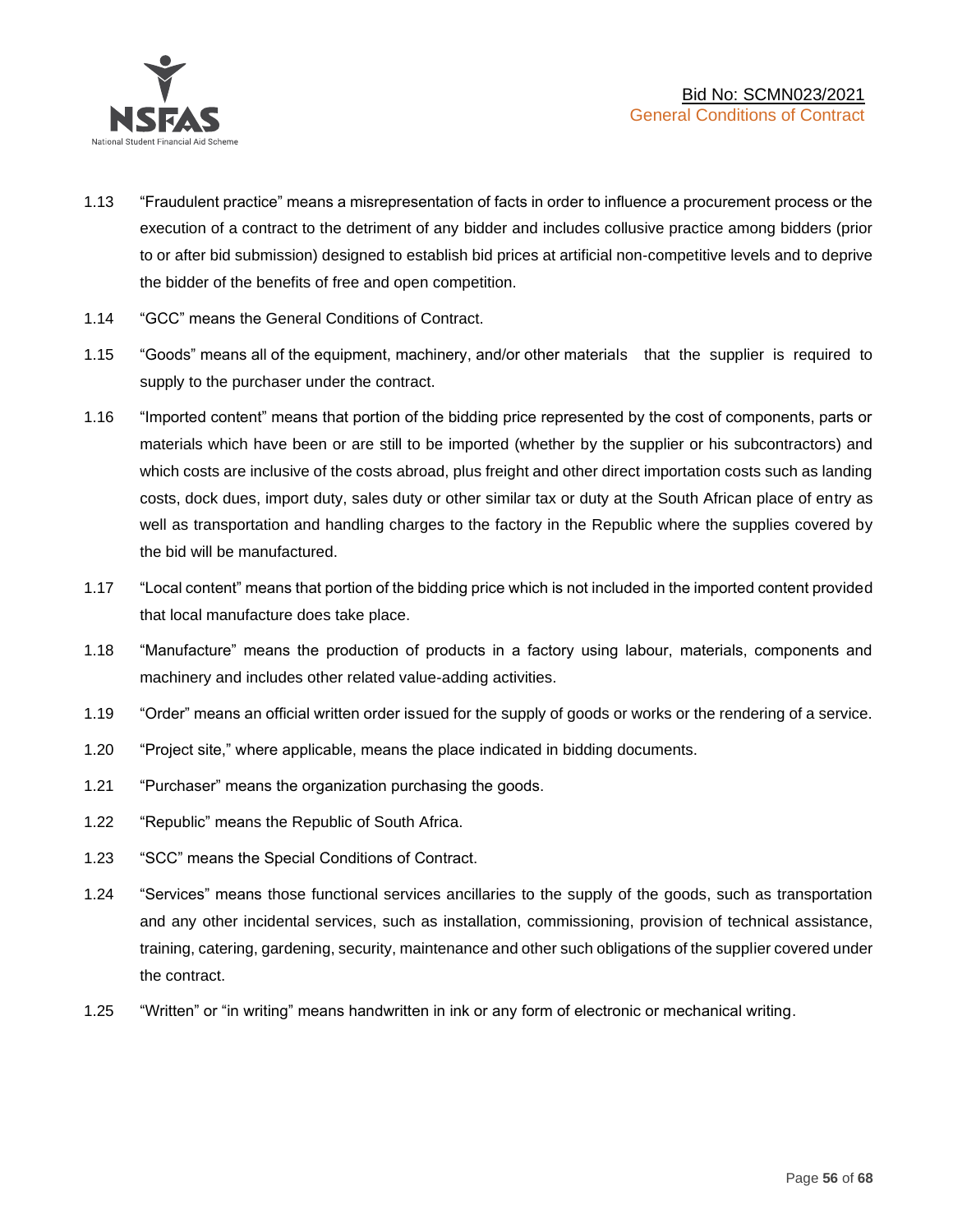

#### **2. Application**

- 2.1 These general conditions are applicable to all bids, contracts and orders including bids for functional and professional services, sales, hiring, letting and the granting or acquiring of rights, but excluding immovable property, unless otherwise indicated in the bidding documents.
- 2.2 Where applicable, special conditions of contract are also laid down to cover specific supplies, services or works.
- 2.3 Where such special conditions of contract are in conflict with these general conditions, the special conditions shall apply.

#### **3 General**

- 3.1 Unless otherwise indicated in the bidding documents, the purchaser shall not be liable for any expense incurred in the preparation and submission of a bid. Where applicable a non-refundable fee for documents may be charged.
- 3.2 With certain exceptions, invitations to bid are only published in the Government Tender Bulletin. The Government Tender Bulletin may be obtained directly from the Government Printer, Private Bag X85, Pretoria 0001, or accessed electronically from [www.treasury.gov.za](http://www.treasury.gov.za/)

#### **4. Standards**

4.1 The goods supplied shall conform to the standards mentioned in the bidding documents and specifications.

#### **5. Use of contract documents and information; inspection**.

- 5.1 The supplier shall not, without the purchaser's prior written consent, disclose the contract, or any provision thereof, or any specification, plan, drawing, pattern, sample, or information furnished by or on behalf of the purchaser in connection therewith, to any person other than a person employed by the supplier in the performance of the contract. Disclosure to any such employed person shall be made in confidence and shall extend only so far as may be necessary for purposes of such performance.
- 5.2 The supplier shall not, without the purchaser's prior written consent, make use of any document or information mentioned in GCC clause 5.1 except for purposes of performing the contract.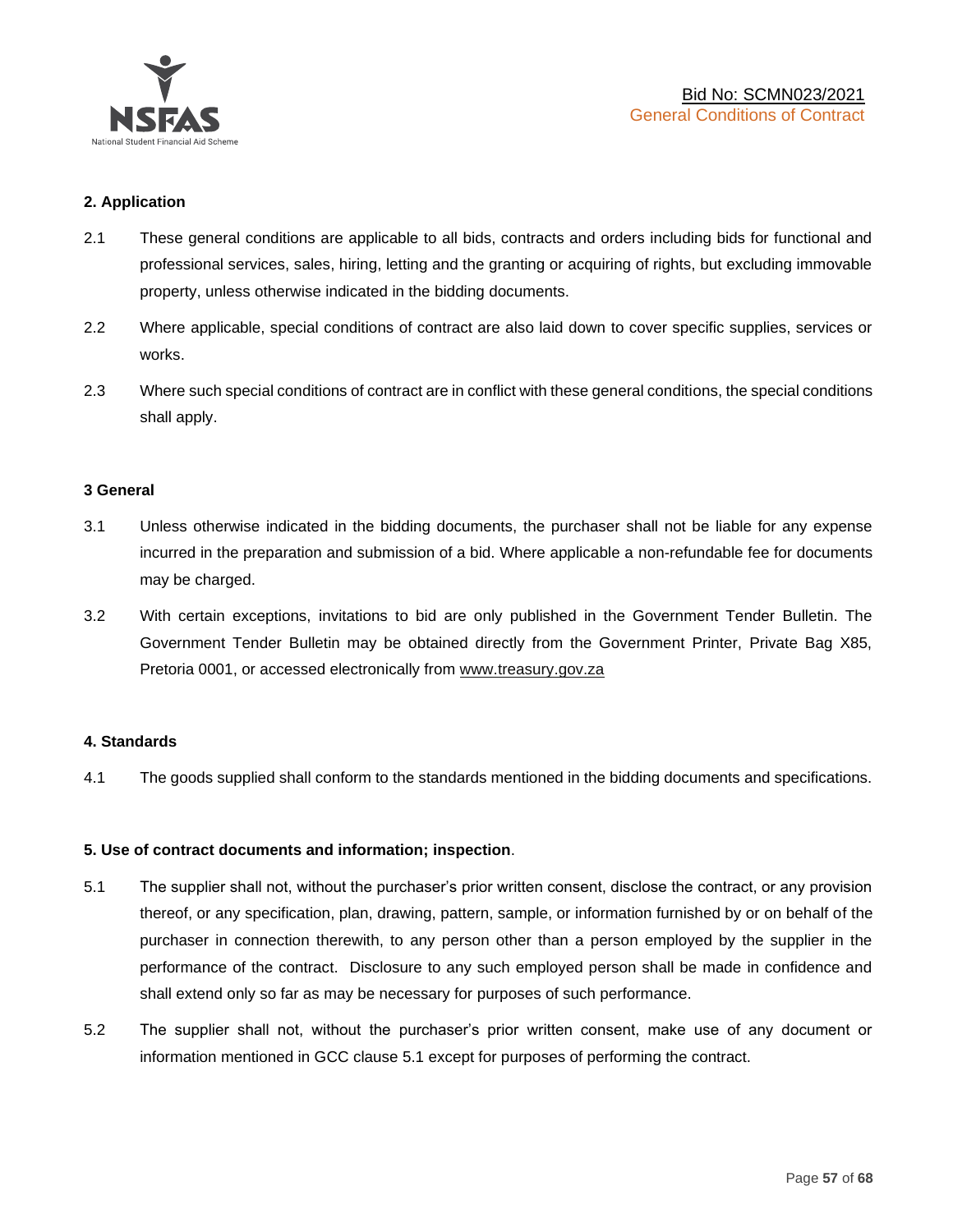

- 5.3 Any document, other than the contract itself mentioned in GCC clause 5.1 shall remain the property of the purchaser and shall be returned (all copies) to the purchaser on completion of the supplier's performance under the contract if so, required by the purchaser.
- 5.4 The supplier shall permit the purchaser to inspect the supplier's records relating to the performance of the supplier and to have them audited by auditors appointed by the purchaser, if so, required by the purchaser.

#### **6. Patent rights**

6.1 The supplier shall indemnify the purchaser against all third-party claims of infringement of patent, trademark, or industrial design rights arising from use of the goods or any part thereof by the purchaser.

#### **7. Performance security**

- 7.1 Within thirty (30) days of receipt of the notification of contract award, the successful bidder shall furnish to the purchaser the performance security of the amount specified in SCC.
- 7.2 The proceeds of the performance security shall be payable to the purchaser as compensation for any loss resulting from the supplier's failure to complete his obligations under the contract.
- 7.3 The performance security shall be denominated in the currency of the contract, or in a freely convertible currency acceptable to the purchaser and shall be in one of the following forms:
	- (a) a bank guarantee or an irrevocable letter of credit issued by a reputable bank located in the purchaser's country or abroad, acceptable to the purchaser, in the form provided in the bidding documents or another form acceptable to the purchaser; or
	- (b) a cashier's or certified cheque
- 7.4 The performance security will be discharged by the purchaser and returned to the supplier not later than thirty (30) days following the date of completion of the supplier's performance obligations under the contract, including any warranty obligations, unless otherwise specified in SCC.

#### **8. Inspections, tests and analyses**

- 8.1 All pre-bidding testing will be for the account of the bidder.
- 8.2 If it is a bid condition that supplies to be produced or services to be rendered should at any stage during production or execution or on completion be subject to inspection, the premises of the bidder or contractor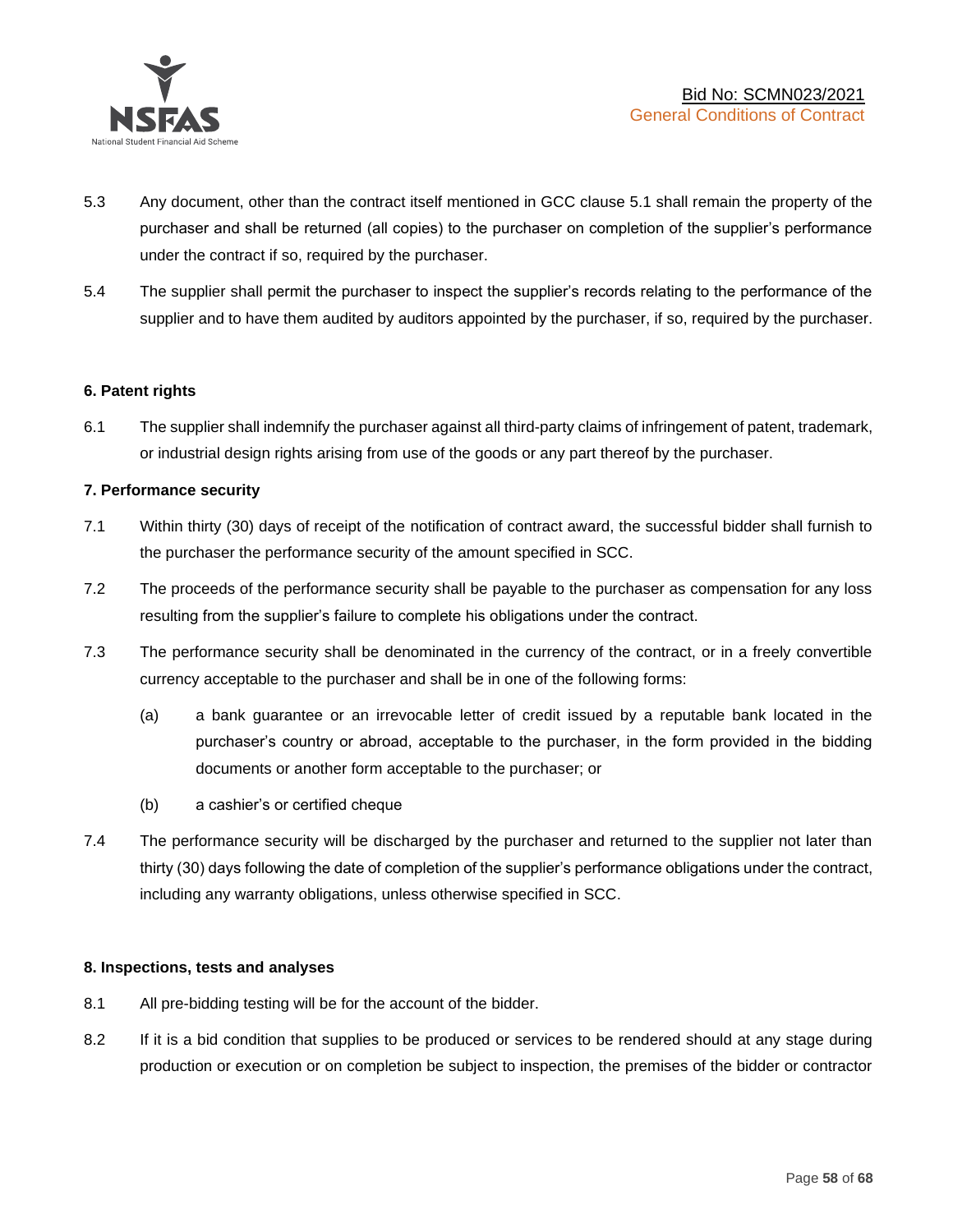shall be open, at all reasonable hours, for inspection by a representative of the Department or an organization acting on behalf of the Department.

- 8.3 If there are no inspection requirements indicated in the bidding documents and no mention is made in the contract, but during the contract period it is decided that inspections shall be carried out, the purchaser shall itself make the necessary arrangements, including payment arrangements with the testing authority concerned.
- 8.4 If the inspections, tests and analyses referred to in clauses 8.2 and 8.3 show the supplies to be in accordance with the contract requirements, the cost of the inspections, tests and analyses shall be defrayed by the purchaser.
- 8.5 Where the supplies or services referred to in clauses 8.2 and 8.3 do not comply with the contract requirements, irrespective of whether such supplies or services are accepted or not, the cost in connection with these inspections, tests or analyses shall be defrayed by the supplier.
- 8.6 Supplies and services which are referred to in clauses 8.2 and 8.3 and which do not comply with the contract requirements may be rejected.
- 8.7 Any contract supplies may on or after delivery be inspected, tested or analysed and may be rejected if found not to comply with the requirements of the contract. Such rejected supplies shall be held at the cost and risk of the supplier who shall, when called upon, remove them immediately at his own cost and forthwith substitute them with supplies which do comply with the requirements of the contract. Failing such removal, the rejected supplies shall be returned at the supplier's cost and risk. Should the supplier fail to provide the substitute supplies forthwith, the purchaser may, without giving the supplier further opportunity to substitute the rejected supplies, purchase such supplies as may be necessary at the expense of the supplier.
- 8.8 The provisions of clauses 8.4 to 8.7 shall not prejudice the right of the purchaser to cancel the contract on account of a breach of the conditions thereof, or to act in terms of Clause 23 of GCC.

#### **9. Packing**

9.1 The supplier shall provide such packing of the goods as is required to prevent their damage or deterioration during transit to their final destination, as indicated in the contract. The packing shall be sufficient to withstand, without limitation, rough handling during transit and exposure to extreme temperatures, salt and precipitation during transit, and open storage. Packing, case size and weights shall take into consideration, where appropriate, the remoteness of the goods' final destination and the absence of heavy handling facilities at all points in transit.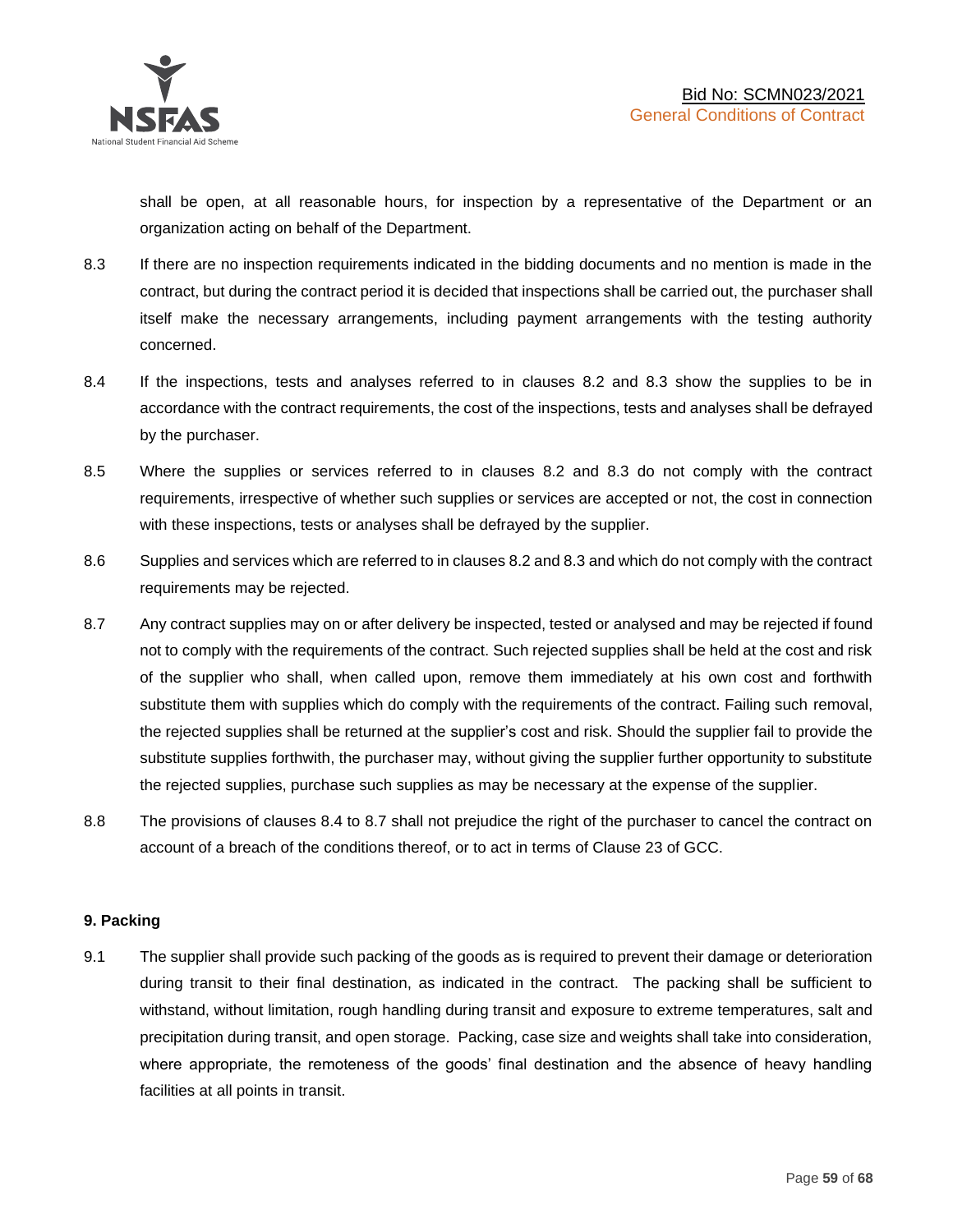

9.2 The packing, marking, and documentation within and outside the packages shall comply strictly with such special requirements as shall be expressly provided for in the contract, including additional requirements, if any, specified in SCC, and in any subsequent instructions ordered by the purchaser.

#### **10. Delivery and documents**

- 10.1 Delivery of the goods shall be made by the supplier in accordance with the terms specified in the contract. The details of shipping and/or other documents to be furnished by the supplier are specified in SCC.
- 10.2 Documents to be submitted by the supplier are specified in SCC.

#### **11. Insurance**

11.1 The goods supplied under the contract shall be fully insured in a freely convertible currency against loss or damage incidental to manufacture or acquisition, transportation, storage and delivery in the manner specified in the SCC.

#### **12. Transportation**

12.1 Should a price other than an all-inclusive delivered price be required, this shall be specified in the SCC.

#### **13. Incidental services**

13.1 The supplier may be required to provide any or all of the following services, including additional services, if any, specified in SCC:

(a) performance or supervision of on-site assembly and/or commissioning of the supplied ` goods;

- (b) furnishing of tools required for assembly and/or maintenance of the supplied goods;
- (c) furnishing of a detailed operations and maintenance manual for each appropriate unit of the supplied goods;
- (d) performance or supervision or maintenance and/or repair of the supplied goods, for a period of time agreed by the parties, provided that this service shall not relieve the supplier of any warranty obligations under this contract; and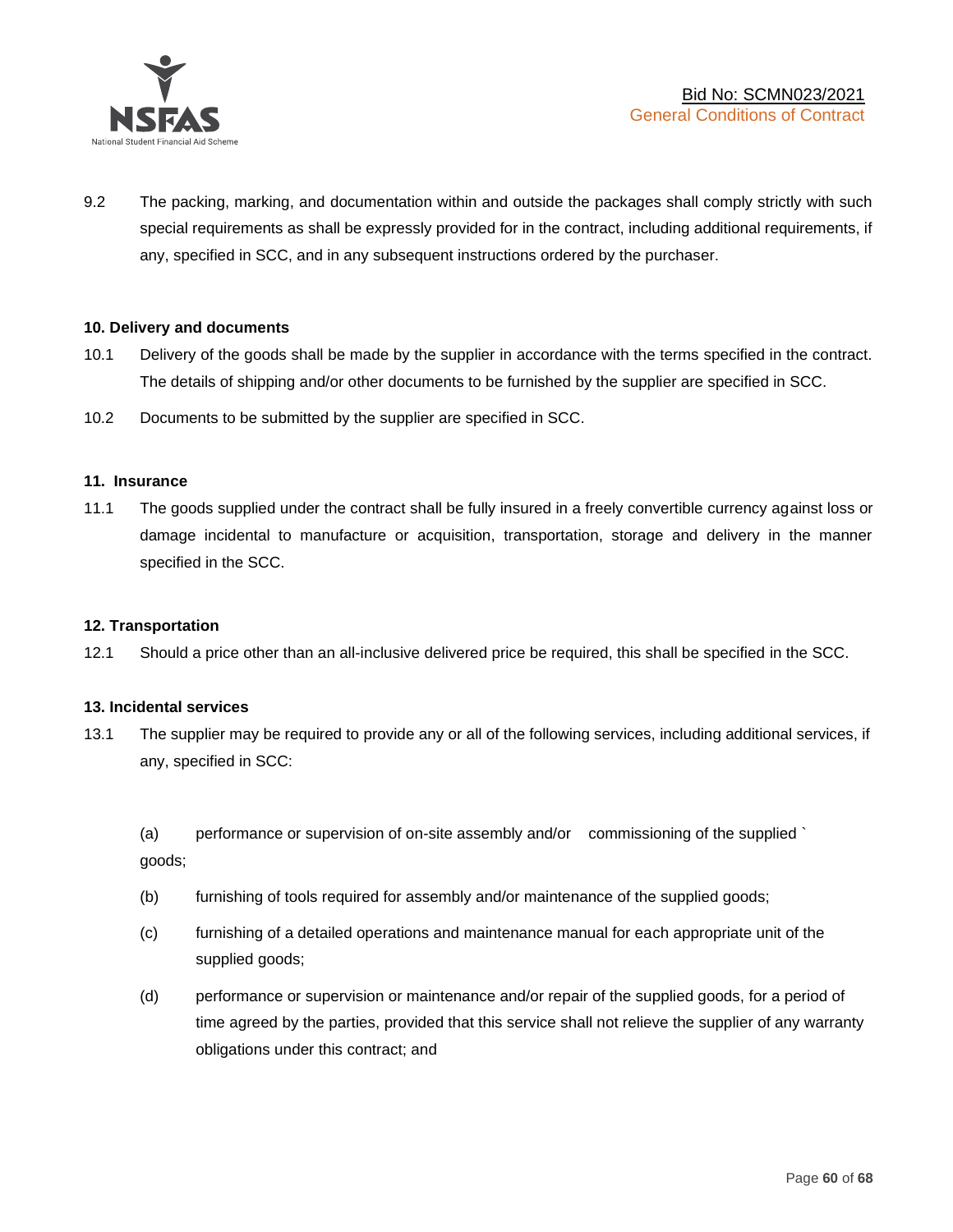

- (e) training of the purchaser's personnel, at the supplier's plant and/or on-site, in assembly, start-up, operation, maintenance, and/or repair of the supplied goods.
- 13.2 Prices charged by the supplier for incidental services, if not included in the contract price for the goods, shall be agreed upon in advance by the parties and shall not exceed the prevailing rates charged to other parties by the supplier for similar services.

#### **14. Spare parts**

- 14.1 As specified in SCC, the supplier may be required to provide any or all of the following materials, notifications, and information pertaining to spare parts manufactured or distributed by the supplier:
	- (a) such spare parts as the purchaser may elect to purchase from the supplier, provided that this election shall not relieve the supplier of any warranty obligations under the contract; and
	- (b) in the event of termination of production of the spare parts:

(i) Advance notification to the purchaser of the pending termination, in sufficient time to permit the purchaser to procure needed requirements; and

(ii) following such termination, furnishing at no cost to the purchaser, the blueprints, drawings, and specifications of the spare parts, if requested.

#### **15. Warranty**

- 15.1 The supplier warrants that the goods supplied under the contract are new, unused, of the most recent or current models, and that they incorporate all recent improvements in design and materials unless provided otherwise in the contract. The supplier further warrants that all goods supplied under this contract shall have no defect, arising from design, materials, or workmanship (except when the design and/or material is required by the purchaser's specifications) or from any act or omission of the supplier, that may develop under normal use of the supplied goods in the conditions prevailing in the country of final destination.
- 15.2 This warranty shall remain valid for twelve (12) months after the goods, or any portion thereof as the case may be, have been delivered to and accepted at the final destination indicated in the contract, or for eighteen (18) months after the date of shipment from the port or place of loading in the source country, whichever period concludes earlier, unless specified otherwise in SCC.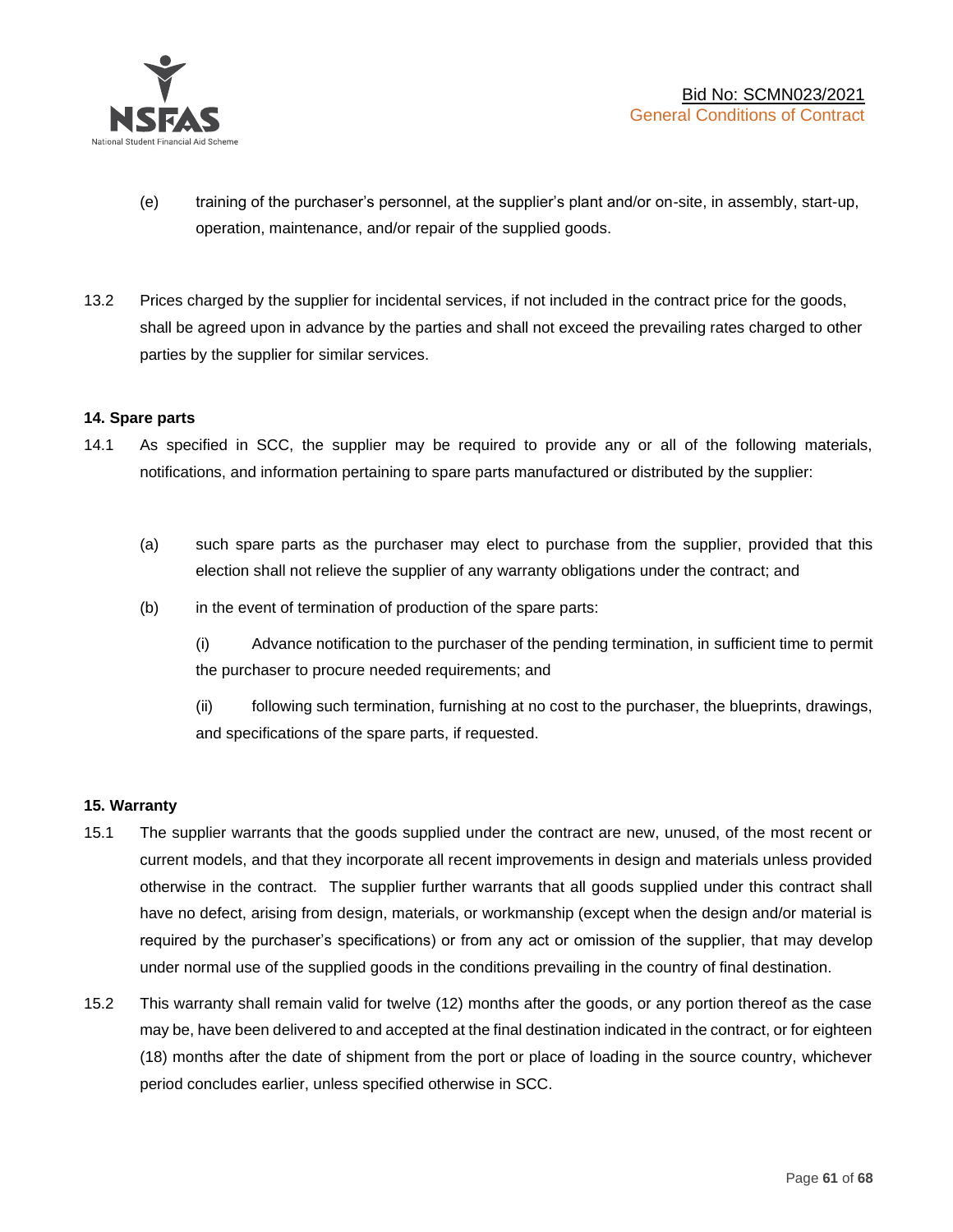

- 15.3 The purchaser shall promptly notify the supplier in writing of any claims arising under this warranty.
- 15.4 Upon receipt of such notice, the supplier shall, within the period specified in SCC and with all reasonable speed, repair or replace the defective goods or parts thereof, without costs to the purchaser.
- 15.5 If the supplier, having been notified, fails to remedy the defect(s) within the period specified in SCC, the purchaser may proceed to take such remedial action as may be necessary, at the supplier's risk and expense and without prejudice to any other rights which the purchaser may have against the supplier under the contract.

#### **16. Payment**

- 16.1 The method and conditions of payment to be made to the supplier under this contract shall be specified in SCC.
- 16.2 The supplier shall furnish the purchaser with an invoice accompanied by a copy of the delivery note and upon fulfilment of other obligations stipulated in the contract.
- 16.3 Payments shall be made promptly by the purchaser, but in no case later than thirty (30) days after submission of an invoice or claim by the supplier.
- 16.4 Payment will be made in Rand unless otherwise stipulated in SCC.

#### **17. Prices**

17.1 Prices charged by the supplier for goods delivered and services performed under the contract shall not vary from the prices quoted by the supplier in his bid, with the exception of any price adjustments authorized in SCC or in the purchaser's request for bid validity extension, as the case may be.

#### **18. Contract amendments**

18.1 No variation in or modification of the terms of the contract shall be made except by written amendment signed by the parties concerned.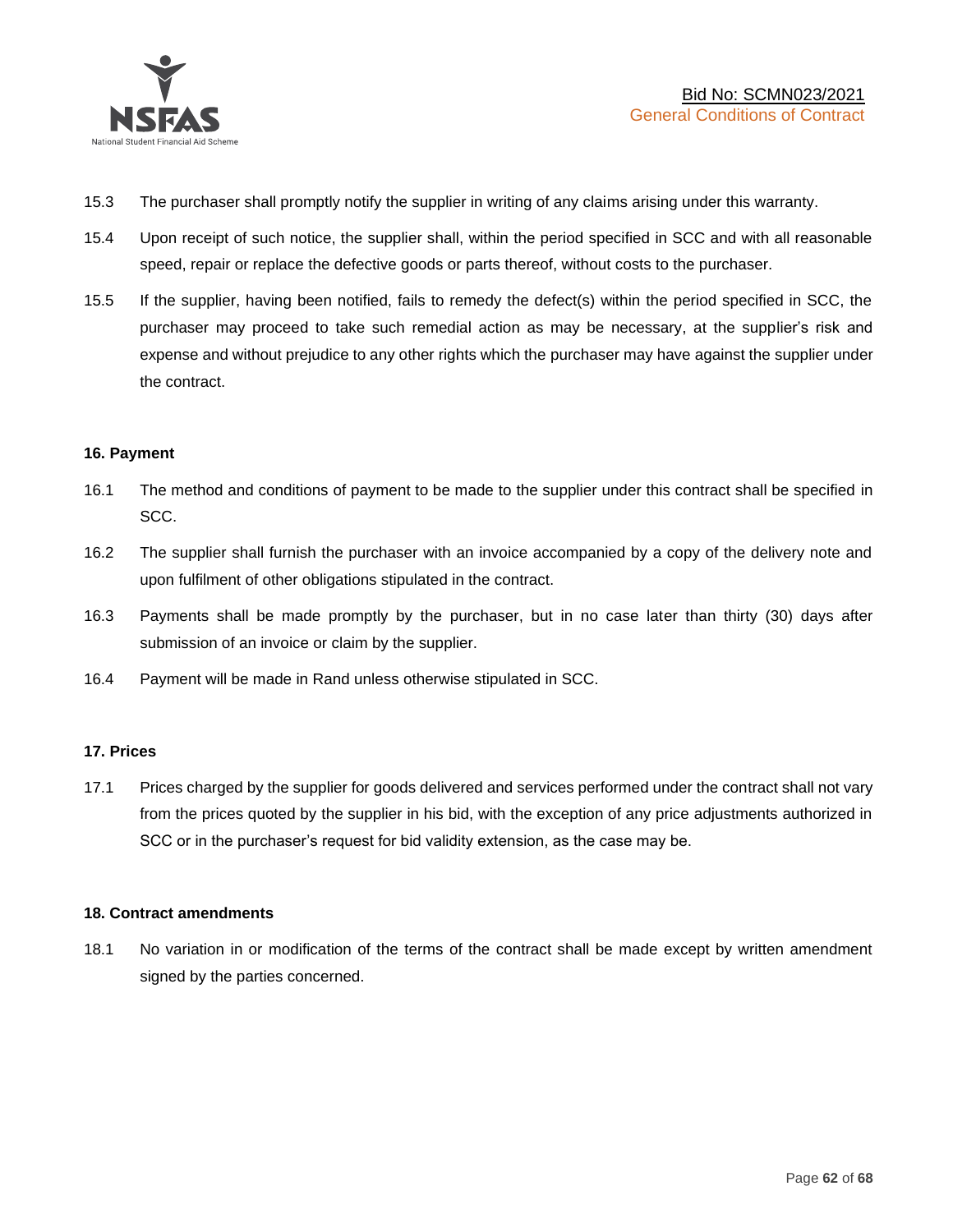

#### **19. Assignment**

19.1 The supplier shall not assign, in whole or in part, its obligations to perform under the contract, except with the purchaser's prior written consent.

#### **20. Subcontracts**

20.1 The supplier shall notify the purchaser in writing of all subcontracts awarded under this contract if not already specified in the bid. Such notification, in the original bid or later, shall not relieve the supplier from any liability or obligation under the contract.

#### **21. Delays in the supplier's performance**

- 21.1 Delivery of the goods and performance of services shall be made by the supplier in accordance with the time schedule prescribed by the purchaser in the contract.
- 21.2 If at any time during performance of the contract, the supplier or its subcontractor(s) should encounter conditions impeding timely delivery of the goods and performance of services, the supplier shall promptly notify the purchaser in writing of the fact of the delay, its likely duration and its cause(s). As soon as practicable after receipt of the supplier's notice, the purchaser shall evaluate the situation and may at his discretion extend the supplier's time for performance, with or without the imposition of penalties, in which case the extension shall be ratified by the parties by amendment of contract.
- 21.3 No provision in a contract shall be deemed to prohibit the obtaining of supplies or services from a national department, provincial department, or a local authority.
- 21.4 The right is reserved to procure outside of the contract small quantities or to have minor essential services executed if an emergency arises, the supplier's point of supply is not situated at or near the place where the supplies are required, or the supplier's services are not readily available.
- 21.5 Except as provided under GCC Clause 25, a delay by the supplier in the performance of its delivery obligations shall render the supplier liable to the imposition of penalties, pursuant to GCC Clause 22, unless an extension of time is agreed upon pursuant to GCC Clause 21.2 without the application of penalties.
- 21.6 Upon any delay beyond the delivery period in the case of a supplies contract, the purchaser shall, without cancelling the contract, be entitled to purchase supplies of a similar quality and up to the same quantity in substitution of the goods not supplied in conformity with the contract and to return any goods delivered later at the supplier's expense and risk, or to cancel the contract and buy such goods as may be required to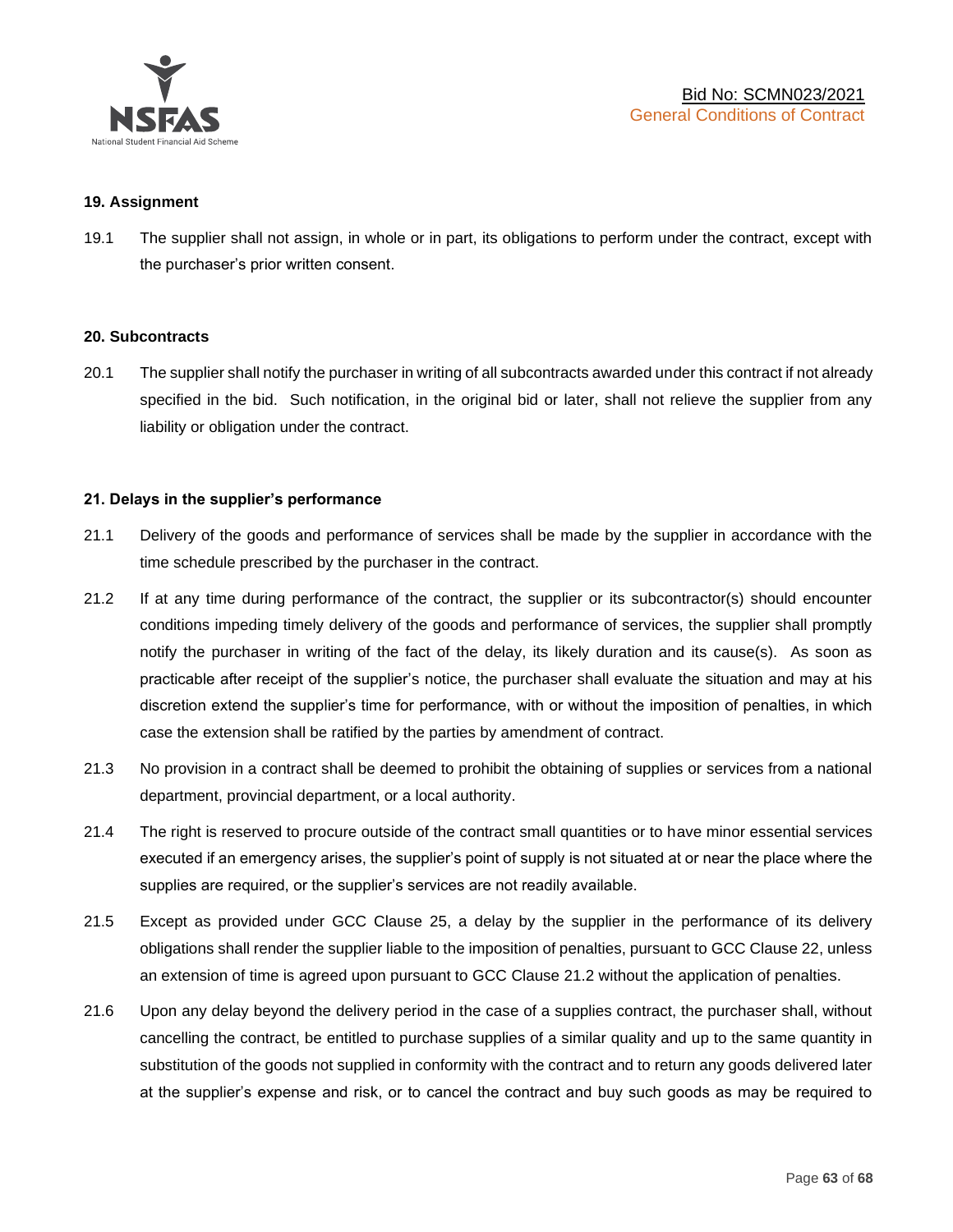

complete the contract and without prejudice to his other rights, be entitled to claim damages from the supplier.

#### **22. Penalties**

22.1 Subject to GCC Clause 25, if the supplier fails to deliver any or all of the goods or to perform the services within the period(s) specified in the contract, the purchaser shall, without prejudice to its other remedies under the contract, deduct from the contract price, as a penalty, a sum calculated on the delivered price of the delayed goods or unperformed services using the current prime interest rate calculated for each day of the delay until actual delivery or performance. The purchaser may also consider termination of the contract pursuant to GCC Clause 23.

#### **23. Termination for default**

- 23.1 The purchaser, without prejudice to any other remedy for breach of contract, by written notice of default sent to the supplier, may terminate this contract in whole or in part:
	- (a) if the supplier fails to deliver any or all of the goods within the period(s) specified in the contract, or within any extension thereof granted by the purchaser pursuant to GCC Clause 21.2;
	- (b) if the Supplier fails to perform any other obligation(s) under the contract; or
	- (c) if the supplier, in the judgment of the purchaser, has engaged in corrupt or fraudulent practices in competing for or in executing the contract.
- 23.2 In the event the purchaser terminates the contract in whole or in part, the purchaser may procure, upon such terms and in such manner as it deems appropriate, goods, works or services similar to those undelivered, and the supplier shall be liable to the purchaser for any excess costs for such similar goods, works or services. However, the supplier shall continue performance of the contract to the extent not terminated.
- 23.3 Where the purchaser terminates the contract in whole or in part, the purchaser may decide to impose a restriction penalty on the supplier by prohibiting such supplier from doing business with the public sector for a period not exceeding 10 years.
- 23.4 If a purchaser intends imposing a restriction on a supplier or any person associated with the supplier, the supplier will be allowed a time period of not more than fourteen (14) days to provide reasons why the envisaged restriction should not be imposed. Should the supplier fail to respond within the stipulated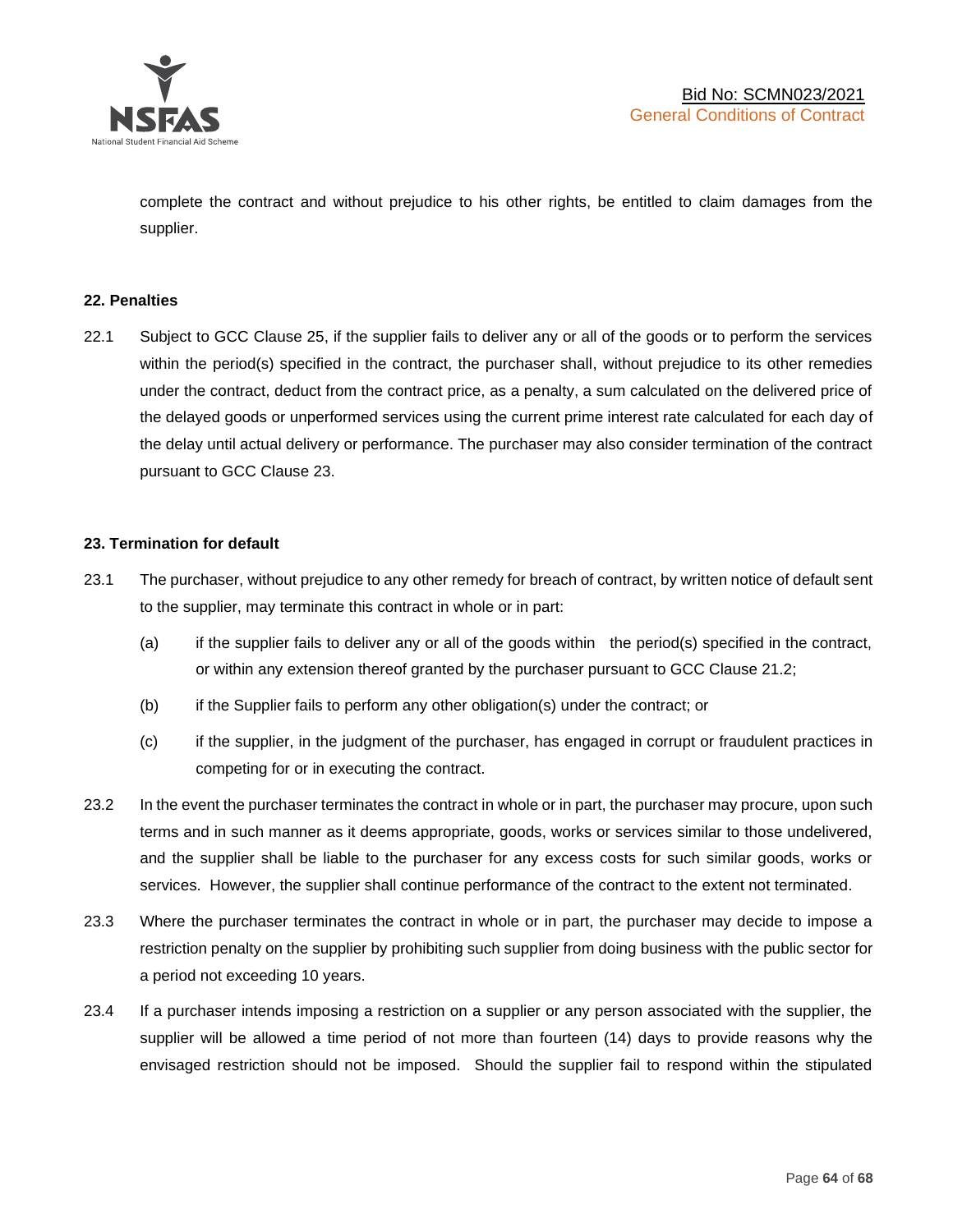

fourteen (14) days the purchaser may regard the intended penalty as not objected against and may impose it on the supplier.

- 23.5 Any restriction imposed on any person by the Accounting Officer / Authority will, at the discretion of the Accounting Officer / Authority, also be applicable to any other enterprise or any partner, manager, director or other person who wholly or partly exercises or exercised or may exercise control over the enterprise of the first-mentioned person, and with which enterprise or person the first-mentioned person, is or was in the opinion of the Accounting Officer / Authority actively associated.
- 23.6 If a restriction is imposed, the purchaser must, within five (5) working days of such imposition, furnish the National Treasury, with the following information:
	- (i) the name and address of the supplier and / or person restricted by the purchaser;
	- (ii) the date of commencement of the restriction
	- (iii) the period of restriction; and
	- (iv) the reasons for the restriction.

These details will be loaded in the National Treasury's central database of suppliers or persons prohibited from doing business with the public sector.

23.7 If a court of law convicts a person of an offence as contemplated in sections 12 or 13 of the Prevention and Combating of Corrupt Activities Act, No. 12 of 2004, the court may also rule that such person's name be endorsed on the Register for Tender Defaulters. When a person's name has been endorsed on the Register, the person will be prohibited from doing business with the public sector for a period not less than five years and not more than 10 years. The National Treasury is empowered to determine the period of restriction and each case will be dealt with on its own merits. According to section 32 of the Act the Register must be open to the public. The Register can be perused on the National Treasury website.

#### **24. Anti- dumping and countervailing duties and rights**

24.1 When, after the date of bid, provisional payments are required, or anti-dumping or countervailing duties are imposed, or the amount of a provisional payment or anti-dumping or countervailing right is increased in respect of any dumped or subsidized import, the State is not liable for any amount so required or imposed, or for the amount of any such increase. When, after the said date, such a provisional payment is no longer required or any such anti-dumping or countervailing right is abolished, or where the amount of such provisional payment or any such right is reduced, any such favourable difference shall on demand be paid forthwith by the contractor to the State or the State may deduct such amounts from moneys (if any) which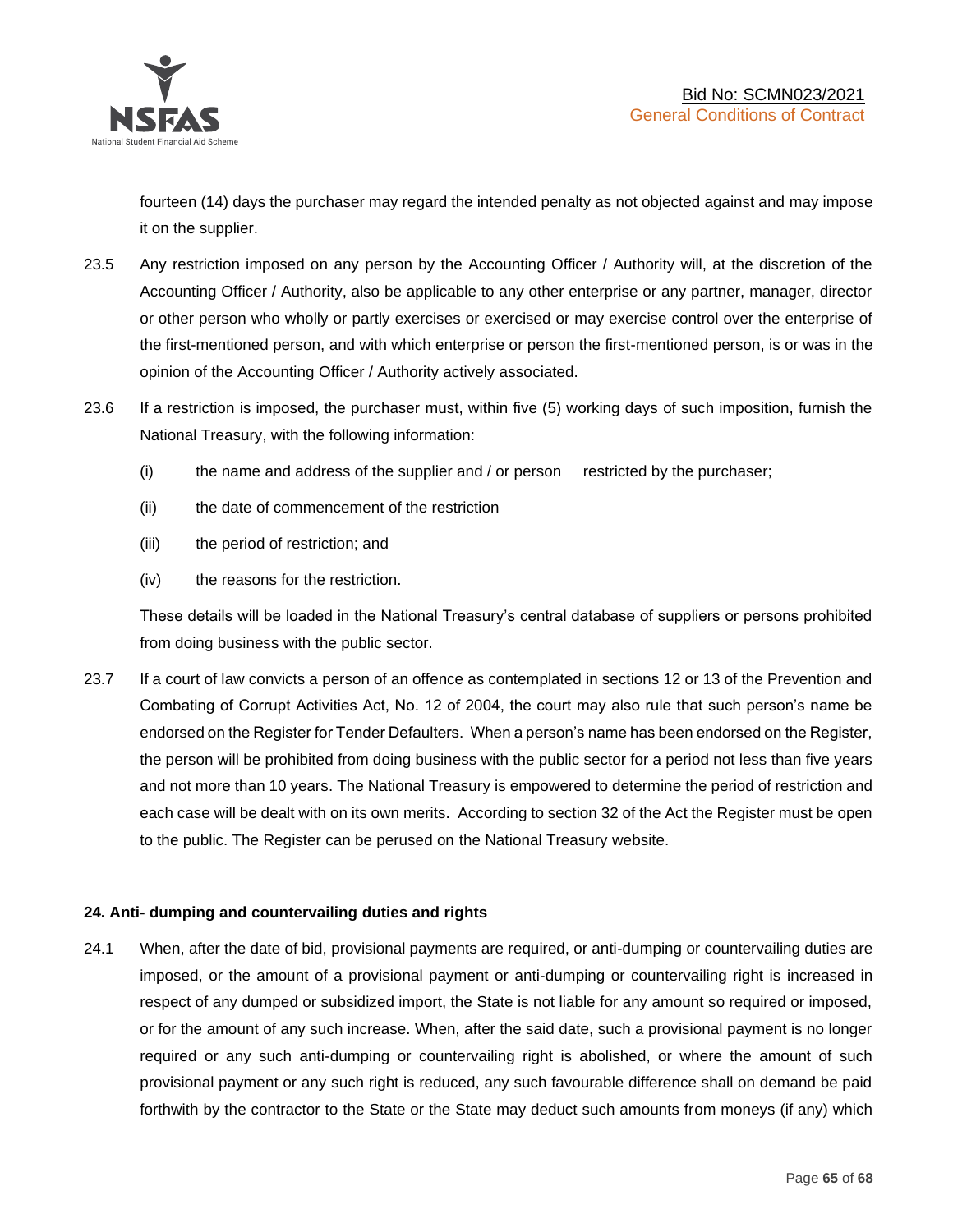

may otherwise be due to the contractor in regard to supplies or services which he delivered or rendered, or is to deliver or render in terms of the contract or any other contract or any other amount which may be due to him

#### **25. Force Majeure**

- 25.1 Notwithstanding the provisions of GCC Clauses 22 and 23, the supplier shall not be liable for forfeiture of its performance security, damages, or termination for default if and to the extent that his delay in performance or other failure to perform his obligations under the contract is the result of an event of force majeure.
- 25.2 If a force majeure situation arises, the supplier shall promptly notify the purchaser in writing of such condition and the cause thereof. Unless otherwise directed by the purchaser in writing, the supplier shall continue to perform its obligations under the contract as far as is reasonably practical, and shall seek all reasonable alternative means for performance not prevented by the force majeure event.

#### **26. Termination for insolvency**

26.1 The purchaser may at any time terminate the contract by giving written notice to the supplier if the supplier becomes bankrupt or otherwise insolvent. In this event, termination will be without compensation to the supplier, provided that such termination will not prejudice or affect any right of action or remedy which has accrued or will accrue thereafter to the purchaser.

#### **27. Settlement of Disputes**

- 27.1 If any dispute or difference of any kind whatsoever arises between the purchaser and the supplier in connection with or arising out of the contract, the parties shall make every effort to resolve amicably such dispute or difference by mutual consultation.
- 27.2 If, after thirty (30) days, the parties have failed to resolve their dispute or difference by such mutual consultation, then either the purchaser or the supplier may give notice to the other party of his intention to commence with mediation. No mediation in respect of this matter may be commenced unless such notice is given to the other party.
- 27.3 Should it not be possible to settle a dispute by means of mediation, it may be settled in a South African court of law.
- 27.4 Mediation proceedings shall be conducted in accordance with the rules of procedure specified in the SCC.
- 27.5 Notwithstanding any reference to mediation and/or court proceedings herein,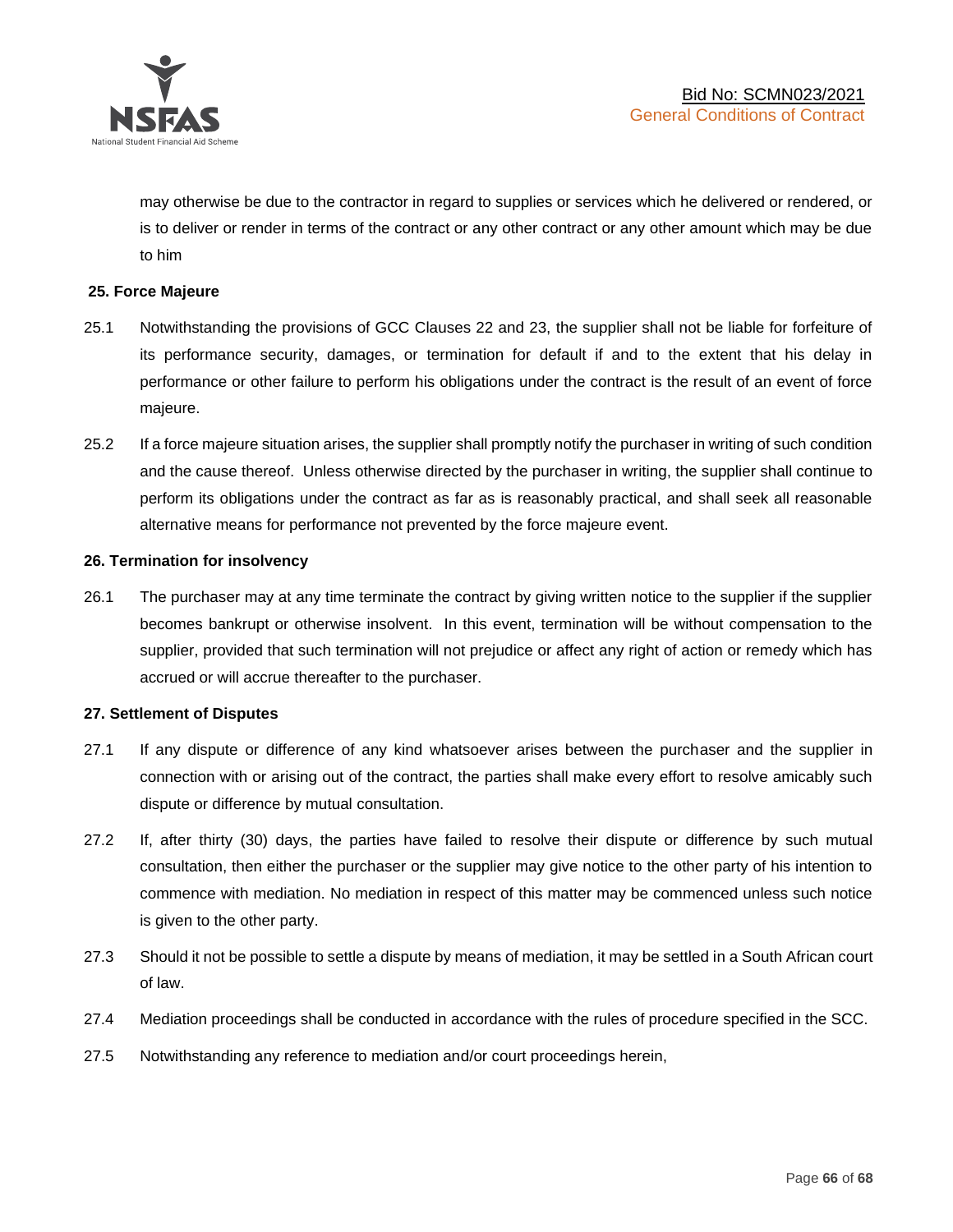

(a) the parties shall continue to perform their respective obligations under the contract unless they otherwise agree; and

(b) the purchaser shall pay the supplier any monies due the supplier.

#### **28. Limitation of liability**

28.1 Except in cases of criminal negligence or wilful misconduct, and in the case of infringement pursuant to Clause 6;

(a) the supplier shall not be liable to the purchaser, whether in contract, tort, or otherwise, for any indirect or consequential loss or damage, loss of use, loss of production, or loss of profits or interest costs, provided that this exclusion shall not apply to any obligation of the supplier to pay penalties and/or damages to the purchaser; and

(b) the aggregate liability of the supplier to the purchaser, whether under the contract, in tort or otherwise, shall not exceed the total contract price, provided that this limitation shall not apply to the cost of repairing or replacing defective equipment.

#### **29. Governing language**

29.1 The contract shall be written in English. All correspondence and other documents pertaining to the contract that is exchanged by the parties shall also be written in English.

#### **30. Applicable Law**

30.1 The contract shall be interpreted in accordance with South African laws, unless otherwise specified in SCC.

#### **31. Notices**

31.1 Every written acceptance of a bid shall be posted to the supplier concerned by registered or certified mail and any other notice to him shall be posted by ordinary mail to the address furnished in his bid or to the address notified later by him in writing and such posting shall be deemed to be proper service of such notice

The time mentioned in the contract documents for performing any act after such aforesaid notice has been given, shall be reckoned from the date of posting of such notice.